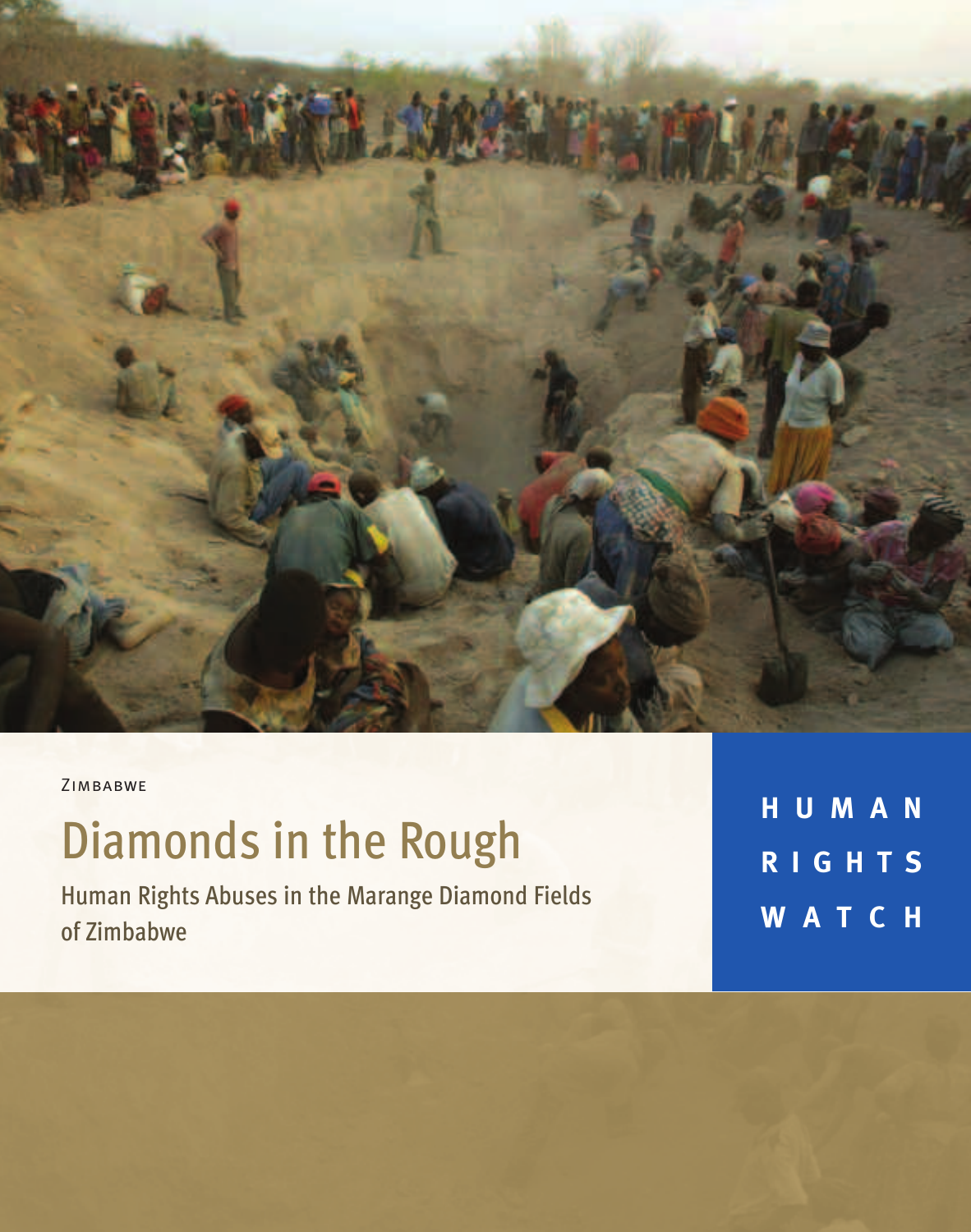

## **Diamonds in the Rough**

## **Human Rights Abuses in the Marange Diamond Fields of Zimbabwe**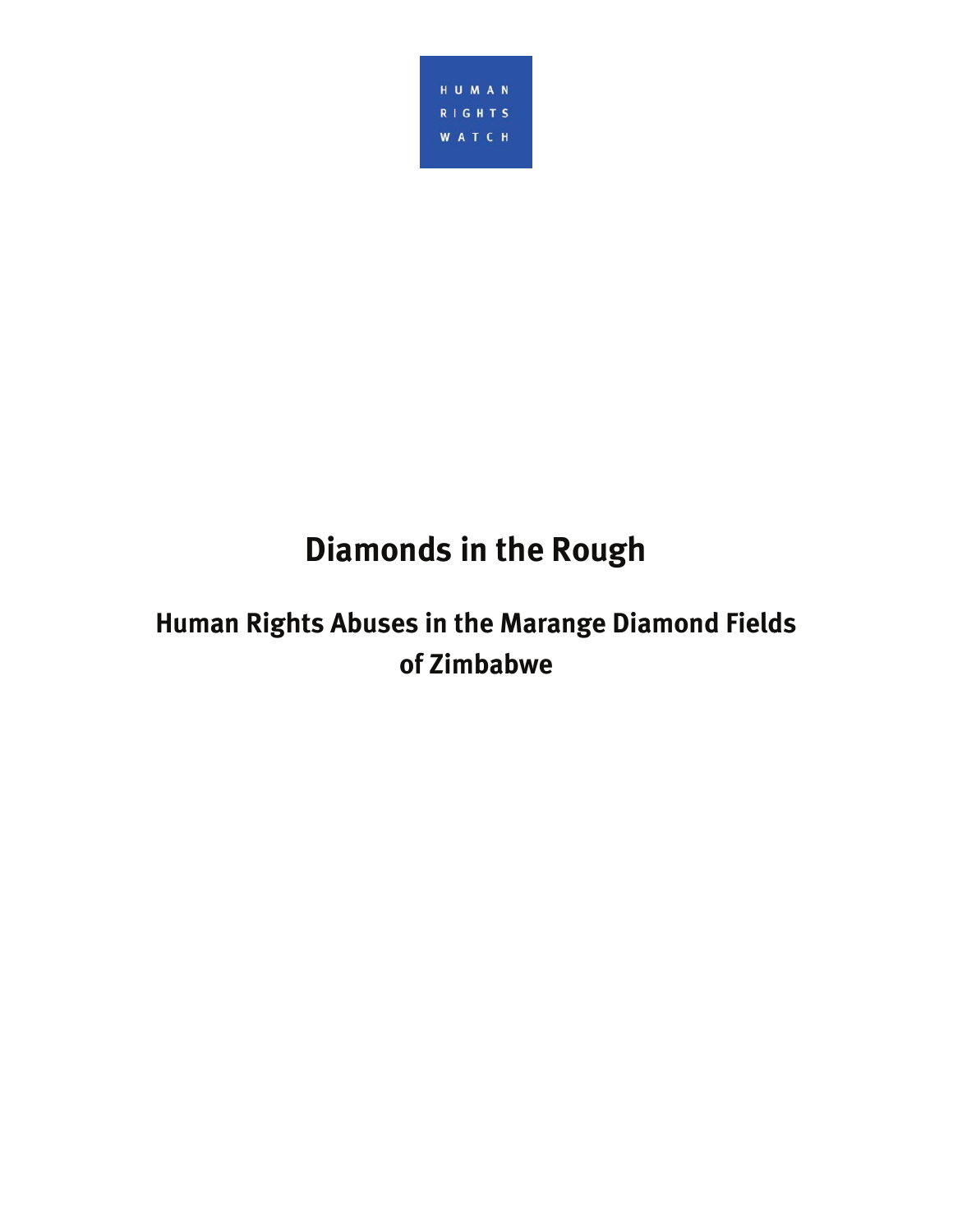Copyright © 2009 Human Rights Watch All rights reserved. Printed in the United States of America ISBN: 1-56432-505-9 Cover design by Rafael Jimenez

Human Rights Watch 350 Fifth Avenue, 34th floor New York, NY 10118-3299 USA Tel: +1 212 290 4700, Fax: +1 212 736 1300 hrwnyc@hrw.org

Poststraße 4-5 10178 Berlin, Germany Tel: +49 30 2593 06-10, Fax: +49 30 2593 0629 berlin@hrw.org

Avenue des Gaulois, 7 1040 Brussels, Belgium Tel: + 32 (2) 732 2009, Fax: + 32 (2) 732 0471 hrwbe@hrw.org

64-66 Rue de Lausanne 1202 Geneva, Switzerland Tel: +41 22 738 0481, Fax: +41 22 738 1791 hrwgva@hrw.org

2-12 Pentonville Road, 2nd Floor London N1 9HF, UK Tel: +44 20 7713 1995, Fax: +44 20 7713 1800 hrwuk@hrw.org

27 Rue de Lisbonne 75008 Paris, France Tel: +33 (1)43 59 55 35, Fax: +33 (1) 43 59 55 22 paris@hrw.org

1630 Connecticut Avenue, N.W., Suite 500 Washington, DC 20009 USA Tel: +1 202 612 4321, Fax: +1 202 612 4333 hrwdc@hrw.org

Web Site Address: http://www.hrw.org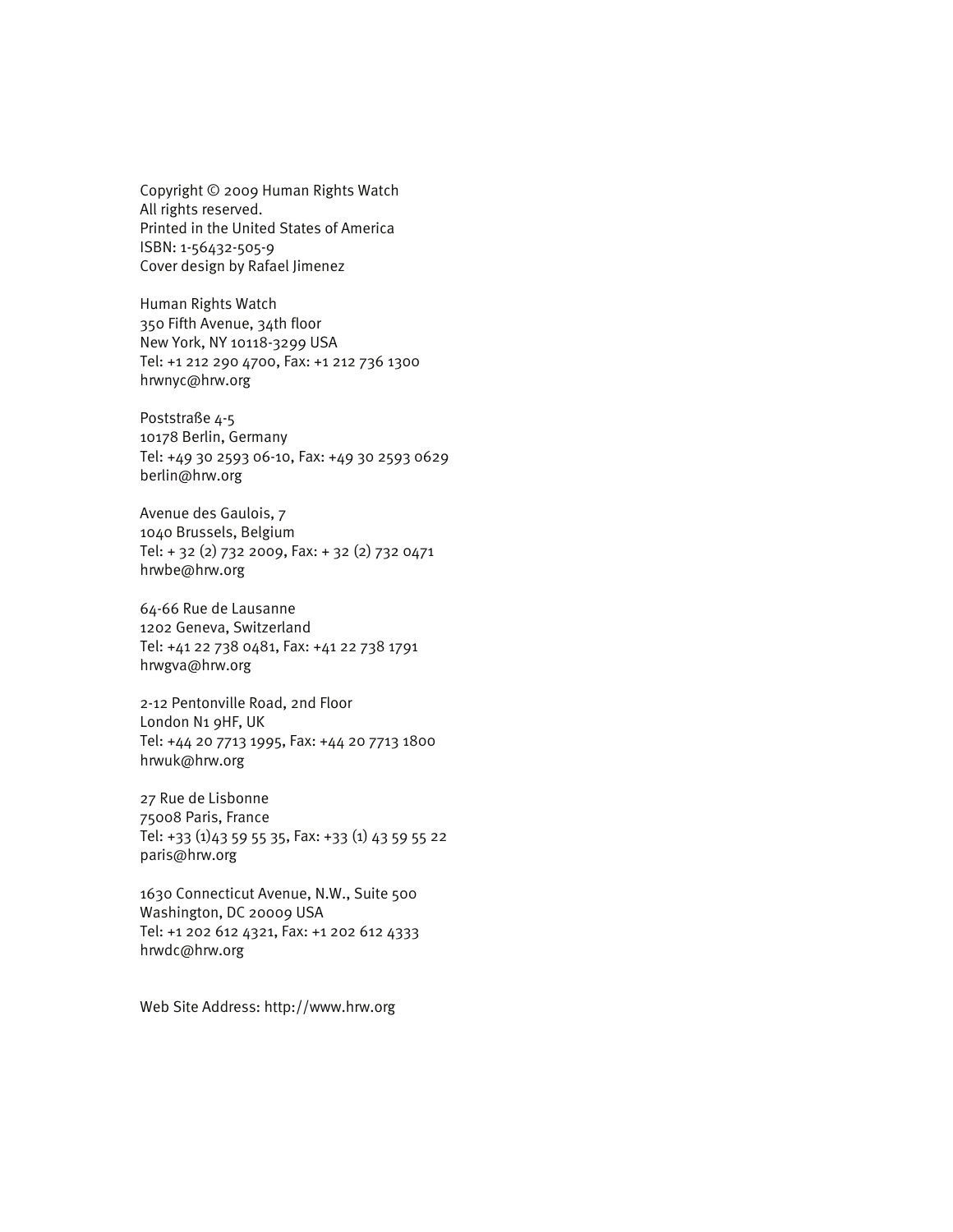

## **Diamonds in the Rough**

## **Human Rights Abuses in the Marange Diamond Fields of Zimbabwe**

| To States and Organizations that Are Major Consumers of Rough Diamonds, including the  |  |
|----------------------------------------------------------------------------------------|--|
| European Union, the United States, South Africa, the United Arab Emirates, and India 8 |  |
|                                                                                        |  |
| To International Donors, including the United States, the United Kingdom, and Other    |  |
|                                                                                        |  |
|                                                                                        |  |
|                                                                                        |  |
|                                                                                        |  |
|                                                                                        |  |
|                                                                                        |  |
| Laws Governing the Diamond Industry in Zimbabwe and Applicable International Standards |  |
|                                                                                        |  |
| V. Human Rights Abuses, Corruption, and Extortion by the Police (November 2006 to      |  |
|                                                                                        |  |
|                                                                                        |  |
|                                                                                        |  |
|                                                                                        |  |
|                                                                                        |  |
|                                                                                        |  |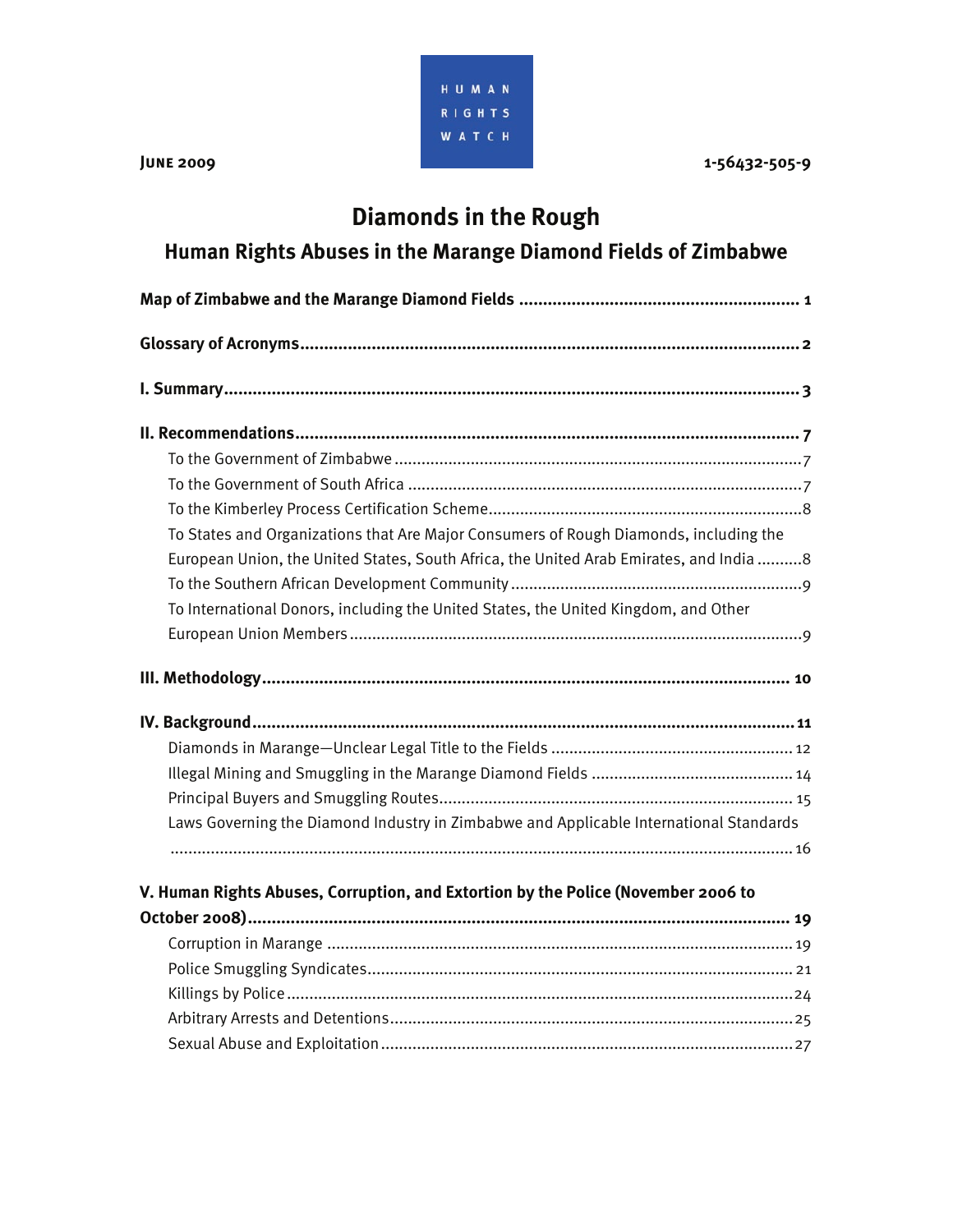| VI. Human Rights Abuses by the Zimbabwe Defence Forces (October 2008 to June 2009)28 |
|--------------------------------------------------------------------------------------|
|                                                                                      |
|                                                                                      |
|                                                                                      |
|                                                                                      |
|                                                                                      |
|                                                                                      |
|                                                                                      |
|                                                                                      |
|                                                                                      |
|                                                                                      |
|                                                                                      |
| Response to Allegations of Human Rights Abuse and Illegal Diamond Trading from the   |
|                                                                                      |
|                                                                                      |
|                                                                                      |
|                                                                                      |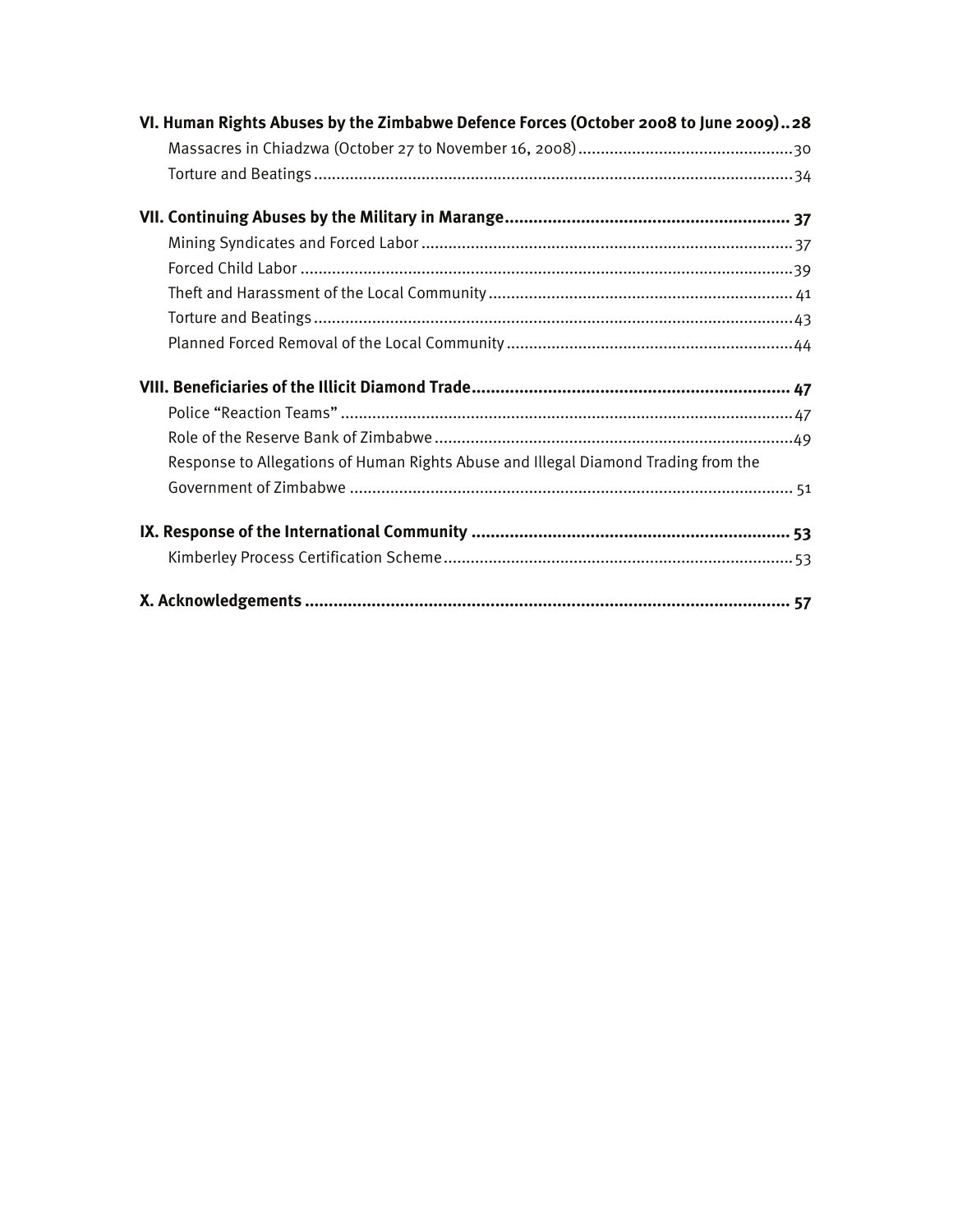

**Map of Zimbabwe and the Marange Diamond Fields** 

© 2009 John Emerson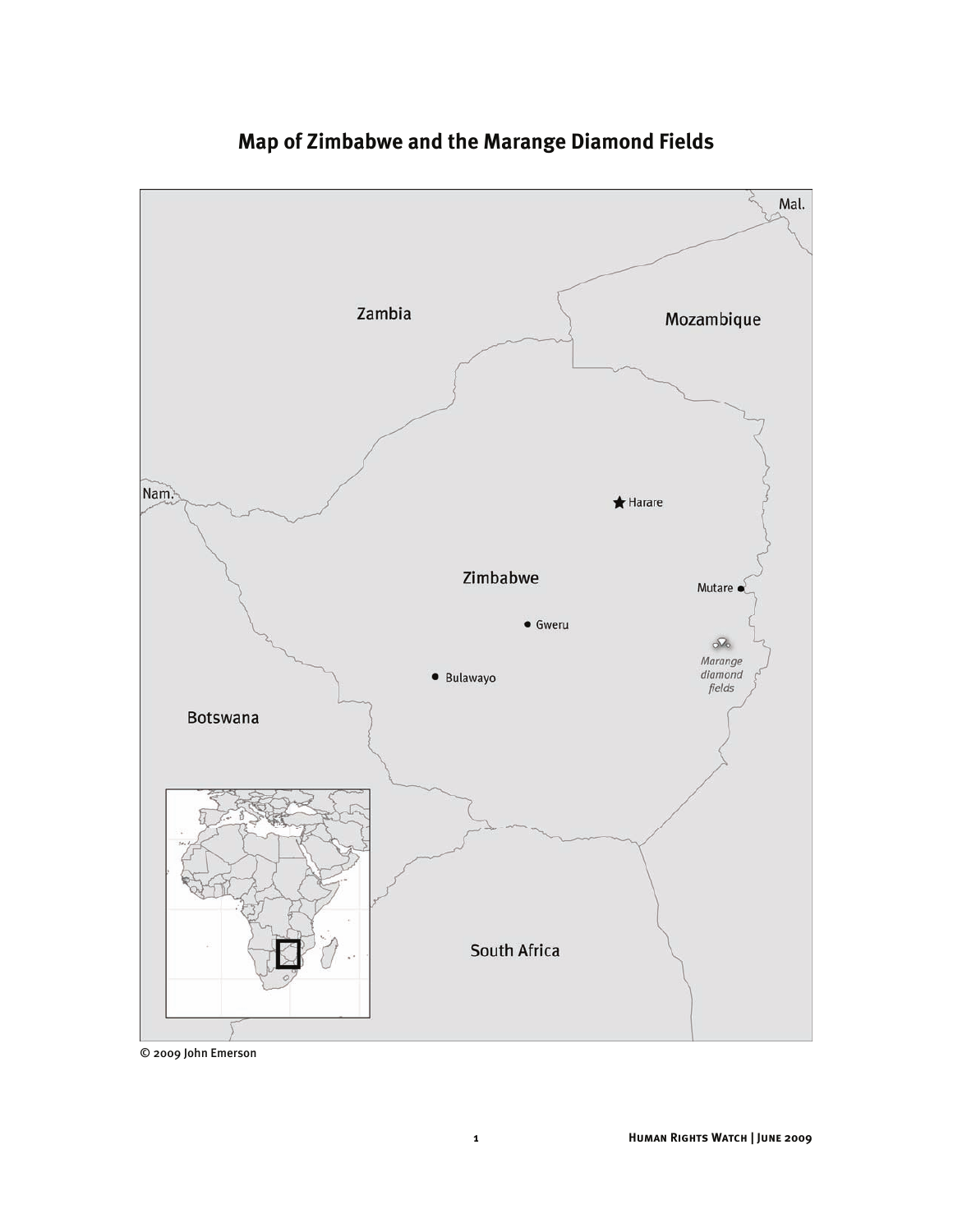## **Glossary of Acronyms**

| <b>ACR</b>     | African Consolidated Resources Private Limited Company         |
|----------------|----------------------------------------------------------------|
| <b>AFZ</b>     | Air Force of Zimbabwe                                          |
| <b>CIO</b>     | Central Intelligence Organisation                              |
| <b>EPO</b>     | <b>Exclusive Prospecting Order</b>                             |
| <b>ICESR</b>   | International Covenant on Economic, Social and Cultural Rights |
| <b>KPCS</b>    | Kimberley Process Certification Scheme                         |
| <b>KPWGM</b>   | Kimberley Process Working Group on Monitoring                  |
| <b>MDC</b>     | Movement for Democratic Change                                 |
| MID            | Military Intelligence Department                               |
| <b>MLPA</b>    | <b>Mutare Legal Practitioners Association</b>                  |
| <b>MMCZ</b>    | Minerals Marketing Corporation of Zimbabwe                     |
| <b>PSTA</b>    | <b>Precious Stones Trade Act</b>                               |
| <b>RBZ</b>     | <b>Reserve Bank of Zimbabwe</b>                                |
| <b>SADC</b>    | Southern African Development Community                         |
| <b>ZANU-PF</b> | Zimbabwe African National Union-Patriotic Front                |
| <b>ZEC</b>     | Zimbabwe Electoral Commission                                  |
| <b>ZELA</b>    | Zimbabwe Environmental Law Association                         |
| <b>ZMDC</b>    | Zimbabwe Mining Development Corporation                        |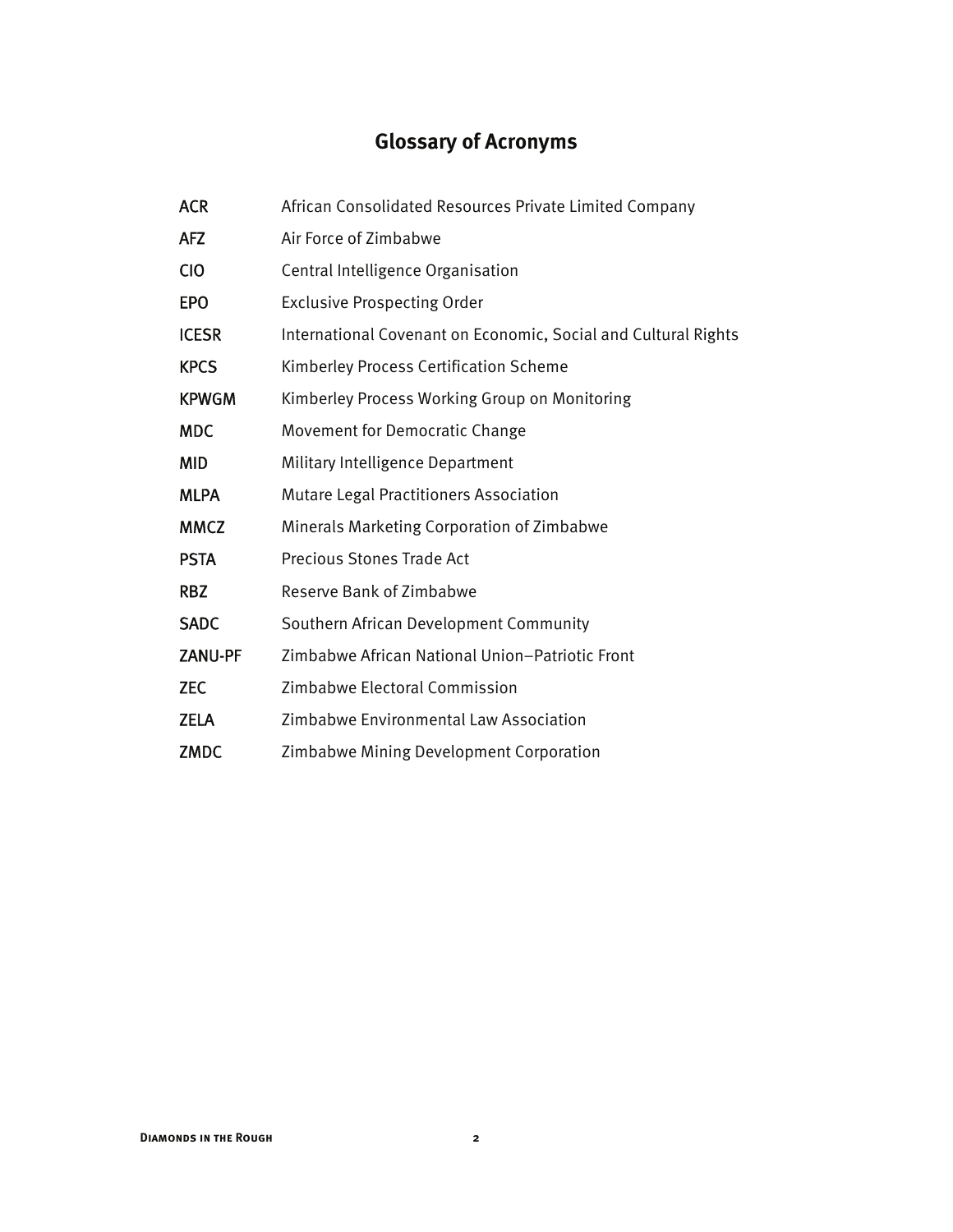#### **I. Summary**

Zimbabwe's armed forces, under the control of President Robert Mugabe's Zimbabwe African National Union–Patriotic Front (ZANU-PF), are engaging in forced labor of children and adults and are torturing and beating local villagers on the diamond fields of Marange district. The military seized control of these diamond fields in eastern Zimbabwe after killing more than 200 people in Chiadzwa, a previously peaceful but impoverished part of Marange, in late October 2008. With the complicity of ZANU-PF, Marange has become a zone of lawlessness and impunity, a microcosm of the chaos and desperation that currently pervade Zimbabwe.

The military's violent takeover of the Marange diamond fields in October 2008 occurred one month after ZANU-PF agreed to share power with the Movement for Democratic Change (MDC), the opposition party that won the March 2008 elections. The contested vote precipitated a political crisis and period of rampant human rights abuses by ZANU-PF against members of the opposition.<sup>1</sup> The seizure of the diamond fields took place amidst a major economic crisis in Zimbabwe, caused largely by the failed policies of ZANU-PF, which resulted in astronomical inflation, rampant unemployment, the unchecked spread of disease, and massive food insecurity.

In this context, army brigades have been rotated into Marange to ensure that key front-line units have an opportunity to benefit from the diamond trade. Soldiers have bullied and threatened miners and other civilians into forming syndicates so that the soldiers can control diamond mining and trade in Marange. The enrichment of soldiers serves to mollify a constituency whose loyalty to ZANU-PF, in the context of ongoing political strife, is essential. The deployment of the military in Marange also ensures access to mining revenue by senior members of ZANU-PF and the army. Human Rights Watch believes that money from illegal diamond trading is likely to be a significant source of revenue for senior figures in ZANU-PF, which has either failed to or decided not to effectively regulate the diamond fields while exploiting the absence of clear legal ownership of the gemstones.

Diamonds were discovered in Marange in June 2006, and ZANU-PF effectively encouraged a diamond rush by declaring the fields open to anyone to mine. By November 2006, however, a nationwide police operation was launched to clamp down on illegal mining across the

:

**<sup>1</sup>** Human Rights Watch documented serious human rights abuses that characterized the political crisis, including the killing of at least 163 supporters of the then opposition party, the Movement for Democratic Change. See Human Rights Watch, "Bullets for Each of You": State-Sponsored Violence since Zimbabwe's March 29 Elections, ISBN: 1-56432-324-2, June 2008, http://www.hrw.org/node/40484.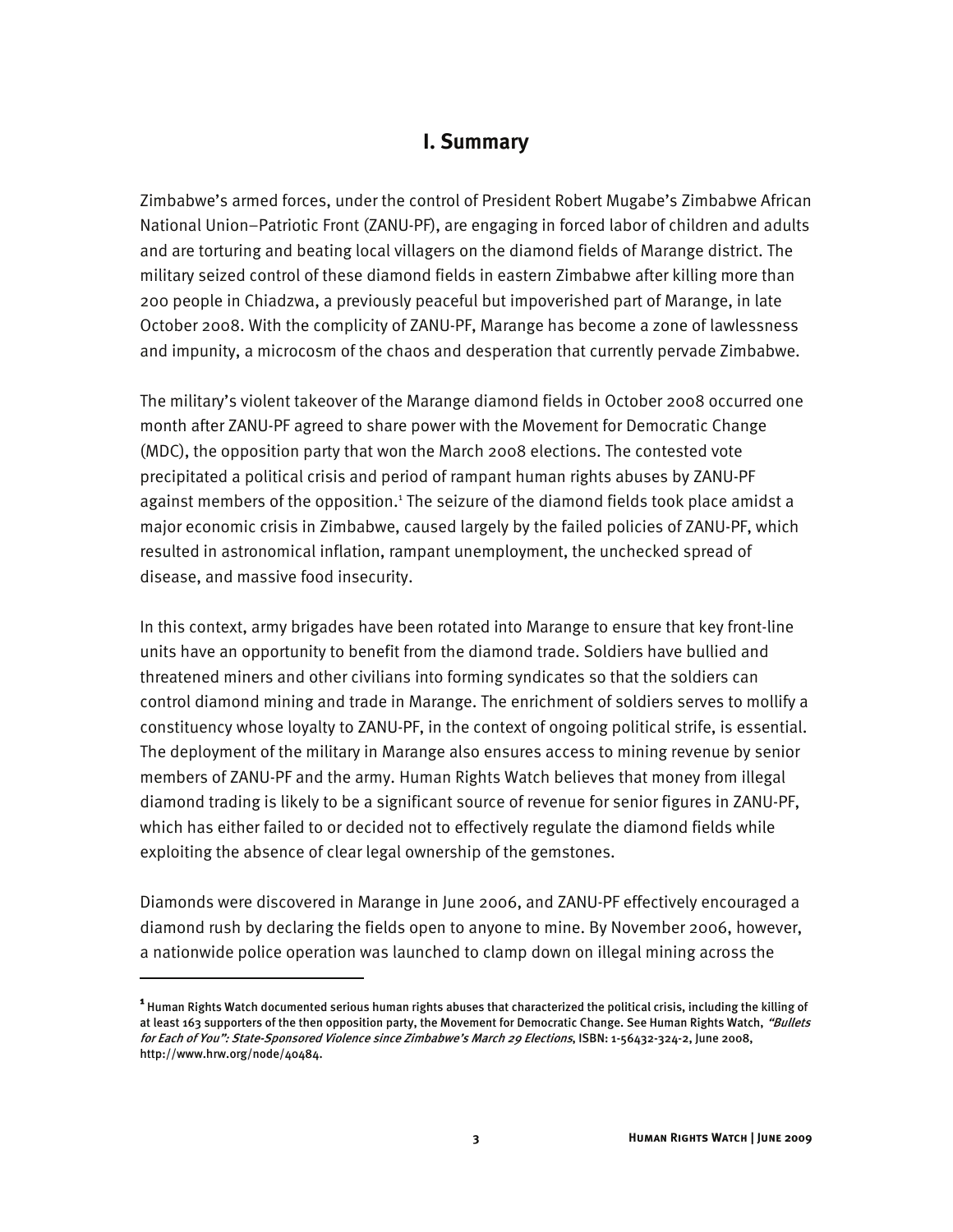country, including in Marange. Police assumed control of the diamond fields; but, rather than halt illegal mining and trade, they exacerbated and exploited the lawlessness on the fields. Police officers were responsible for serious abuses—including killings, torture, beatings, and harassment—often by so-called "reaction teams" deployed to drive out illegal miners. Miners described colleagues being buried alive. A police officer working with a reaction team told Human Rights Watch of orders from senior officers to "shoot on sight" miners found in the fields. Villagers described arbitrary arrests, beatings, and harassment that by May 2008 had swamped a local prison with 1,600 prisoners, 1,300 more than its capacity.

With policing disintegrating into anarchy, the army operation called Operation Hakudzokwi (No Return), which started on October 27, 2008, appears to have been designed both to restore a degree of order and to allow key army units access to riches at a time when inflation in Zimbabwe was astronomically high and the country teetered on the verge of bankruptcy. Military operations over a three-week period involved indiscriminate fire against miners at work and people in their villages. Between November 1 and November 12, 107 bodies, many with visible bullet wounds, were brought from Marange to the morgue at Mutare Hospital. Overcrowded, the hospital eventually had to turn away trucks carrying more bodies. One man described to Human Rights Watch the extrajudicial execution of his brother on November 14—shot in the back of the head by soldiers who had accused him of being an illegal miner. Scores of miners and diamond traders were tortured and beaten, and at least 80 villagers from Muchena were beaten by soldiers demanding to know the identities and whereabouts of local illegal miners.

With control established, the army rapidly turned to forming syndicates, often using forced labor, including of children. A miner described to Human Rights Watch how his syndicate was cheated by the soldiers who formed it—when the men decided to abandon work, soldiers shot them, leading to the death of one man and the maiming of another. Children describe being made to carry diamond ore, working up to 11 hours per day with no reward. One local lawyer has estimated that up to 300 children continue to work for soldiers in the diamond fields.

While Zimbabwe's new power-sharing government, formed in February 2009, now lobbies the world for development aid, millions of dollars in potential government revenue are being siphoned off through illegal diamond mining, smuggling of gemstones outside the country, and corruption. The new government could generate significant amounts of revenue from the diamonds, perhaps as much as US\$200 million per month, if Marange and other mining centers were managed in a transparent and accountable manner. This revenue could fund a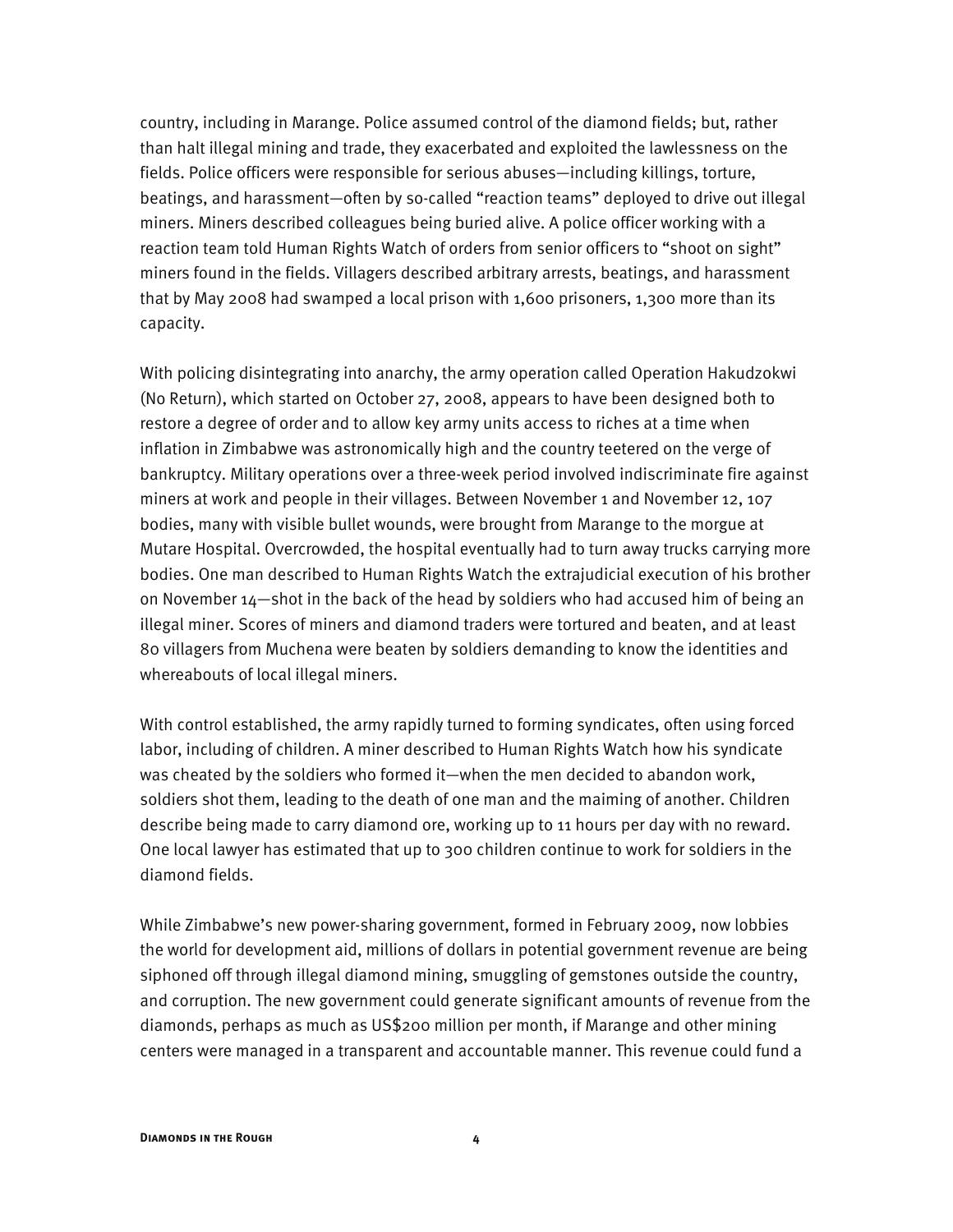significant portion of the new government's economic recovery program, which would benefit ordinary villagers like the residents of Marange.

Human Rights Watch calls on the power-sharing government of Zimbabwe to remove the military from Marange, restore security responsibilities to the police, and ensure that the police abide by internationally recognized standards of law enforcement and the use of lethal force. The power-sharing government should appoint a local police oversight committee consisting of all relevant stakeholders, launch an impartial and independent investigation into the serious human rights abuses committed there, and hold accountable all those found to be responsible for abuses. Members of the army and police who have committed abuses should also face disciplinary action for their crimes. The new Zimbabwe government should strengthen resource accountability by allowing greater transparency in how mining revenues are derived, permitting public scrutiny of the allocation of that revenue, and protecting the basic civil and political, as well as economic and social, rights of its citizens.

As a formal participant in the Kimberley Process Certification Scheme (KPCS)—an international scheme governing the global diamond industry—Zimbabwe has a responsibility to immediately end the smuggling, corruption, and abuses that are taking place in Marange and ensure effective internal control over its diamond industry. Members of the KPCS should demand that Zimbabwe comply with the scheme's minimum standards, which include stopping the smuggling of diamonds from Zimbabwe, bringing Marange diamond fields under effective legal control, and ensuring that all diamonds from Marange are lawfully mined, documented, and exported with relevant valid Kimberley Process (KP) certificates. The KPCS should take urgent measures to audit the Zimbabwean mining sector, ensure that individuals involved in smuggling return their ill-gotten gains, and act to prevent any further abuse in both the extraction and onward sales of Marange diamonds.

The Kimberley Process emerged out of a concern that rebel groups in West Africa in the 1990s were engaged in the mining and trade of conflict diamonds, which provided the groups with revenue and permitted them to commit abuses against civilians. Human rights concerns are implicit in the KPCS mandate, but that mandate has been too narrowly construed by its members. Human Rights Watch calls on the KPCS to broaden its remit to include serious and systematic abuses, not only by rebel groups in conflict, but also by other agencies, including governmental bodies. The abuses committed by Zimbabwe's police and army did not occur in armed conflict, but they are as serious as those the Kimberley Process was designed to address; for that reason, KPCS members should classify Marange diamonds as "conflict diamonds."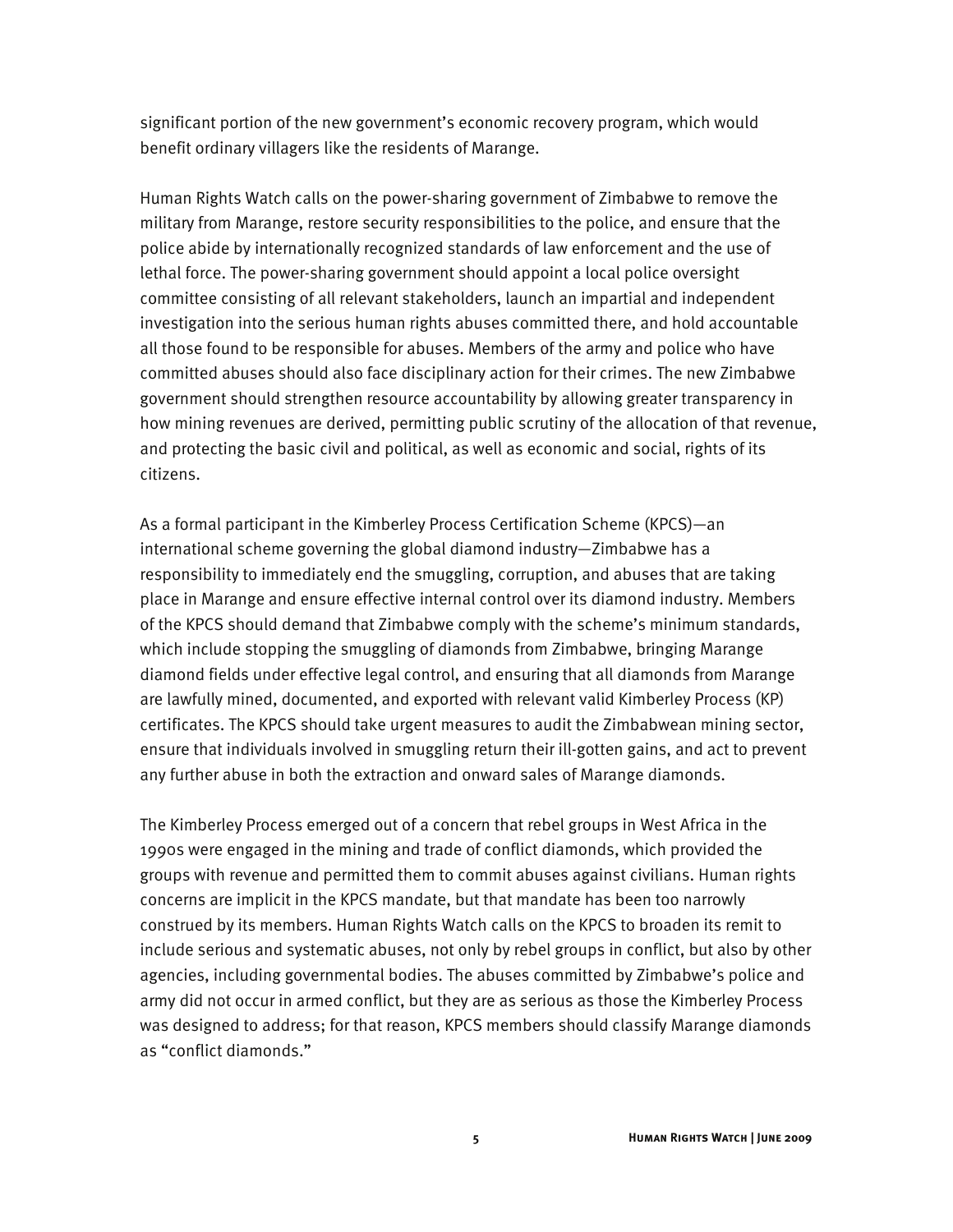Human Rights Watch recommends that the KPCS suspend Zimbabwe from participation in the Kimberley Process on account of the horrific human rights abuses in Marange and the lack of effective official Zimbabwean oversight of its diamond industry. It should also place an immediate, temporary halt on the extraction and trade of Marange diamonds. The KPCS should bar Zimbabwe from exporting Marange diamonds and ban the importation of Marange diamonds by its members until the government of Zimbabwe has ended human rights abuses in Marange and has regulated the diamond fields in ways that stop smuggling. Regulation of the diamond fields should include settling the question of legal title and ensuring that only those properly licensed are allowed to mine diamonds.

Finally, as a member of the KPCS and as a regional political power, South Africa also has an important role to play. Its own huge diamond industry is at serious risk of being tainted if illegal diamonds from Marange are indeed being sold alongside South Africa's domestically produced diamonds. Human Rights Watch calls on South Africa, both individually and as a member of the KPCS, to prevent the entry of tainted precious stones from Zimbabwe and to encourage the transparency and accountability of Zimbabwe's diamond industry.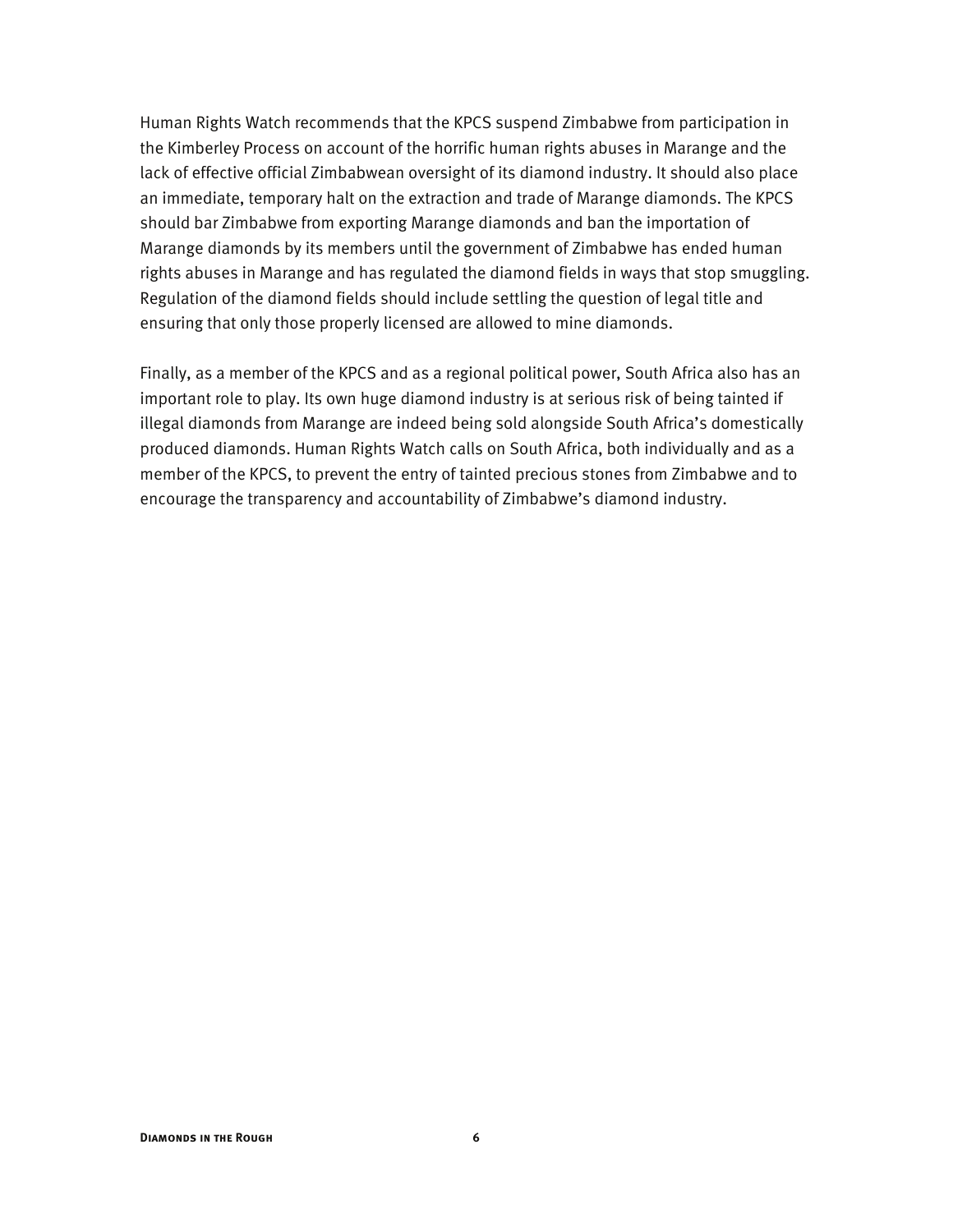### **II. Recommendations**

#### To the Government of Zimbabwe

- Immediately end all human rights abuses in the Marange diamond fields, including killings, beatings, forced labor, child labor, and torture.
- Remove the army from Marange district, demilitarize the diamond industry, and restore security responsibilities to the police, but ensure that the police abide by international law enforcement standards governing use of lethal force and illegal searches. Further to this, the government of Zimbabwe should, set up a local police oversight committee to monitor police compliance with basic human rights and international law enforcement standards.
- Launch an impartial and independent investigation into alleged human rights abuses, smuggling of diamonds, and corruption. Hold accountable all soldiers and police implicated in these abuses, irrespective of their seniority.
- End diamond smuggling, urgently resolve the outstanding legal questions of control and title to the Marange diamond fields, and ensure that only licensed miners are permitted to mine and that all buyers of diamonds are properly licensed in compliance with the requirements of the Kimberley Process Certification Scheme.
- Fully cooperate with KPCS investigation teams or review missions and ensure full compliance with KPCS rules and requirements.
- Put in place mechanisms to ensure greater revenue transparency from diamond mining and ensure that the Marange community benefits directly from the mining of diamonds in their area. This may be achieved by regularizing diamond mining to stem smuggling, licensing local miners, taxing them, and redistributing a portion of their revenue to the local community.
- Ensure that, in the event that relocation of the local community around the diamond fields is found to be necessary and in the public interest, based on thorough consultation with affected communities, such relocation fully complies with national and international human rights standards.

#### To the Government of South Africa

• Actively support calls for a broader inclusion of human rights in the mandate of the KPCS to ensure that any systematic human rights violations in the diamond industry of a KPCS participant result in that country's suspension and ultimate expulsion from the KPCS.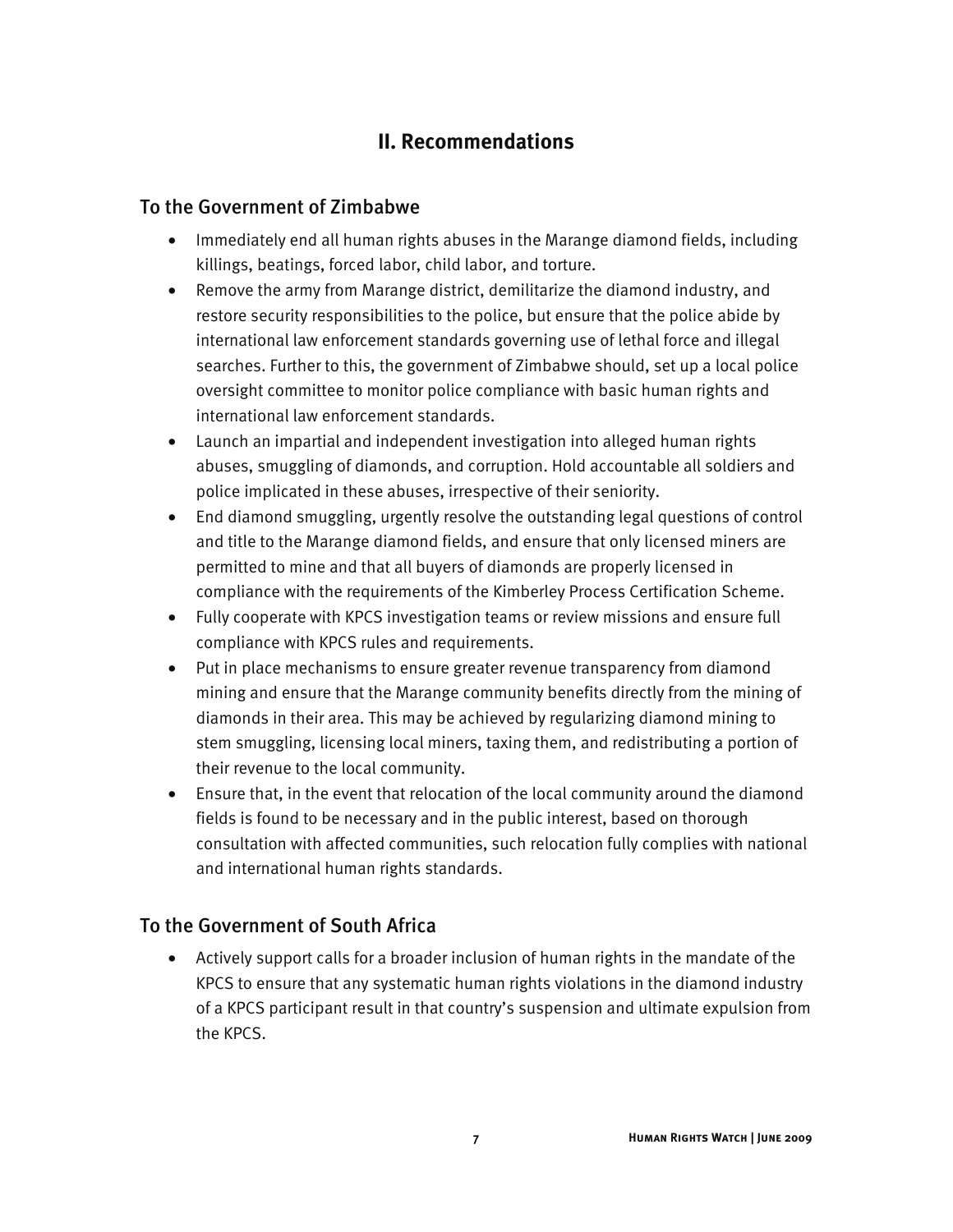- As a member of the KPCS, and as chair of the Southern African Development Community (SADC), press for speedy reforms and policy changes that will stop the export of smuggled diamonds from Marange due to the serious human rights abuses involved. Urge Zimbabwe to comply with KPCS rules, including stopping all smuggling of Marange diamonds and ensuring that all diamonds that leave Zimbabwe are accompanied by authentic KPCS certificates.
- Ensure that South Africa's diamond industry is not tainted by diamonds from Marange and the human rights abuses taking place there. In this regard, exercise greater vigilance through the use of the KPCS "footprint"—a detailed description highlighting distinctive features—of smuggled Marange diamonds that would enable South Africa to more easily identify diamonds originating from Marange and stop them from entering its diamond market. South Africa should ensure that all diamonds imported and exported within its territory are accompanied by valid Kimberley Process certificates.

#### To the Kimberley Process Certification Scheme

- Immediately investigate allegations of serious human rights abuses and smuggling of Marange diamonds outside Zimbabwe and any other violations of the Kimberley Process.
- Immediately suspend Zimbabwe from participation in the KPCS until it satisfactorily addresses the violations set out in this report and puts in place genuinely effective and transparent measures to regulate its diamond industry, stop human rights abuses, and end smuggling.
- Urgently review and broaden the definition of "conflict diamonds" or "blood diamonds" to include diamonds mined in the context of serious and systematic human rights abuses and develop an actionable response to KPCS members that commit these violations.

## To States and Organizations that Are Major Consumers of Rough Diamonds, including the European Union, the United States, South Africa, the United Arab Emirates, and India

- Support initiatives to speedily reform and broaden the mandate of the KPCS to include human rights concerns at the core of its mandate.
- Highlight the human rights abuses occurring with respect to diamond mining in Marange and require that these abuses end immediately and that there be full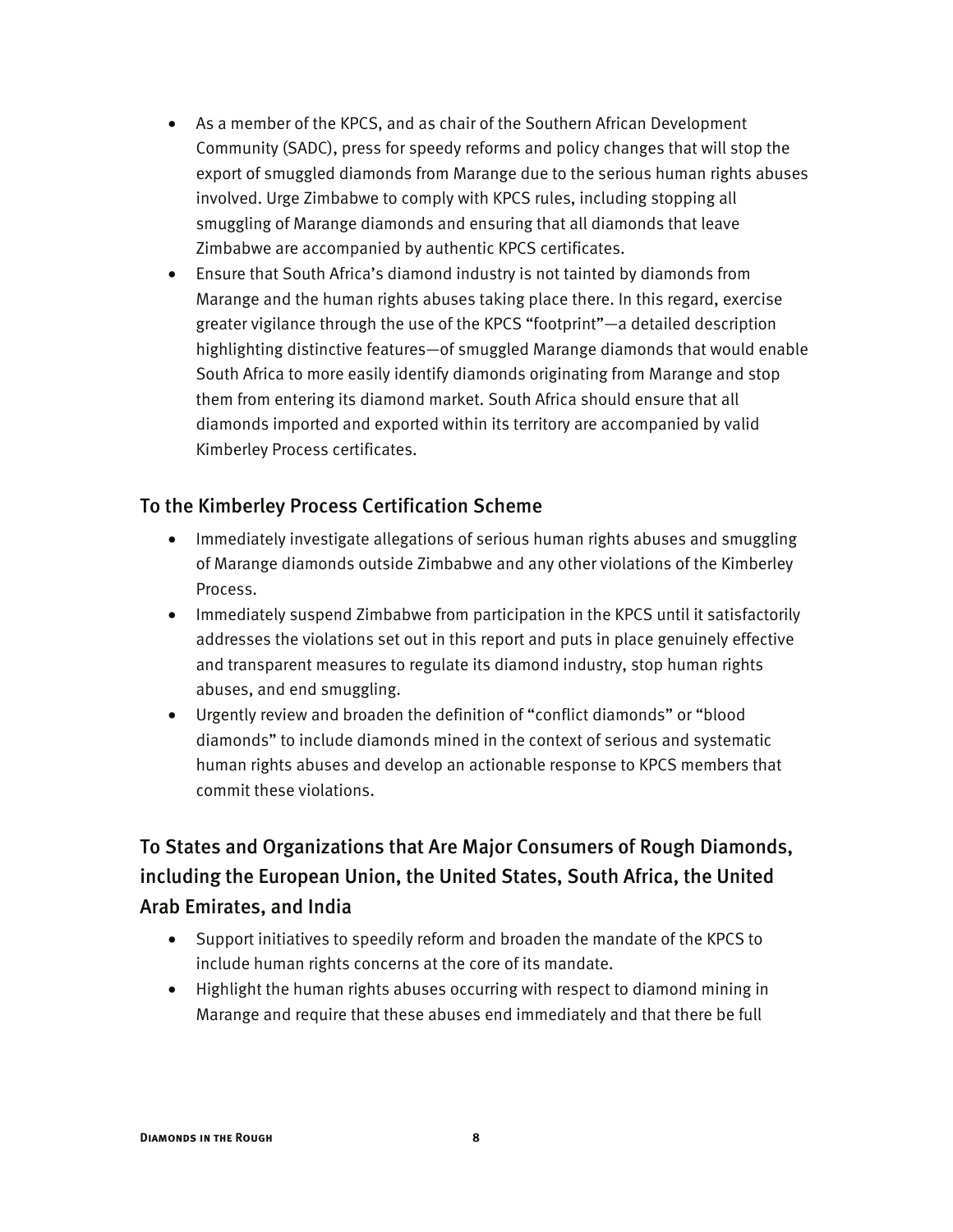accountability for previous human rights violations, including prosecutions of those responsible for unlawful killings, torture, and other serious crimes.

- Support the suspension of Zimbabwe from the Kimberley Process until it rectifies rights abuses.
- Demand greater transparency and accountability on the origin of diamonds, including whether ZANU-PF is using diamond mining as a parallel source of revenue, which would undermine good governance, transparency, and accountability in the inclusive power-sharing government.
- Guard against the purchase of rough diamonds from Marange and exercise greater vigilance through the use of the KPCS "footprint" of Marange diamonds, which enables buyers to more easily identify diamonds originating from Marange.
- Take steps to inform consumers of polished diamonds that they should not buy, trade, or sell diamonds originating from sources in Marange, due to the serious human rights abuses taking place there.

#### To the Southern African Development Community

- Call upon the new government of Zimbabwe to ensure respect for human rights and the rule of law in the Marange diamond fields and across the country.
- Insist upon full accountability for perpetrators of human rights abuses in Marange and press for appropriate remedies for victims.

### To International Donors, including the United States, the United Kingdom, and Other European Union Members

- Continue to press the government of Zimbabwe to investigate and prosecute all responsible for human rights abuses and end the prevailing culture of impunity.
- Urge the government of Zimbabwe to ensure wider accountability and restore the rule of law, not only in the Marange diamond fields but generally across Zimbabwe.
- Ensure that development aid to Zimbabwe is tied to clear progress in promoting respect for human rights and ensuring justice for victims of abuses. Donor nations should set specific benchmarks and closely monitor Zimbabwe's progress.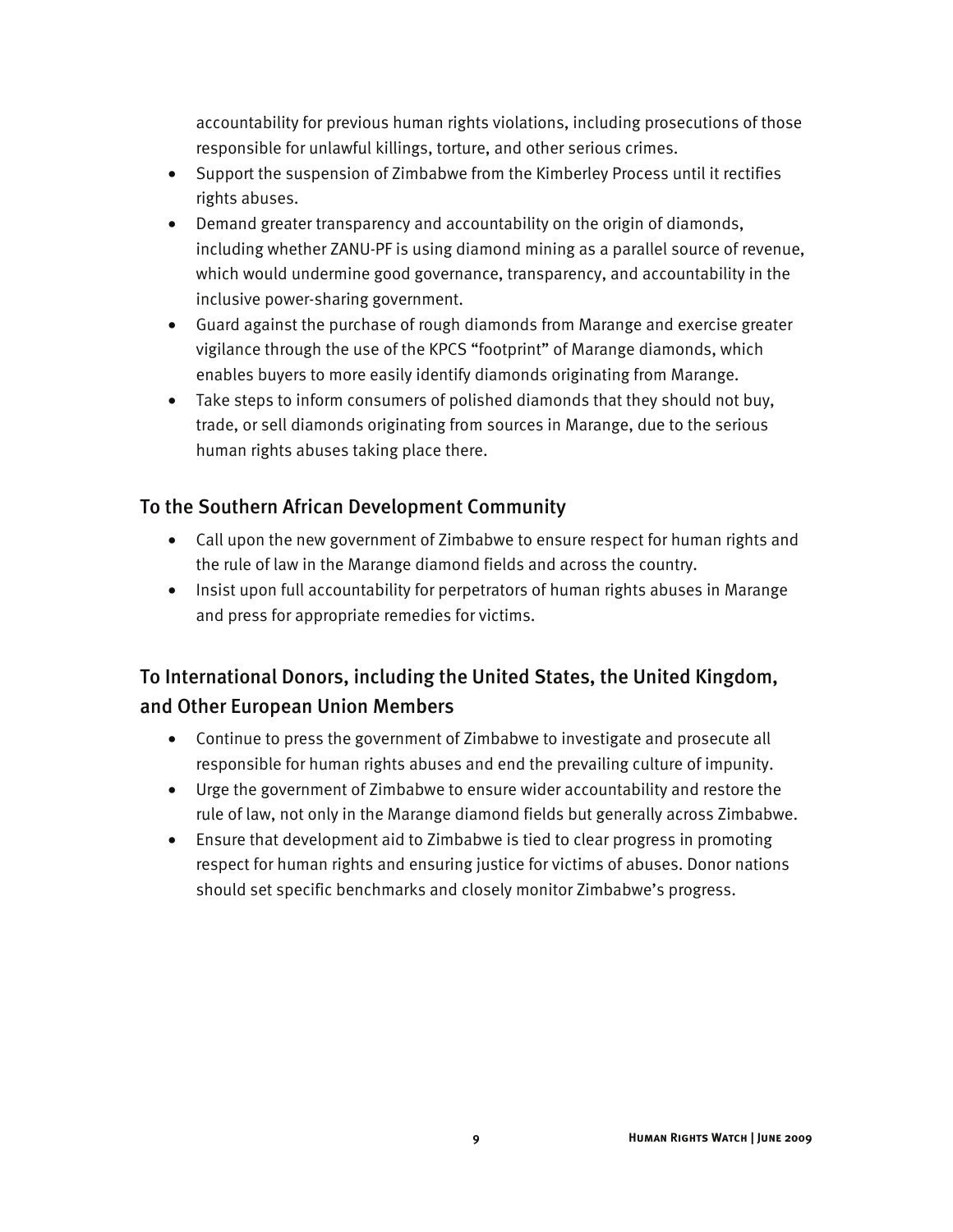#### **III. Methodology**

This report is based on two research missions to Zimbabwe in February 2009. Human Rights Watch researchers visited Harare, Mutare, and the Marange diamond fields to document human rights violations associated with the mining of diamonds in the Chiadzwa area of Marange district. Human Rights Watch interviewed more than 100 people, including eyewitnesses, local miners, local government officials, court officials, local community leaders, victims and relatives, lawyers, medical staff, soldiers, police, traditional leaders, and local human rights activists.

Additional interviews were also conducted with representatives of organizations such as Zimbabwe Lawyers for Human Rights, Zimbabwe Human Rights NGO Forum, Centre for Research and Development, Zimbabwe Environmental Law Association, and Mutare Legal Practitioners Association, as well as with Western diplomats based in Harare. Also interviewed were officials from the Reserve Bank of Zimbabwe, Zimbabwe Mining Development Corporation, and African Consolidated Resources. Human Rights Watch conducted all interviews one-on-one.

Human Rights Watch researchers supplemented their field research with telephone interviews with representatives of international organizations working in the area of extractive industries and human rights and reviewed legislation and policy documents, court documents, newspaper articles, and reports on the Marange diamond fields and associated human rights violations.

For security reasons, many people spoke to Human Rights Watch on the condition of confidentiality, requesting that the report not mention their names or other identifying information. Details about individuals and locations of interviews when information could place a person at risk have been withheld.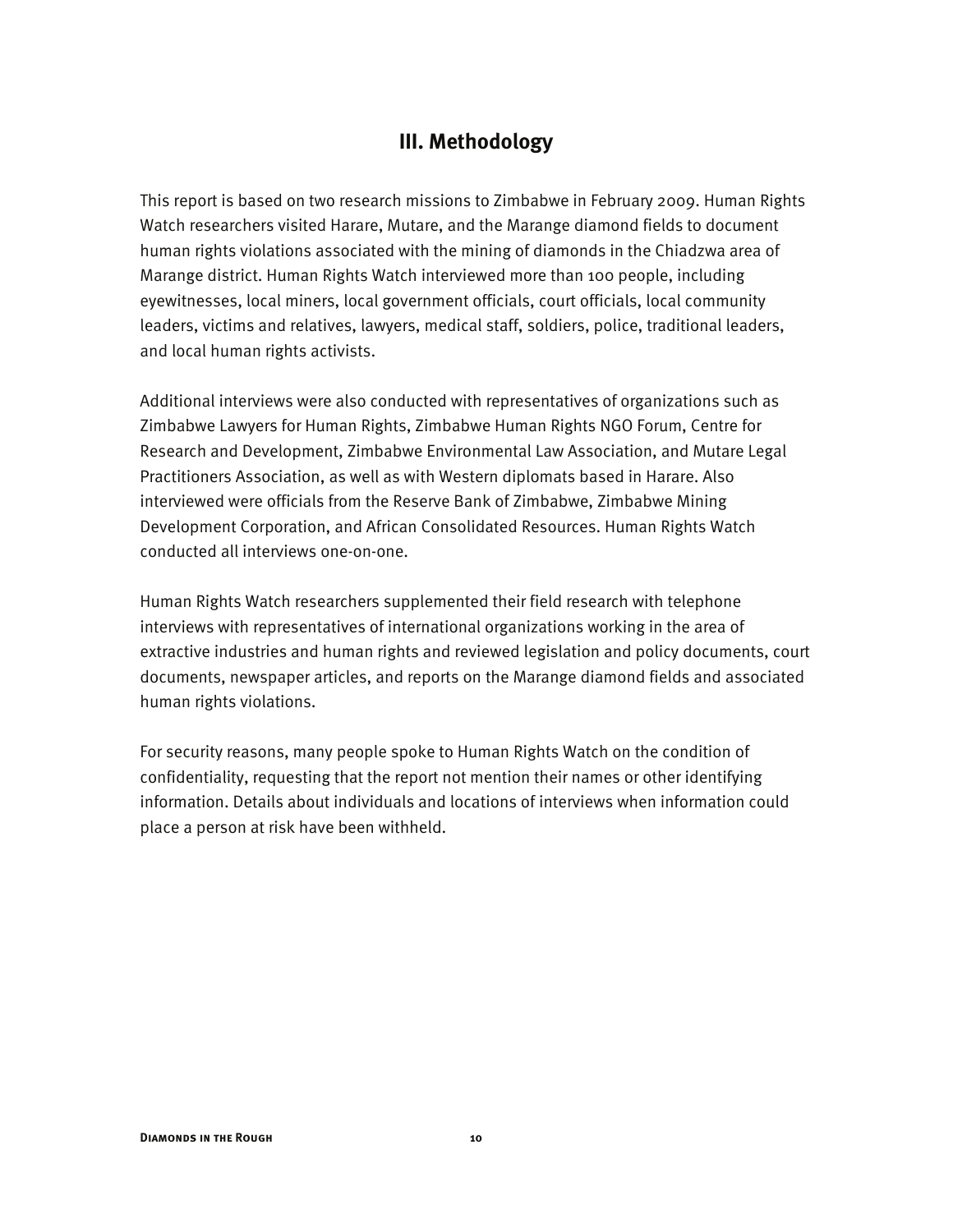#### **IV. Background**

ZANU-PF under President Robert Mugabe has ruled Zimbabwe as a de facto one-party state since the country's formal independence from colonial rule in 1980. As recent Human Rights Watch reports have shown, the government has suppressed political dissent, and has detained, tortured, or killed scores of people belonging to or supporting the opposition Movement for Democratic Change (MDC) party. Following its first parliamentary defeat in March 2008, ZANU-PF and its allies unleashed violence on MDC supporters ahead of a presidential run-off election, killing at least 163 MDC activists and injuring or displacing from their homes thousands more.<sup>2</sup> After MDC presidential candidate Morgan Tsvangirai pulled out of the run-off, the Zimbabwe Electoral Commission (ZEC) controversially declared Robert Mugabe the winner, triggering a political and governance crisis that was only resolved by the formation of an inclusive government in February 2009 in which Morgan Tsvangirai agreed to become prime minister and accept Robert Mugabe as president in a power-sharing agreement.

Over the past several years, the government has plunged Zimbabwe into economic crisis, characterized by 80 percent unemployment and severe hyper-inflation. ZANU-PF's land-grab policies have triggered the collapse of the agricultural sector, along with the country's diversified manufacturing and tourism sectors.<sup>3</sup> By the end of 2008, the government was increasingly unable to pay its civil servants and middle- and low-ranking soldiers. The disastrous humanitarian situation included a cholera outbreak that erupted in August 2008 and infected close to 100,000 people and claimed more than 4,200 lives; a public health system that has collapsed; and three-quarters of the population who are now in need of food aid.4 With the assistance of the World Health Organization and its Global Outbreak Alert and Response Network, the power-sharing government of Zimbabwe appears to have brought cholera under control, with the numbers of reported new cases and fatalities significantly decreasing.5

**<sup>2</sup>** Human Rights Watch, "Bullets for Each of You."

**<sup>3</sup>** Human Rights Watch, Crisis without Limits: Human Rights and Humanitarian Consequences of Political Repression in Zimbabwe, ISBN: 1-56432-429-X, January 2009, http://www.hrw.org/node/79824, p. 11.

**<sup>4</sup>** "Consolidated Appeal for Zimbabwe," United Nations Office for the Coordination of Humanitarian Affairs (OCHA), May 29, 2009, http://ochaonline.un.org/humanitarianappeal/webpage.asp?Page=1755 (accessed June 6, 2009). See also "Zimbabwe: UN Agency turns on taps at shut university," University World News, May 31, 2009, http://www.universityworldnews.com/article.php?story=20090528174434297 (accessed June 1, 2009).

<sup>&</sup>lt;sup>5</sup> "Cholera in Zimbabwe – Update 4," World Health Organization, June 9, 2009,

http://www.who.int/entity/csr/don/2009\_06\_09/en/index.html (accessed June 13, 2009).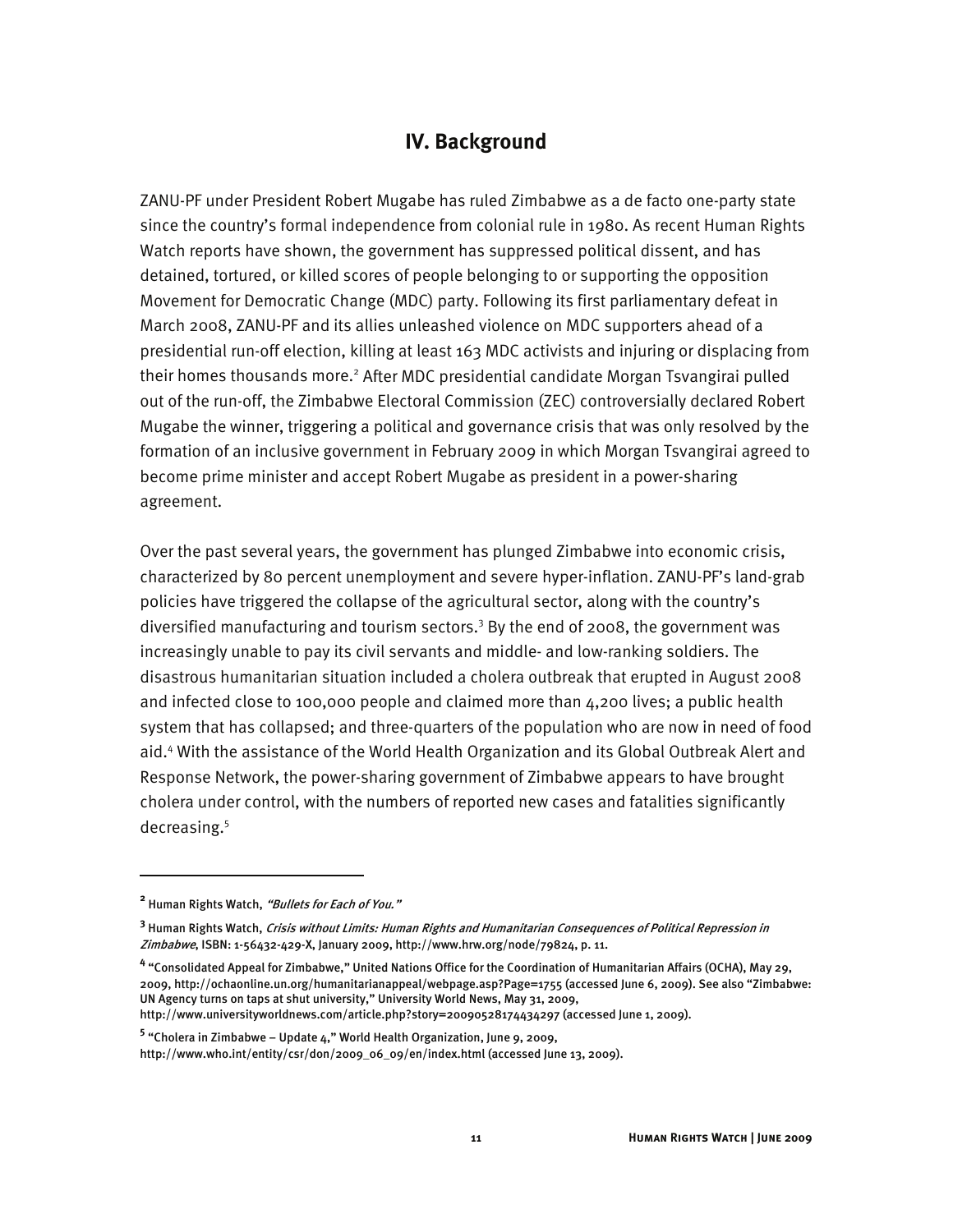To shore up its power, ZANU-PF since 2000 has relied upon a patronage system to reward and retain the loyalty of the military. Former and sitting military officers have been appointed as ministerial permanent secretaries, directors in ministerial departments, provincial governors, and other key posts.<sup>6</sup> Because of its need for revenue, ZANU-PF in government has tried to increase its influence and control over the mining industry, which accounted for 40 percent of Zimbabwe's exports in 2008.<sup>7</sup> It has also sought to placate its popular base by demonstrating an effort to manage the country's resources. On March 7, 2008, three weeks before national elections, President Mugabe signed into law the Indigenization and Economic Empowerment Act, which requires all public companies to be 51 percent owned by "indigenous" Zimbabweans.

#### Diamonds in Marange—Unclear Legal Title to the Fields

In June 2006 villagers discovered diamonds in the Chiadzwa area of Marange district, which geologists estimate to be spread over a 26-square-kilometer area.<sup>8</sup> The diamond fields are commonly referred to as the Marange diamond fields. Chiadzwa is a remote, dry, and hilly area comprising some 30 villages that are divided into two administrative wards (Mukwada, ward 29 and Chiadzwa, ward 30). The combined population of the two wards is estimated to be 20,000.<sup>9</sup> The nearest city, 100 kilometers to the northeast, is Mutare, the provincial capital of Manicaland; and to the south, the nearest town is Birchenough Bridge, about 60 kilometers away. Diamond mining is concentrated at the foot of Shonje hills, over a sparsely populated 13 square kilometers.10

The Marange diamond fields brought the number of diamond sites in Zimbabwe to three.<sup>11</sup> The other two sites—River Ranch and Murowa diamond mines—are deep mines exploited by private commercial enterprises. The discovery of a third diamond field raised the potential

**<sup>6</sup>** For example, Retired Major General Paradzayi Zimondi, the current head of the Zimbabwe Prison Service, is a former senior military officer and the chairman of the Zimbabwe Electoral Commission, Justice George Chiweshe is also a former military officer.

<sup>&</sup>lt;sup>7</sup> See "Zim loses out as chaos in Chiadzwa rages on," *The Zimbabwe Independent,* October 31, 2008. Gold, platinum, and iron alloys accounted for the bulk of Zimbabwe's mineral exports, with diamonds constituting a relatively small proportion. "Zimbabwe, Diamonds and the Wrong Side of History," Partnership Africa Canada, March 2009, p. 3.

**<sup>8</sup>** Human Rights Watch interviews with geologists S.M., G.M., and T.G., Marange, February 21, 2009.

**<sup>9</sup>** Human Rights Watch interview with local councillors B.K. and F.M., Marange, February 22, 2009.

**<sup>10</sup>** Human Rights Watch interviews with police officer O.D., Mutare, February 21, 2009; and with local councillors B.K. and F.M., Marange, February 22, 2009.

**<sup>11</sup>** The other two are River Ranch, near Beitbridge, close to the South African border, and Murowa, near Zvishavane, in south central Zimbabwe.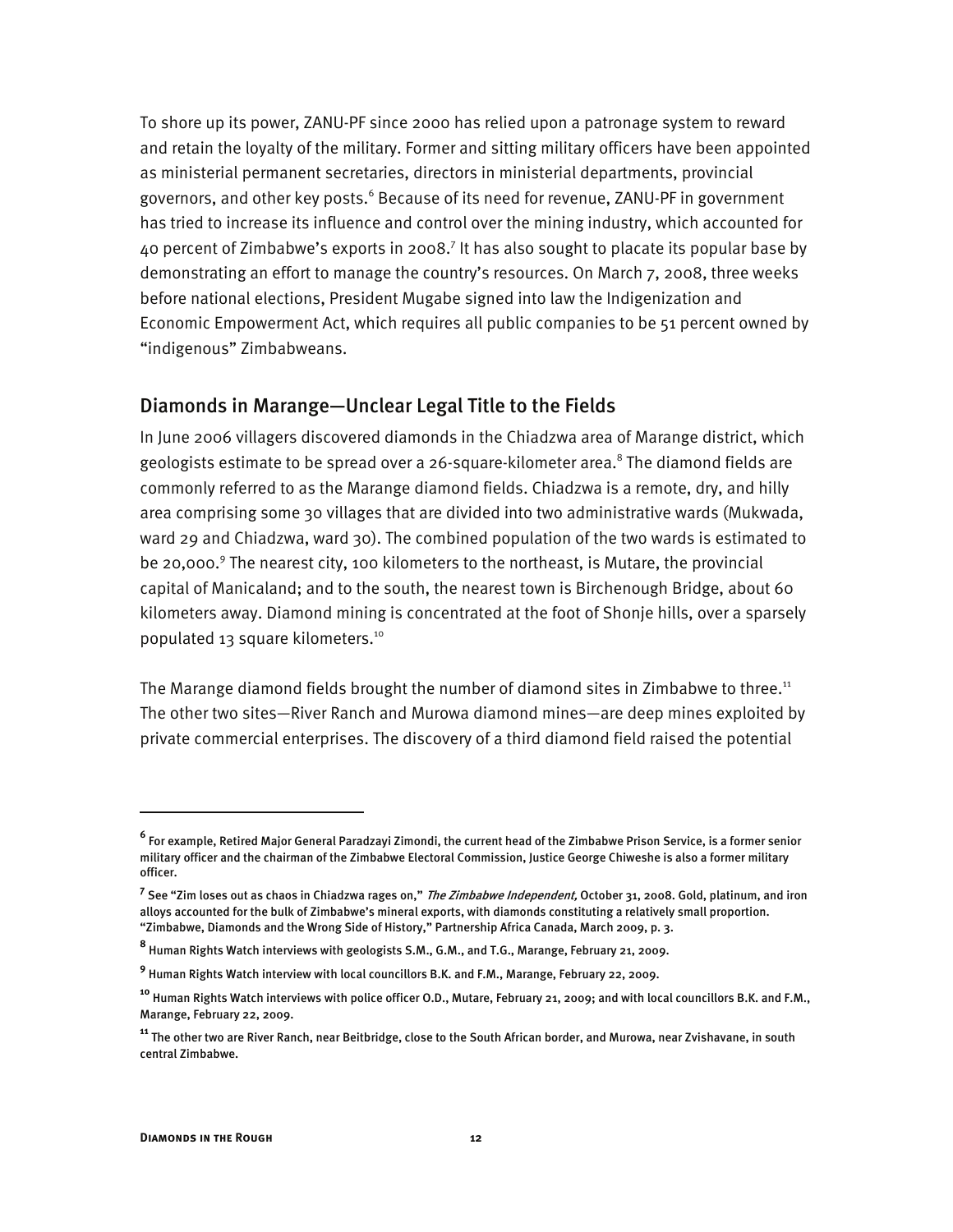for the mining industry to generate further much-needed revenue for Zimbabwe.<sup>12</sup> Many in the local community initially viewed the discovery as a godsend that would cushion them from Zimbabwe's increasingly harsh economic crisis.<sup>13</sup>

Initially, the government's plan was for the Marange fields to be developed privately. From March 2002 to March 2006, Kimberlitic Searches, a subsidiary of South African diamond conglomerate De Beers Company, operated under two "Exclusive Prospecting Orders" (EPO 1520 and 1523) from the government of Zimbabwe, granting it full exploration rights to search for minerals in the Marange communal area.<sup>14</sup> The exploration certificates expired on March 28, 2006, and De Beers did not renew them.<sup>15</sup> After Kimberlitic Searches ended its operations, a United Kingdom-registered company, African Consolidated Resources (ACR), through its four Zimbabwean subsidiaries, registered exploration claims over Marange diamond fields with relevant authorities.16 The claims gave ACR exclusive rights to explore and search for diamonds and other precious stones in Marange district.

At the time that Marange diamonds were discovered in June 2006, ownership of exploration rights over Marange diamond fields was vested in ACR. But the government moved quickly to "cancel" ACR's legal title and rights on the grounds that they had been improperly conferred to ACR in the first place. Police forcibly removed and barred ACR staff from accessing the diamond fields despite a magistrate's order directing the police not to interfere with ACR rights and operations.<sup>17</sup>

The minister of mines, Amos Midzi, then granted exclusive mining and exploration rights in Marange to a state-owned company, the Zimbabwe Mining Development Corporation (ZMDC).18 Zimbabwean authorities explained that the purpose of granting the ZMDC prospecting and mining rights was to restore order to Marange following the diamond rush

:

**<sup>12</sup>** John Welford, "The History of diamond mining in Zimbabwe," Helium, http://www.helium.com/items/1337536-diamondmining-in-zimbabwe-southern-africa (accessed March 29, 2009).

**<sup>13</sup>** Human Rights Watch interview with local community leader M.C., Marange, February 20, 2009.

**<sup>14</sup>** Statement by Assistant Mining Commissioner Isaac Ruswa, African Consolidated Resources Plc and others v. Minister of Mines and Mining Development and others, Case No. HC 6411/2007, November 26, 2007, on file with Human Rights Watch. **<sup>15</sup>** Ibid.

**<sup>16</sup>** Ibid.

**<sup>17</sup>** Human Rights Watch interview with Jonathan Samkange, ACR lawyer, Harare, February 13, 2009. Human Rights Watch has a copy of the magistrate's order on file.

**<sup>18</sup>** "ZMDC needs foreign investors," The Herald (Zimbabwe), March 30, 2009. See also "Chiadzwa yields 50,000 carats per week", *The Zimbabwe Times*, March 25, 2009, http://www.thezimbabwetimes.com/?p=13982 (accessed on March 31, 2009). Statement by Assistant Mining Commissioner Isaac Ruswa, ACR et al v. Minister of Mines and Mining Development et al. November 26, 2007.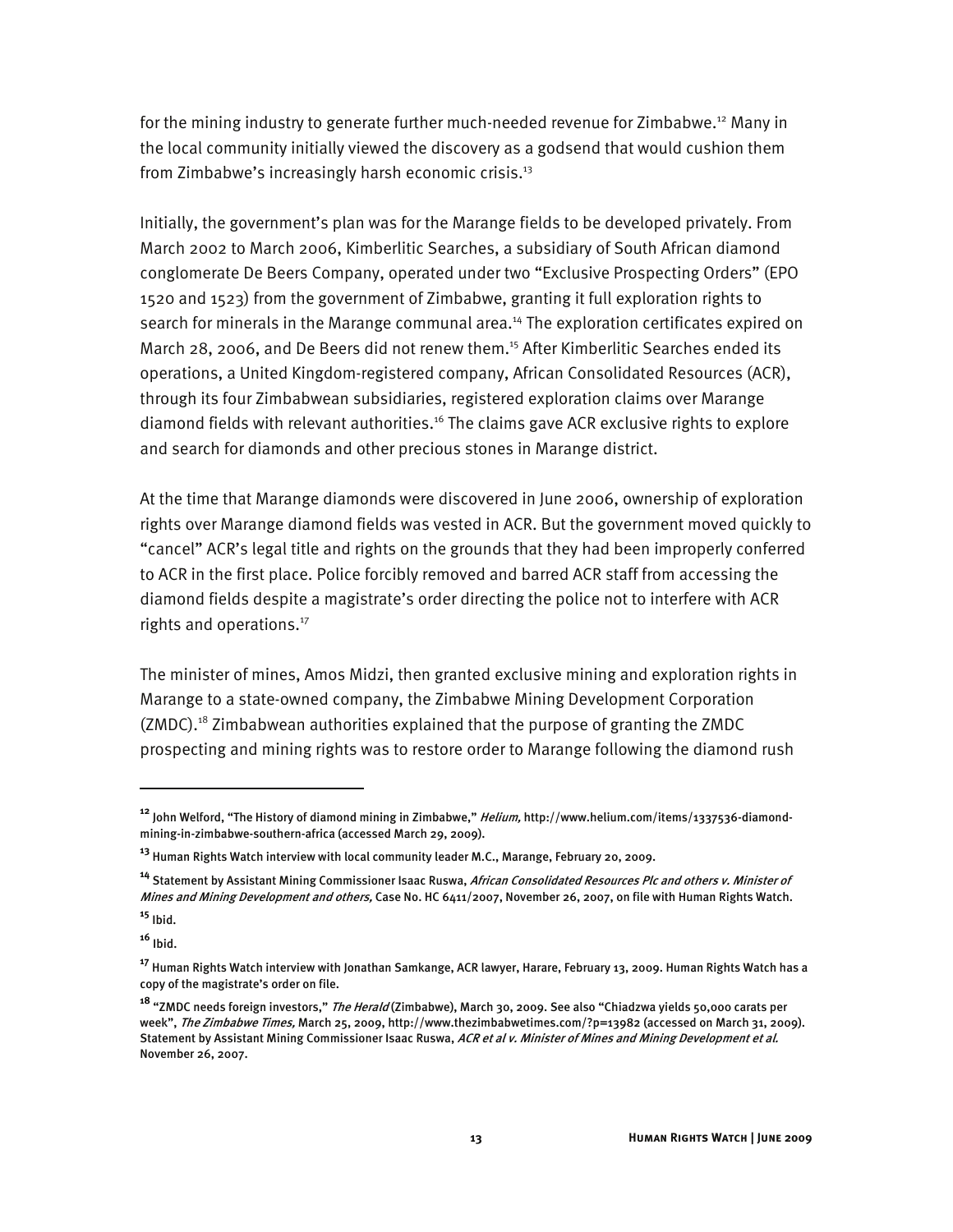that ensued shortly after the discovery of the gems.19 In February 2007 President Robert Mugabe publicly announced the government's intention to take over the mining of diamonds in Zimbabwe when he said, "Only government will mine diamonds."<sup>20</sup>

#### Illegal Mining and Smuggling in the Marange Diamond Fields

The government effectively fostered the diamond rush at Marange. In an apparent attempt to get political mileage from the discovery, ZANU-PF authorities in June 2006 declared the diamond fields free and open to anyone wishing to look for diamonds. From July 2006, a diamond rush began, with thousands of people from other parts of Marange district, other parts of Zimbabwe, and other countries scrambling for the precious stones. The Minerals Marketing Corporation of Zimbabwe (MMCZ), the sole licensed buyer of diamonds until January 2009 when it was replaced by the Reserve Bank of Zimbabwe (RBZ), appears to have encouraged the view that the government tolerated illegal mining by purchasing diamonds from unlicensed local miners, in violation of the Precious Stones Trade Act. On September 25, 2006, Deputy Mines Minister Tinos Rusere addressed local miners in Chiadzwa and told them to continue mining and selling their diamonds to the government. $21$ 

Most diamond miners were Zimbabweans from outside Marange district—from impoverished high-density suburbs of Mutare, such as Chikanga and Dangamvura, or from Harare, Bulawayo, Kwekwe, and other Zimbabwean municipalities. Those who flocked to Zimbabwe to dig for or to buy diamonds also came from as far as South Africa, Botswana, the Democratic Republic of Congo, Mozambique, Equatorial Guinea, Nigeria, Lebanon, Pakistan, the United Arab Emirates, Belgium, and India.<sup>22</sup> When the scramble peaked in October 2008, more than 35,000 people were either mining or buying diamonds in Marange.<sup>23</sup>

ֺ

**<sup>19</sup>** Report to Kimberley Process Certification Scheme on the developments in the diamond industry in Zimbabwe, Government of Zimbabwe, February 11, 2009.

**<sup>20</sup>** President Robert Mugabe Interview with State Broadcaster, Zimbabwe Broadcasting Corporation (ZBC) TV, February 21, 2007. Meanwhile, ACR maintains that it has valid legal title over the Marange diamond fields and has launched a legal challenge at the Harare High Court against the Minister of Mines and ZMDC to restore its rights. Charles Russell LLP (ACR lawyers), "ACR Still Has Legal title to Marange diamond fields," The Zimbabwe Standard, March 29, 2009. At the time of the writing of this report, the matter had not been resolved. Although human rights law allows for nationalization, if, at the end of the legal process, the ACR has had valid prospecting and mining rights taken away by the authorities in an arbitrary fashion, without adequate compensation, it will have suffered a violation of its right to property, as set out in article 14 of the African Charter on Human and Peoples' Rights, ratified by Zimbabwe in 1986.

**<sup>21</sup>** Human Rights Watch interviews with local councillors, B.M. and F.M., Marange, February 22, 2009. See also Rodrick Mukumbira, "AIM listed Zimbabwe diamond miner evicted from its claim," Mineweb, December 12, 2006, http://mineweb.com/mineweb/view/mineweb/en/page15831?oid=16611&sn=Detail (accessed May 31, 2009).

**<sup>22</sup>** Human Rights Watch interviews with immigration official C.M., Harare, February 25, 2009; and with three state prosecutors C.M., N.S., and C.B., Harare, February 13, 2009.

**<sup>23</sup>** Human Rights Watch interviews with local councilors B.M. and F.M., Marange, February 22, 2009. See also Peter Matambanadzo, "Blitz Flushes Out 35 000," The Herald (Zimbabwe), December 11, 2008.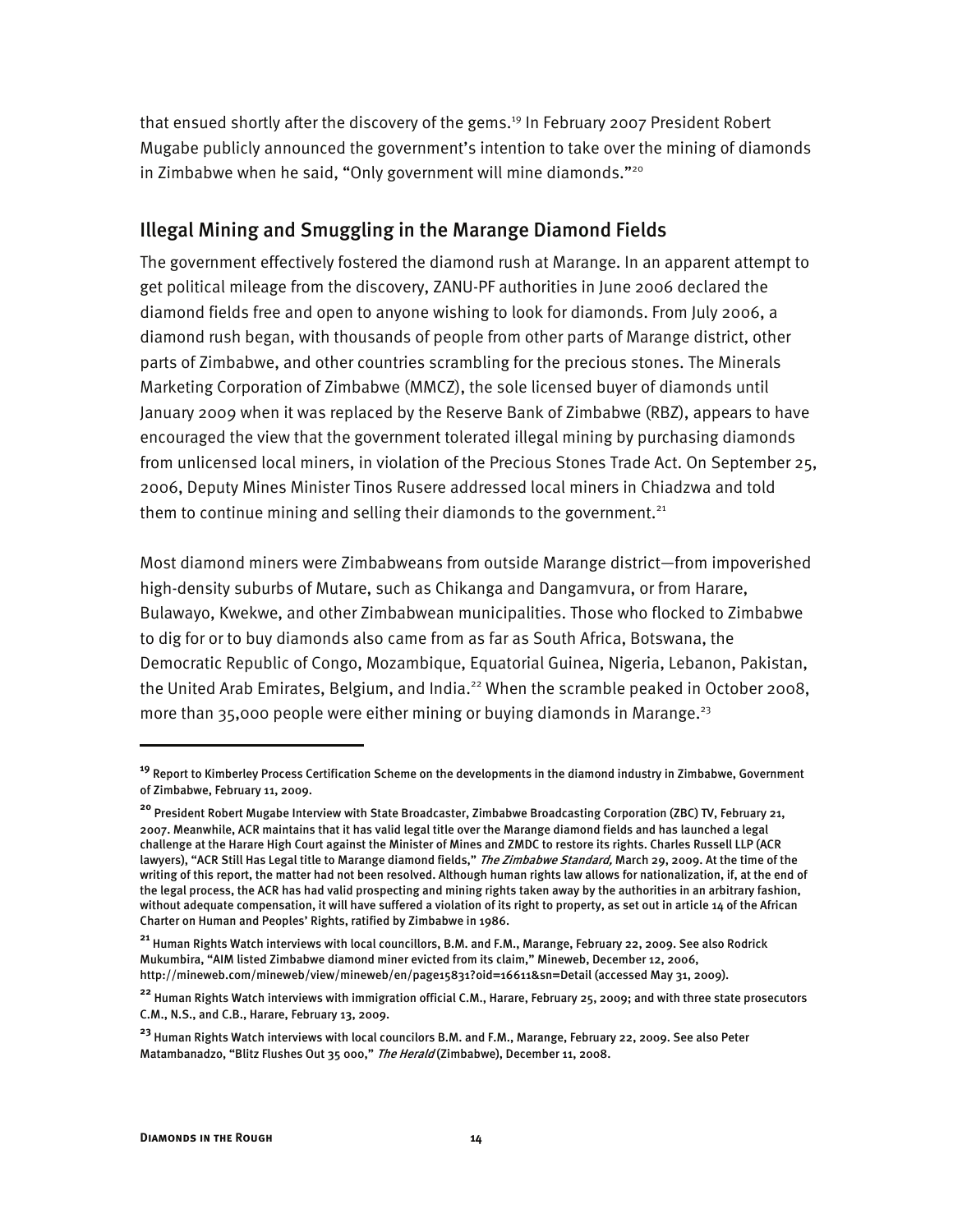#### Principal Buyers and Smuggling Routes

Human Rights Watch was not able to fully pursue the global chain of purchase of diamonds from Marange, but Human Rights Watch's research suggests that the majority of Marange diamonds have been smuggled out of the country via Mozambique, South Africa, and Harare international airport, and then shipped to Lebanon, the United Arab Emirates, India, Pakistan, and Europe, among other destinations.

The buyers of Marange diamonds fall into two categories:

- "Agents" or middlemen (mostly Zimbabweans) who travel to the diamond fields to buy diamonds from individual miners, syndicates, or others on behalf of principal buyers;
- Principal buyers themselves (known as "barons"), often based in Mutare, Harare, Mozambique, or South Africa. These buyers, who often enjoy political, military, police, or other official patronage, in turn sell the diamonds to other buyers in the international community.<sup>24</sup>

One middleman told Human Rights Watch that he often travelled to Mozambique to sell diamonds to different foreign buyers based there.<sup>25</sup> Another middleman told Human Rights Watch that he would make weekly trips to sell Marange diamonds to buyers based in Johannesburg, South Africa. He told Human Rights Watch:

Diamonds are easy to smuggle because of the very high concentration of value in very small stones that does not set off metal detectors. Often l would hide my stones in toothpaste, or shaving cream, or under my car seat, or in my belt. When l had a high value gem, from 15 carats, l would swallow it and then retrieve it later.<sup>26</sup>

According to miners who spoke to Human Rights Watch, diamonds were not always exchanged for cash; sometimes the diamonds exchanged hands for clothes, cars, food, sex, mobile phones, or marijuana.<sup>27</sup> At times, foreign smugglers without middlemen travelled to

 $\overline{a}$ 

**<sup>24</sup>** Human Rights Watch interview with middleman K.K., Harare, February 2, 2009.

**<sup>25</sup>** Human Rights Watch interview with middleman K.C., Mutare, February 9, 2009.

**<sup>26</sup>** Human Rights Watch interview with middleman M.M., Mutare, February 7, 2009.

**<sup>27</sup>** Human Rights Watch interviews with local miner V.C., Mutare, February 19, 2009; middlemen T.N., T.B., and S.M., Mutare, February 9, 2009.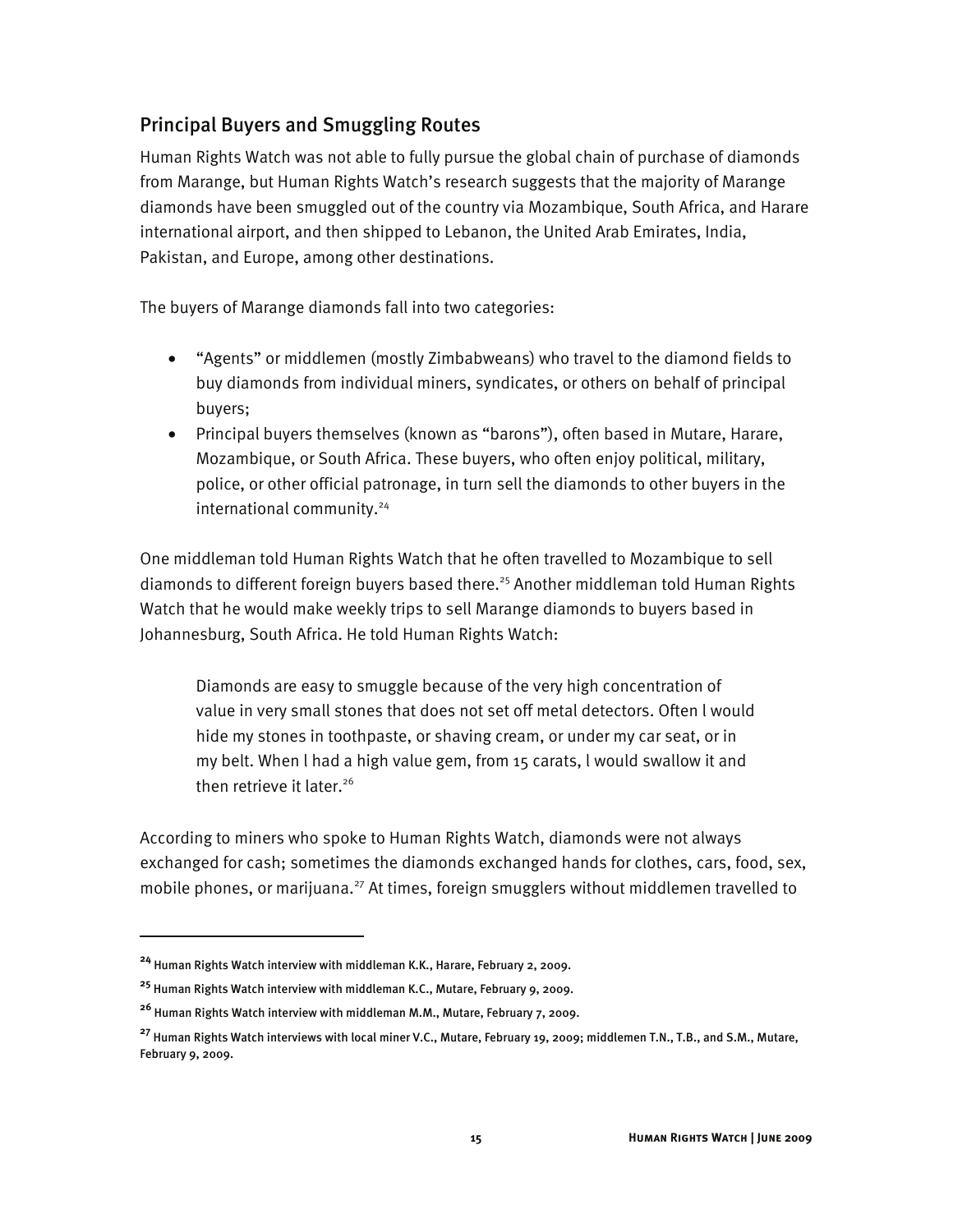Marange to buy diamonds directly from the miners. Scores of homes in the district have been rented to foreign nationals with connections to diamond mining.<sup>28</sup>

As early as September 2006 Zimbabwe authorities had acknowledged that the smuggling of Marange diamonds had become a serious problem. Soon after, the Ministry of Mines directed the MMCZ to "mop up all diamonds in Marange and reduce the quantity of diamonds that were illegally leaving the country."<sup>29</sup> From October 2006 the MMCZ moved into Marange and began trying to purchase diamonds from illegal, unlicensed local miners.<sup>30</sup> But MMCZ officials only added to the number of middlemen operating. They paid out token cash sums as incentives to get miners to hand in stones that they had extracted and to stop them from trading with foreigners or smuggling the gems.<sup>31</sup> But the MMCZ offered prices that were far below market value and much lower than those offered by foreign smugglers, so their interventions failed to halt smuggling and illicit trading.<sup>32</sup>

Although geologists have not yet scientifically estimated the value of the Marange diamond fields, the governor of the Reserve Bank of Zimbabwe, Gideon Gono, on various occasions has estimated that, if properly managed, Marange diamonds have the potential to earn the government US\$1.2 billion per year in revenue.  $33$ 

### Laws Governing the Diamond Industry in Zimbabwe and Applicable International Standards

Zimbabwe's Mines and Minerals Act, 1961 (Chapter 21:05), colonial-era legislation that has been amended and remains in effect today, vests all the country's mining and mineral rights in the president and prescribes ways by which such rights can be acquired by individuals and corporate entities. The act provides that any person may apply for a prospecting license, "Exclusive Prospecting Order" (EPO), with any mining commissioner. The prospecting license or EPO grants the holder the rights to prospect and search for any minerals on land open to prospecting, but not to remove or dispose of any minerals discovered.34 A holder of a

**<sup>28</sup>** Human Rights Watch interview with villager J.M., Marange, February 20, 2009.

**<sup>29</sup>** Affidavit of Simangaliso Makoni, non-metals marketing executive at MMCZ, ACR and others v. Minister of Mines and Mining Development, MMCZ, ZMDC and others, HC 1390/2007, on file with Human Rights Watch.

**<sup>30</sup>** Ibid.

**<sup>31</sup>** Ibid.

**<sup>32</sup>** Ibid.

**<sup>33</sup>** "Turning our difficulties into opportunities," Reserve Bank of Zimbabwe Monetary Policy Statement issued by Dr. Gideon Gono, January 2009, http://www.kubatana.net/docs/econ/rbz\_monetary\_policy\_jan09\_07202.pdf (accessed April 4, 2009).

**<sup>34</sup>** Mines and Minerals Act, 1961 (Chapter 21:05), sec. 27.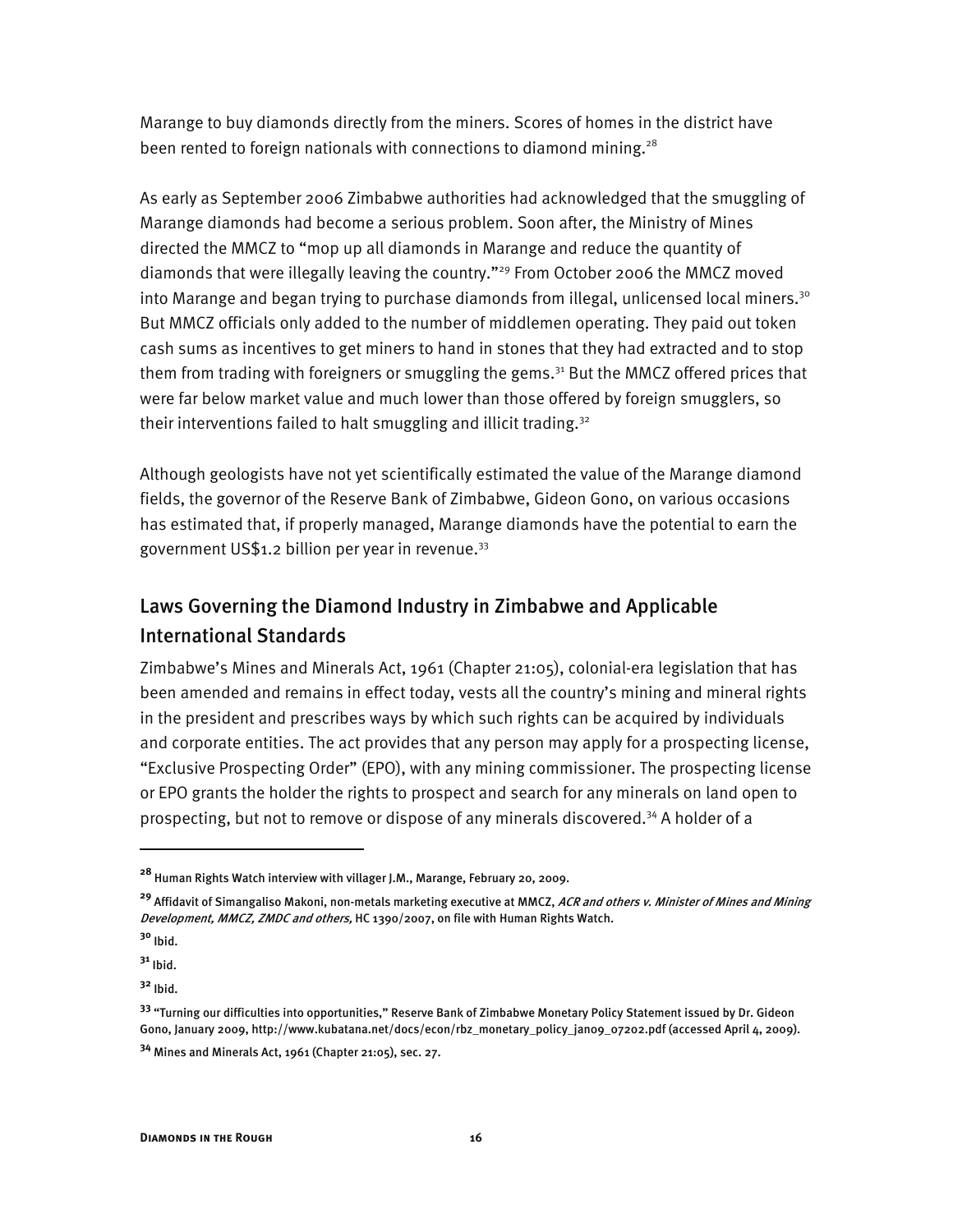prospecting license or EPO is not permitted to mine for minerals; once a discovery of minerals is made it must be registered as a mining location for which a mining lease or a special grants license must then be secured to permit lawful mining.<sup>35</sup>

The Precious Stones Trade Act (PSTA), 1978 (Chapter 21:06) regulates the possession of and dealing in precious stones, which include rough or uncut diamonds, rough or uncut emeralds, and, following amendment of the PSTA in November 2007, industrial diamonds. The act prohibits any person from buying, selling, bartering, exchanging, giving, receiving, or possessing precious stones unless such person is licensed or holds a permit. A licensed dealer or permit holder is only permitted to deal in precious stones with persons permitted by law to be in possession of precious stones, that is, only with registered miners.<sup>36</sup> Under the act, it is unlawful for a licensed dealer to buy precious stones from illegal sources, including from unlicensed local miners.37

Zimbabwe ratified the African Charter on Human and Peoples' Rights in 1986, which, among its many provisions, requires states to protect the right to life (article  $4$ ) and property (article 14). Article 5 of the charter states:

Every individual shall have the right to the respect of the dignity inherent in a human being and to the recognition of his legal status. All forms of exploitation and degradation of man, particularly slavery, torture, cruel, inhuman or degrading punishment and treatment shall be prohibited.**<sup>38</sup>**

Zimbabwe ratified the United Nations International Covenant on Economic, Social and Cultural Rights (ICESCR) whose article 11 states that parties to it accept the right of everyone to an adequate standard of living for himself and his family, including the continuous improvement of living conditions and prohibition of forced eviction.<sup>39</sup> On August 27, 1998, Zimbabwe ratified International Labour Organisation (ILO) Convention Number 29,

**<sup>35</sup>** Ibid, sec. 291.

**<sup>36</sup>** Precious Stones Trade Act, 1978 (Chapter 21:06), secs. 4 and 5.

**<sup>37</sup>** Ibid, secs. 2 and 3.

**<sup>38</sup>** African [Banjul] Charter on Human and Peoples' Rights, , adopted June 27, 1981, OAU Doc. CAB/LEG/67/3 rev. 5, 21 I.L.M. 58 (1982), entered into force October 21, 1986, ratified by Zimbabwe in 1986, art. 5.

**<sup>39</sup>** International Covenant on Economic, Social and Cultural Rights (ICESCR), adopted December 16, 1966, G.A. Res. 2200A (XXI), 21 U.N. GAOR Supp. (No. 16) at 49, U.N. Doc. A/6316 (1966), 993 U.N.T.S. 3, entered into force January 3, 1976.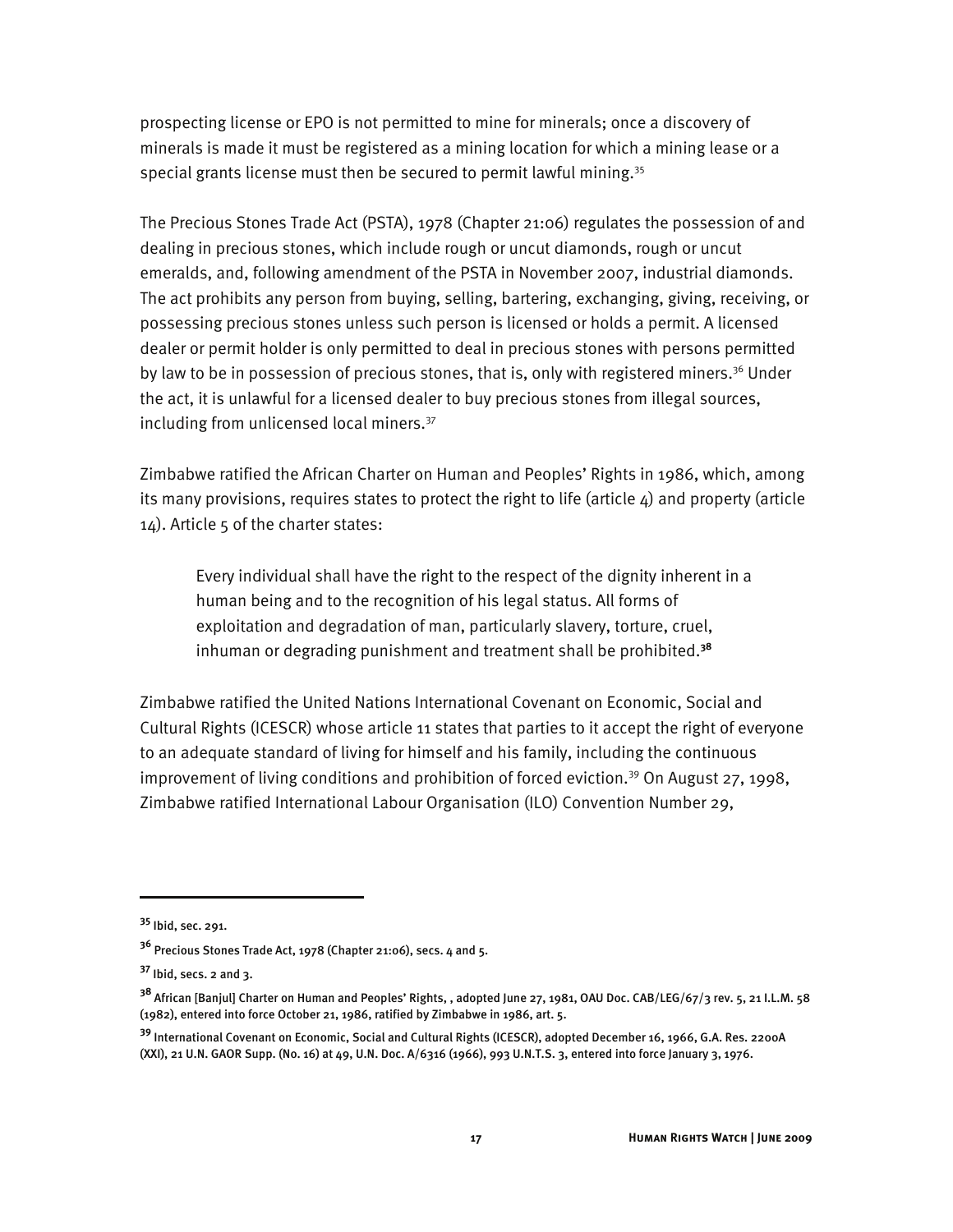prohibiting forced or compulsory labor. Furthermore, on December 11, 2000, Zimbabwe ratified the ILO's Worst Forms of Child Labour Convention (1999).<sup>40</sup>

**<sup>40</sup>** ILO Convention No. 182 concerning the Prohibition and Immediate Action for the Elimination of the Worst Forms of Child Labour (Worst Forms of Child Labour Convention), adopted June 17, 1999; and ILO Convention No. 29 concerning Forced or Compulsory Labour, adopted June 28, 1930.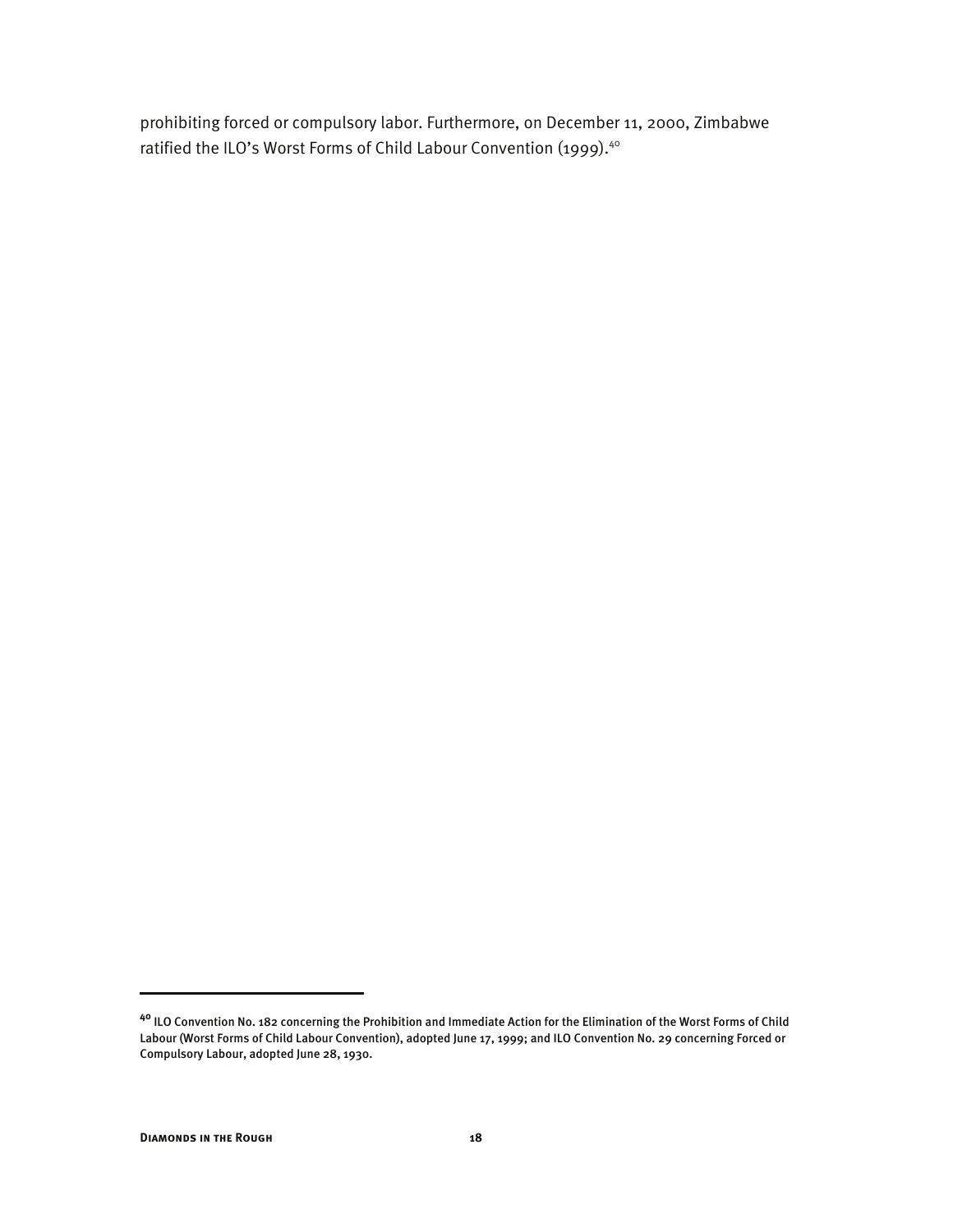## **V. Human Rights Abuses, Corruption, and Extortion by the Police (November 2006 to October 2008)**

On November 21, 2006, five months after the discovery of diamonds in Marange, the government launched a nationwide police operation code-named Chikorokoza Chapera (End to Illegal Panning), which was aimed at stopping illegal mining across the country, including in Marange. During the operation, police deployed some 600 police officers, arrested about 22,500 persons nationwide who it said were illegal miners (some 9,000 of them were arrested in Marange), and seized gems and minerals with an estimate total value of US\$7 million.41

The operation was marked by human rights abuses by the police, as well as corruption, extortion, and the smuggling of diamonds. Police coerced local miners to join syndicates that would provide the police with revenue from the sales of diamonds that the miners found. In seeking to end illegal mining and maintain control of the fields, police engaged in killings, torture, beatings, and harassment of local miners in Marange, particularly when police "reaction teams" carried out raids to drive local miners from the diamond fields.

#### Corruption in Marange

i

Over the 100-kilometer stretch of road from Mutare to Marange, police set up at least 11 permanent checkpoints to restrict access to Marange district and searched all persons travelling to and from Chiadzwa for precious stones. $42$  Some local people interviewed by Human Rights Watch stated that they believed these restrictions were an attempt by the police to allow access to the fields only to those willing to pay off police officers.43 They said that time allowed on the fields also depended on how much one paid the police: the bigger the bribe, the more time one was allowed. Those able to pay bigger bribes went in first. $44$ 

The security checkpoints and guard posts soon became de facto payment points where miners would bribe police to gain access to the fields and pay an exit fee on their way out.<sup>45</sup>

**<sup>41</sup>** "Zimbabwe: Desperate miners dig to escape poverty," January 17, 2007, IRIN News Africa, http://www.irinnews.org/report.aspx?reportid=64487 (accessed March 23, 2009).

**<sup>42</sup>** Human Rights Watch interviews with local member of parliament, Sure Mudiwa, headman, F.M. and local miner, B.C., Marange, February 22, 2009.

**<sup>43</sup>** Human Rights Watch interviews with five local people S.K., I.Z., D.M., E.Z., and H.G., Mutare, February 8, 2009. **<sup>44</sup>** Ibid.

**<sup>45</sup>** Human Rights Watch interviews with local miners D.Z., J.M., H.N., P.M., and H.C, Marange, February 21, 2009.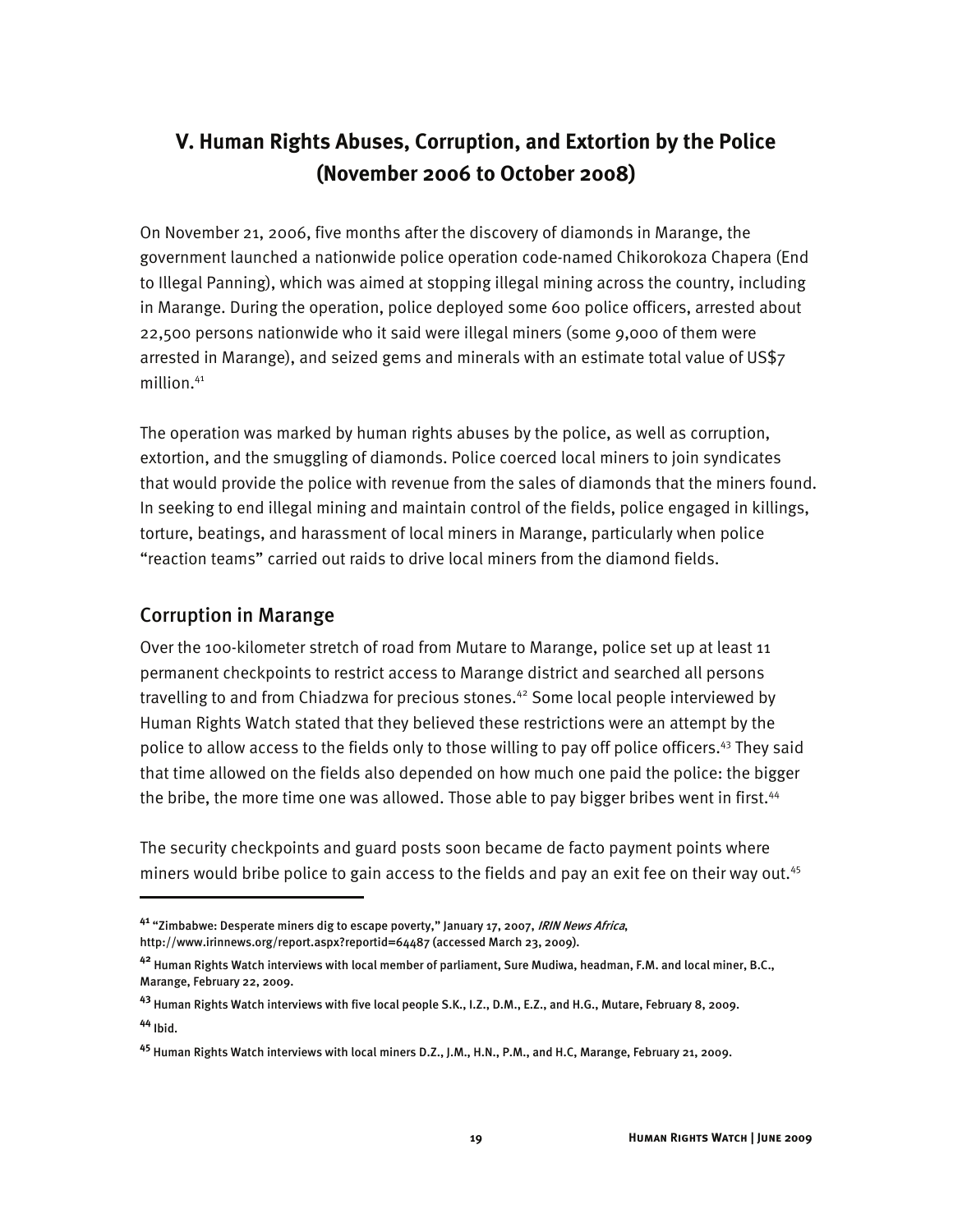Initially the police demands were modest, and often the bribes paid were small. According to one miner who spoke to Human Rights Watch:

When the police started guarding the diamond fields in Chiadzwa, we could easily bribe them. At the end of 2006, we used to gain access to the fields simply by giving the police a pack of cigarettes, a can of beer or *mutsege* (roasted nuts). At one time we even devised a plan with three *gwejelines* (women) in my team where the women had sex with the six police on guard and, while they attended to the police, we were digging for diamonds.<sup>46</sup>

With time, the police began to charge more. At each checkpoint, police began to extort payments of at least US\$5, or the equivalent in South African rand, for miners to proceed onwards. A miner who first went to Chiadzwa in September 2007 told Human Rights Watch:

Although police usually demanded US\$5 at checkpoints, the bribes would increase as one got closer to the field. We paid the largest bribes to police stationed at the edge of, or inside the diamond fields. For middlemen sometimes the bribes could be as much as US\$100 to access the diamond fields.47

Another miner told Human Rights Watch that the police would not turn people away if they did not have the required fee; they just gave preference to those with the correct fee and gave them more time on the fields. Those with insufficient amounts would be allowed a very short period of time, sometimes only 20 minutes on the field. $48$ 

One local miner explained the working relationship with the police:

In the evening we would approach the police and say, "We want to work the fields tonight." The police would then tell us if it was fine... [and] they would tell us to pay them for access to the fields. When it was time for us to leave the field, the police often fired shots in the air, and we would stop working

ֺ

**<sup>46</sup>** Human Rights Watch interview with local miner V.J., Mutare, February 22, 2009.

**<sup>47</sup>** Human Rights Watch interview with local miner V.C., Mutare, February 19, 2009.

**<sup>48</sup>** Ibid.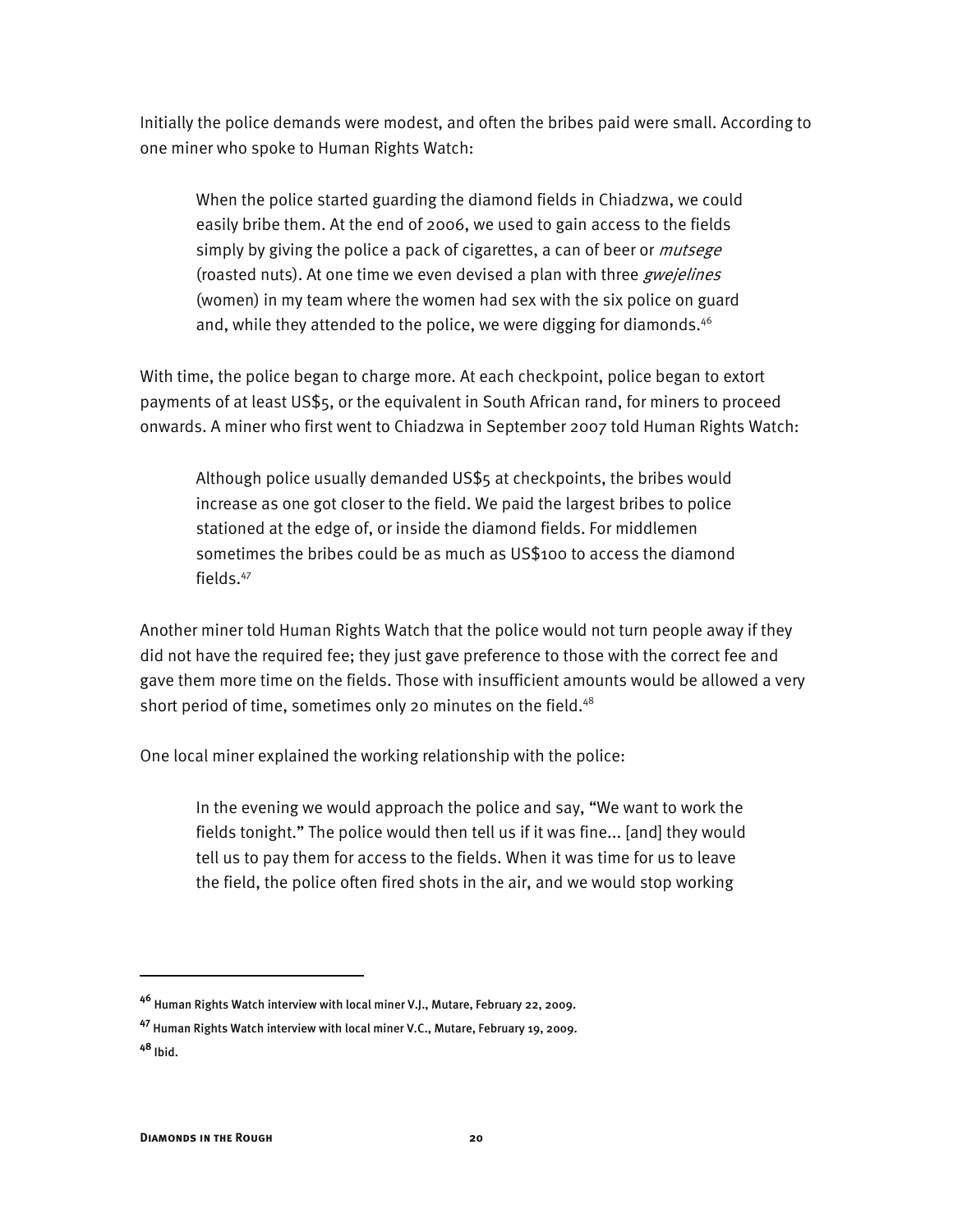and leave the field with bags of ore on our backs. We would pay a bribe to leave the field with the ore.<sup>49</sup>

The police were in full control, but seemed to deliberately let illegal mining and trading activities thrive, while seeking to profit from them.<sup>50</sup>

In an internal police memorandum dated September 18, 2007, obtained by Human Rights Watch, Police Spokesperson Chief Superintendent Oliver Mandipaka stated that police officers stationed in Chiadzwa were engaged in corruption and that many were actively soliciting and receiving varying sums of cash from local miners in exchange for access to diamond fields. The memorandum noted:

Following corruption where members of the police force received varying amounts of money from illegal diamond diggers (magweja)—17 constables, sergeants, and an assistant inspector were charged, convicted, and sentenced under the Police Act. They were all dismissed from the force. A further 11 officers facing corruption charges under the Police Act (omitting or neglecting to perform any duty or performing any duty in an improper manner) have since been relieved of their duties.<sup>51</sup>

Human Rights Watch found, however, that disciplinary action and prosecutions of police officers were highly selective and inconsistent.

#### Police Smuggling Syndicates

 $\overline{a}$ 

To guarantee for themselves a cut of the diamond revenue, police officers formed "syndicates" with local miners. A syndicate was a group of miners that operated under the direct control of members of the police. Groups of between two and five police officers would partner with a large group of local miners under a loose arrangement where police provided the local miners security and escort in the fields in return for a share of proceeds from selling any diamonds the local miners found. A syndicate run by two members of the police could have as many as 30 local miners, and the two police officers could control several

**<sup>49</sup>** Human Rights Watch interview with local miner L.D., Mutare, February 8, 2009.

**<sup>50</sup>** Human Rights Watch interview with local miner P.P., Mutare, February 5, 2009. See also Lloyd Sachikonye, Diamonds in Zimbabwe: A Situational Analysis, (Johannesburg, Southern Africa Resource Watch, May 2007), p. 12.

**<sup>51</sup>** Zimbabwe Republic Police Internal Memo to all senior officers, "Corruption involving members/officers of the force at Marange diamond base," September 18, 2007, on file with Human Rights Watch.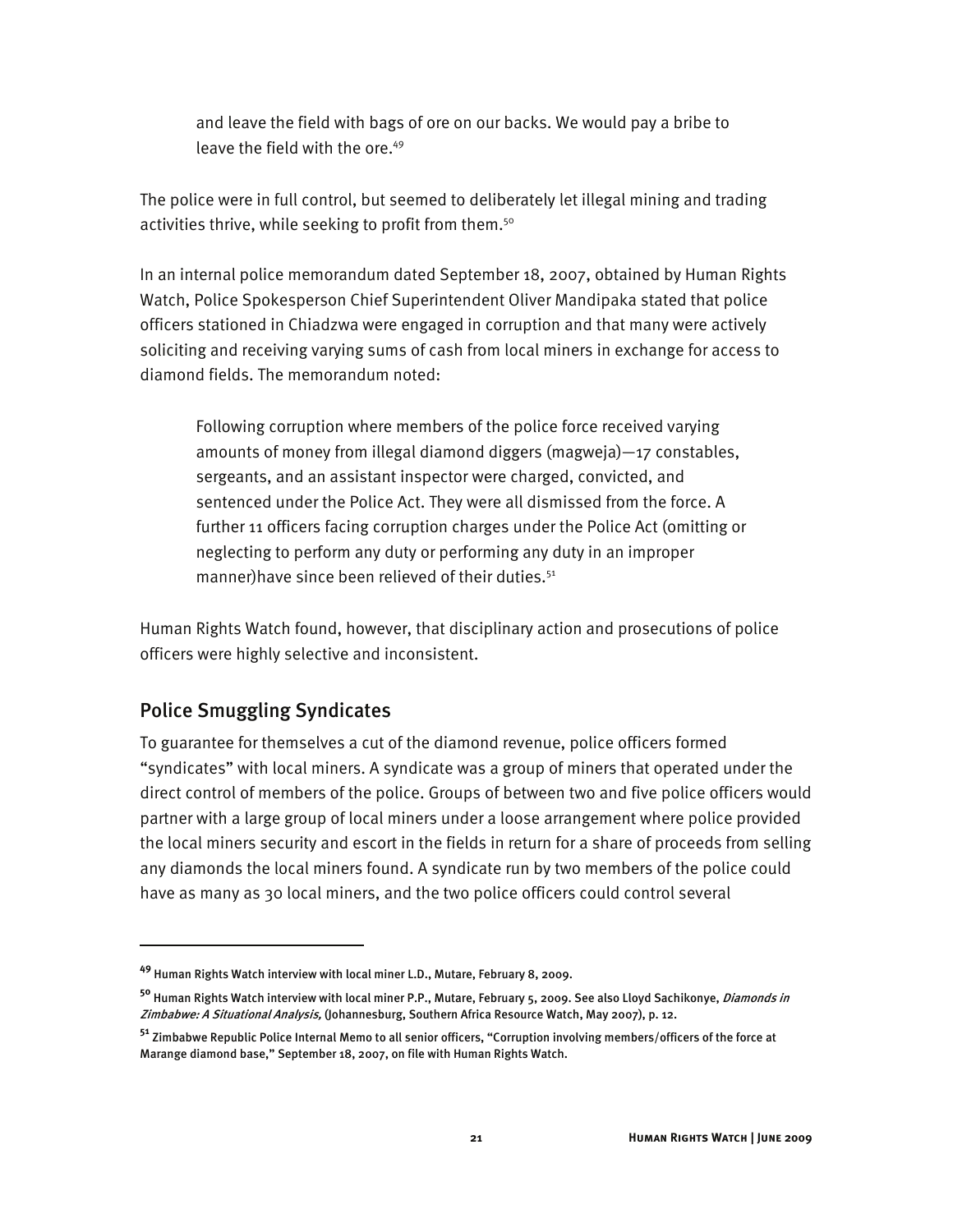syndicates at a time. Some local miners, however, worked independently of police syndicates.<sup>52</sup>

A member of the Police Support Unit based in Manicaland told Human Rights Watch:

During the time I was based in Marange at the end of 2007, together with a colleague we controlled six syndicates with a combined total of 102 members. We would grant them access to the fields, and they would dig for diamonds while we guarded them and then hand over the diamonds to us to sell, and then we shared the proceeds equally, giving 50 percent to each side. My government salary for three months was less than US\$5, but from the diamond business together with my colleague we made more than US\$10,000 in three months.<sup>53</sup>

A police officer told Human Rights Watch how he was involved in illegal diamond smuggling with a foreign buyer in Marange:

It was obvious to me that the man was an illegal diamond buyer. He could not speak the local language [Shona], and he stated that he was a tourist. I then told him that it was clear he had an interest in diamonds and I offered to assist him, or alternatively arrest him on the spot on charges relating to illegal diamonds trade and take him to court to explain himself.

He then confessed that he had travelled from South Africa to buy diamonds on behalf of his principal, a well-known South African buyer. He said he was on his fifth trip to Marange to buy diamonds. We then agreed that he would buy diamonds only through me and that whenever he came to Marange, he would first contact me. I worked well with him, and now, although I have since left Marange, whenever he comes to buy diamonds, he first contacts me and I refer him to my trusted contacts in the police and army running syndicates in Marange at the moment.<sup>54</sup>

:

**<sup>52</sup>** Human Rights Watch interviews with local miner S.T., Mutare, February 5, 2009; with police officer O.D., Mutare, February 21, 2009; and with headman P.M., Marange, February 20, 2009.

**<sup>53</sup>** Human Rights Watch interview with police officer O.D., Mutare, February 21, 2009.

**<sup>54</sup>** Human Rights Watch interview with police officer G.C., Harare, February 25, 2009.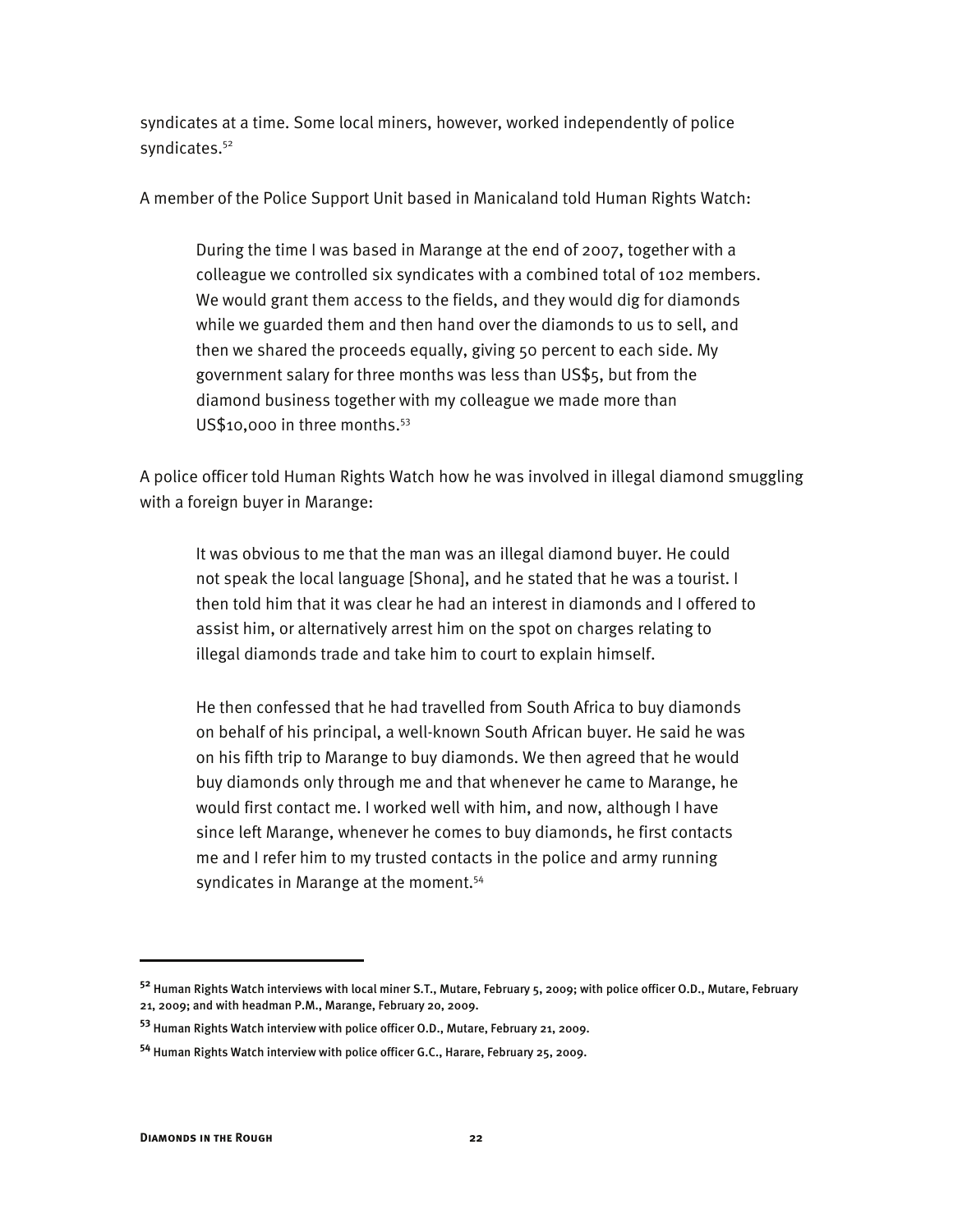Several middlemen told Human Rights Watch that they worked for the same South African buyer.55 For several months in 2008, they would travel once a week to Johannesburg, South Africa, to get "bags" of money from this same buyer and to give him diamonds.<sup>56</sup>

Another member of the police based in Harare told Human Rights Watch:

I started my first syndicate with local diamond miners after we had arrested eight of them at a checkpoint that I was manning with colleagues. For the three months that my team was based in Chiadzwa, we worked with the syndicate. And when it was time to leave Chiadzwa we handed over our syndicate to our colleagues who took over the guarding from us.<sup>57</sup>

One local miner told Human Rights Watch that joining a police syndicate was often involuntary; the only alternative was arrest:

In August 2008 we were caught by the police, 14 of us working in the diamond fields. They took us to their base at Chakohwa where 17 others were already detained. One policeman said to us, "Either you all become our syndicate and work for us, or we detain you and take you to court after several days of languishing and gnashing of teeth. The choice is yours." We all chose to be a syndicate for the police officers. $58$ 

Several members of the police as well as local miners told Human Rights Watch that police frequently coerced miners to join syndicates under police control. In November 2008 RBZ Governor Gono estimated that there were some 500 syndicates operating in Marange at any given time.59

Under Zimbabwean law, it is illegal for members of the police to run syndicates under the Police Act, which prohibits police from improperly using their position for private gain and

**<sup>55</sup>** Human Rights Watch interviews with middlemen K.C., V.C., T.N., S.M., and T.B., Mutare, February 9, 2009. The interviewees told Human Rights Watch that they worked for the South African principal, Glen Aglioti, a businessman who was convicted in December 2007 by a South African court of drug trafficking and received a suspended 10-year prison sentence in a plea bargain. A newspaper article reported that Aglioti was also accused by South Africa's National Prosecuting authority of running a criminal syndicate involving senior police officers in South Africa. See Chris McGreal, "South Africa police chief applies to stop investigation against him," The Guardian (UK), January 11, 2008.

**<sup>56</sup>** Ibid.

**<sup>57</sup>** Human Rights Watch interview with police officer G.M., Harare, February 13, 2009.

**<sup>58</sup>** Human Rights Watch interview with local miner T.C., Marange, February 22, 2009.

**<sup>59</sup>** "Chiadzwa: Army sent in to quell gun battles," Zimbabwe Financial Gazette, November 13, 2008.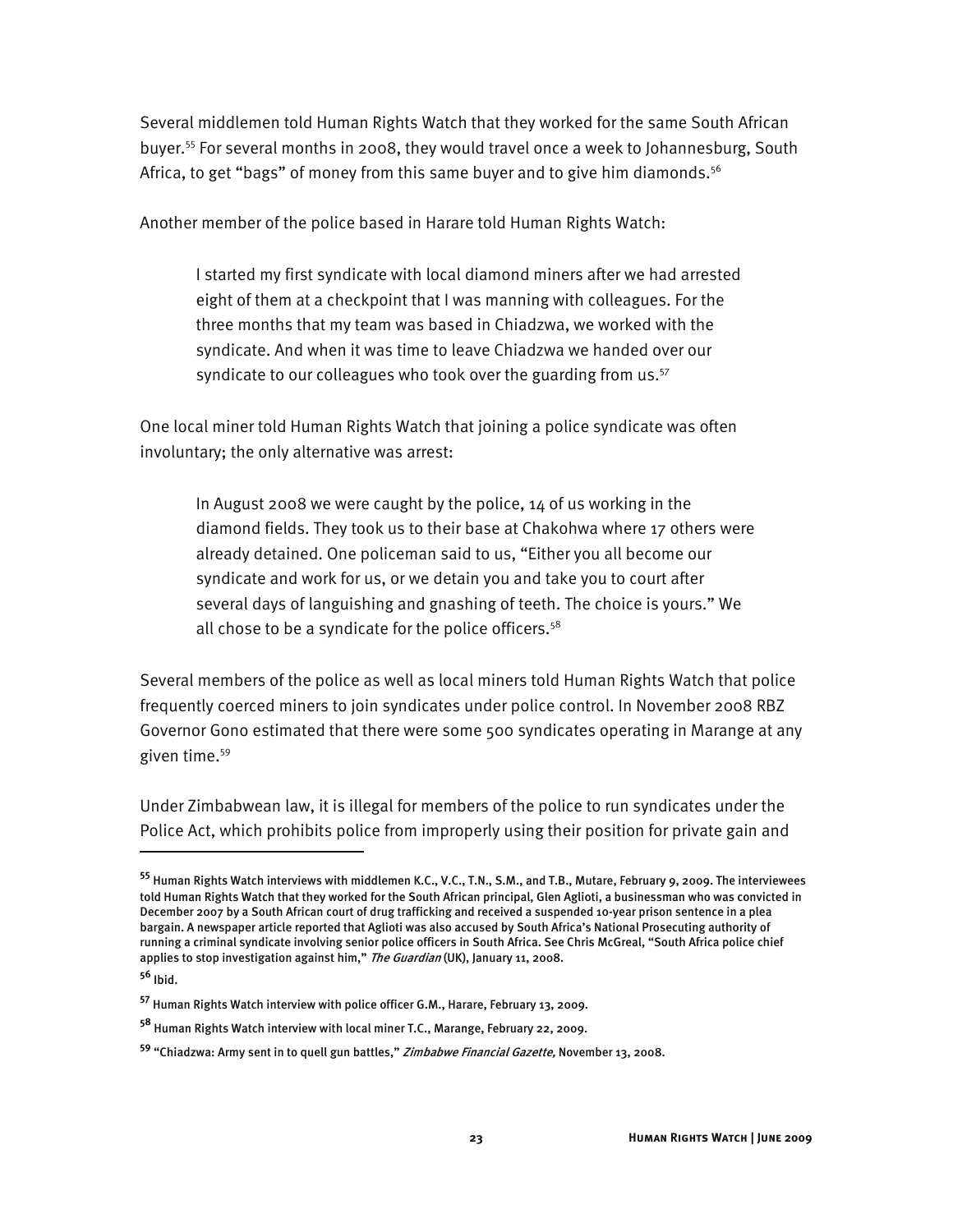from entering into any trade, business, or occupation while on duty.<sup>60</sup> Forcing local miners to join syndicates also violates Zimbabwe's obligations under the ILO Convention 29, which prohibits forced or compulsory labor.<sup>61</sup>

#### Killings by Police

From November 21, 2006, to the end of October 2008, police committed numerous human rights abuses, including killings, torture, beatings, and harassment of local miners in Marange. The bulk of the abuses occurred when police "reaction teams" carried out raids to drive local miners from the diamond fields. During "reaction team" raids, or when local miners entered the diamond fields without paying, some police officers used live ammunition to expel them. One local miner told Human Rights Watch how he and several others were violently forced off the fields by police in August 2008:

We had decided to go into the diamond fields without paying the police because we had run out of cash. We were digging in darkness when the police fired a searchlight into the sky, and the whole field was as bright as day. Then the police, about 30 of them, began to fire at us using Mossberg shotguns. Four of my colleagues were in a tunnel when the raid began and had no time to come out. Close to 200 miners were running in all directions.

The shallow tunnel where my colleagues were working collapsed and trapped them inside. There was nothing I could do to save them; I had to run for my own life. On that night, three people were shot by police and died on the field. The following morning, police ordered us to bury the three bodies in one of the pits on the field. When I asked to dig out my four colleagues, a police officer told me, "consider them already buried."<sup>62</sup>

According to several police officers interviewed by Human Rights Watch who took part in the operations, the senior police officer commanding Mutare Rural District (or DISPOL), Chief Superintendent O.C. Govo, was in charge of these operations.<sup>63</sup> The officers said that he told them on several occasions in 2008 to "shoot on sight" any local miners found in the

 $\overline{a}$ 

**<sup>60</sup>** Police Act, 1995 (Chapter 11:10), Schedule of Offences.

**<sup>61</sup>** ILO Convention No. 29 concerning Forced or Compulsory Labour, adopted 28 June 1930.

**<sup>62</sup>** Human Rights Watch interview with local miner R.M., Harare, February 26, 2009.

**<sup>63</sup>** Human Rights Watch interviews with police officers G.S., Mutare, February 8, 2009; G.M., Harare, February 13, 2009; O.D., Mutare, February 21, 2009; and G.C., Harare, February 25, 2009.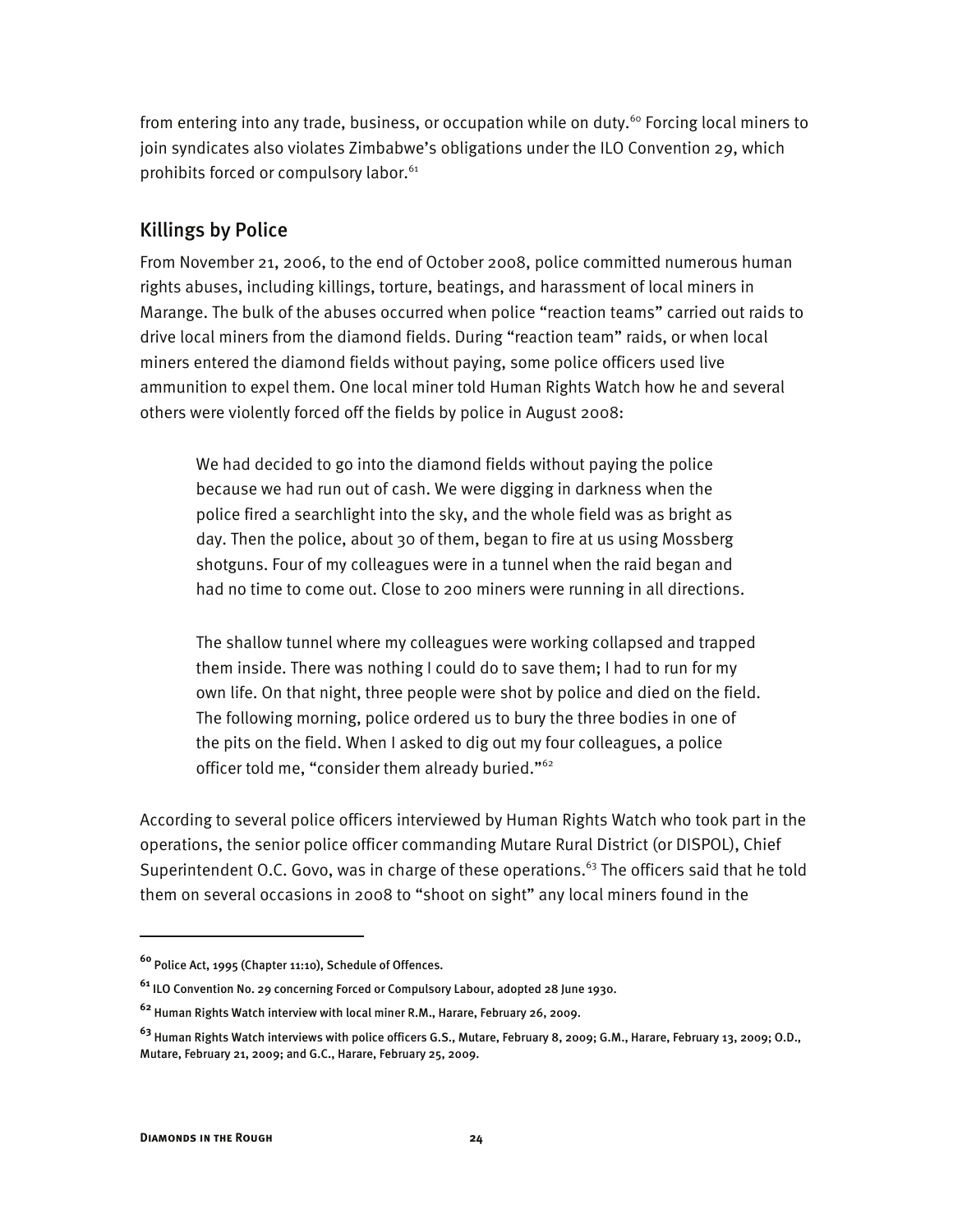diamond fields.<sup>64</sup> Another police officer who witnessed the killing of three local miners told Human Rights Watch:

At the end of August 2008, DISPOL Govo addressed us and said we were all too lenient with local miners. He then said he was going to show us how to deal decisively with local miners. Around 10 that night, he led us to a wellknown camp of local miners in the hills. First he fired a searchlight into the air and then he began to shoot randomly at the sleeping miners.

I saw him shoot and kill three miners. Many others ran into the night. He told us to leave the bodies, saying the other miners who had run away would return to bury their dead.<sup>65</sup>

A 23-year-old man who was shot by the police in the diamond fields in October 2008 told Human Rights Watch:

Three policemen on horseback raided us while we worked in the diamond fields and immediately fired their shotguns at us. I was shot in the left thigh. A friend later took out four pellets from my left thigh where I was shot. Two of my friends were shot and killed during that raid.<sup>66</sup>

#### Arbitrary Arrests and Detentions

 $\overline{a}$ 

Police also routinely and arbitrarily arrested members of the local community in the area around the diamonds fields, often without any reasonable suspicion that a person was involved in illegal or unlicensed mining, prospecting, or trading.<sup>67</sup> Several villagers told Human Rights Watch that they were frequently subjected to beatings and harassment during the course of arrest and while in detention, which often was for between four and seven days in makeshift police camps on the diamond fields, before they were taken to Mutare remand prison for further detention and the court process. A former detainee, part of a large group of people detained in April 2008, described to Human Rights Watch how, after having been arrested while selling cigarettes and food at Chakohwa shopping center, he was detained for

**<sup>64</sup>** Human Rights Watch interview with police officer T.M., Mutare, February 23, 2009.

**<sup>65</sup>** Human Rights Watch interview with police officer O.M., Mutare, February 23, 2009.

**<sup>66</sup>** Human Rights Watch interview with local miner B.C., Mutare, February 23, 2009.

**<sup>67</sup>** Human Rights Watch interviews with villagers T.N., B.N., R.T., and R.M., Mutare, February 8, 2009.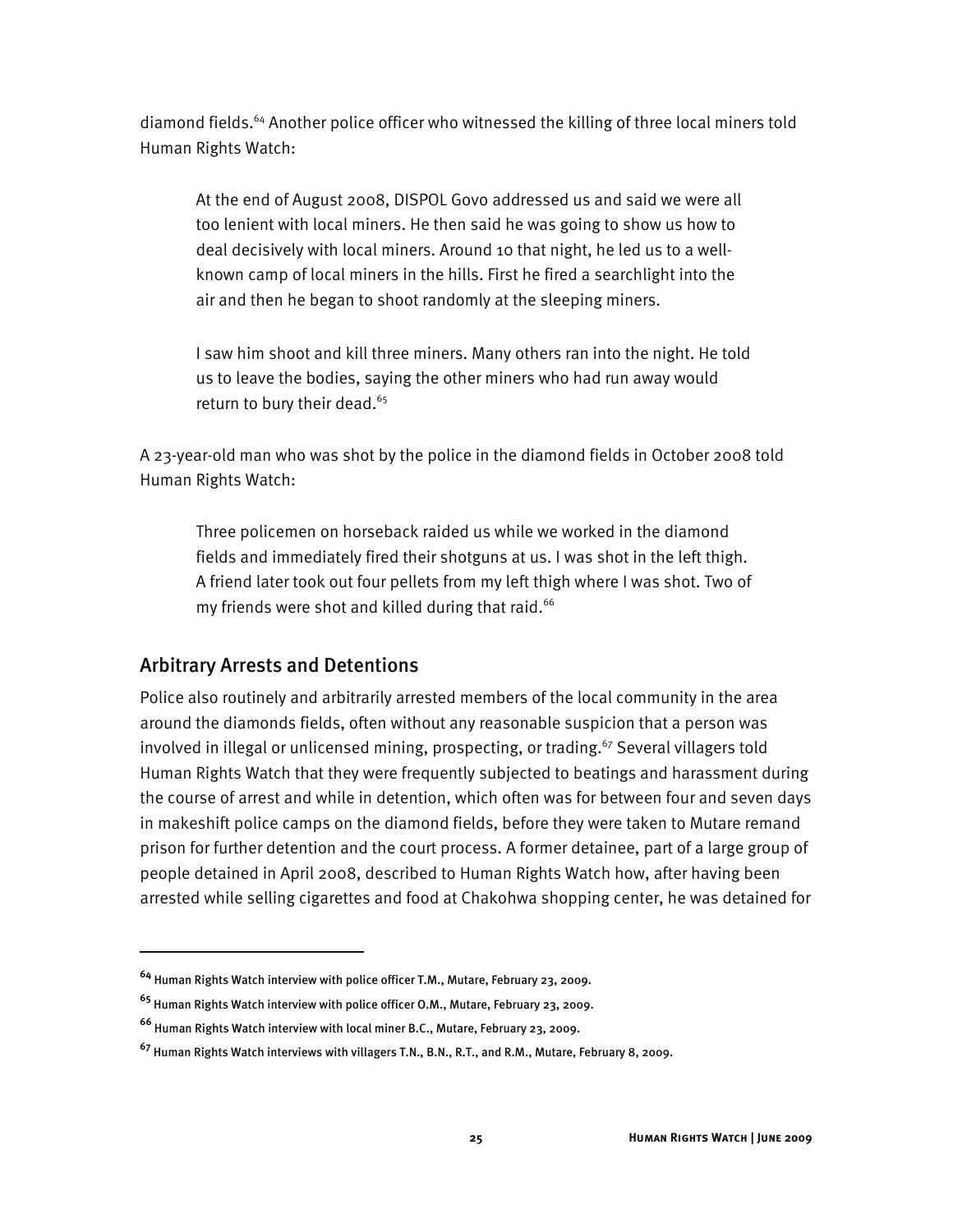five days before being taken to court, charged with prospecting without licenses, and forced to pay "admission of guilt" fines before release. $68$ 

Several other villagers told Human Rights Watch that they were arrested indiscriminately, detained for at least four days, and taken to Mutare, where they were also ordered to pay "admission of guilt" fines for illegal prospecting, and then released.<sup>69</sup> One villager said:

I was arrested [for failure to produce an identification card] by three police constables patrolling in Chiadzwa in May 2008. I was taken to Chakohwa police base, where I joined about 30 other people detained there. We were all beaten on the soles of our feet using iron rods, and we were made to sing and dance. For six days we were in detention. The police gave us very little food. We were divided into three groups, one for cooking, the next for washing clothes and fetching water, and the last for general cleaning. On the seventh day, we were driven to Mutare, where we were all charged with illegal prospecting and fined and released.<sup>70</sup>

The mass arrests and detentions of suspected local miners and members of the local community soon filled Mutare remand prison beyond its 300-person capacity, to more than 1,600 inmates. Many were not fed, and those in detention slept outside in the open, but within the prison perimeter and under guard.<sup>71</sup> A member of the Mutare Legal Practitioners Association (MLPA), who was part of a team of lawyers that represented the villagers and diamond miners, told Human Rights Watch that in May 2008, the MLPA represented close to 1,000 individuals from Marange, including boys and girls as young as 10 years old, whom police had detained for well over the 48-hour limit set by law.

Scores of these villagers had dog-bite wounds.<sup>72</sup> A medical officer at a private hospital in Mutare told Human Rights Watch that in 2008 alone he had treated more than 200 victims with dog-bite wounds from Marange.<sup>73</sup> A victim of dog attacks under police guard told Human Rights Watch:

**<sup>68</sup>** Human Rights Watch interview with former detainee F.D., Marange, February 22, 2009.

**<sup>69</sup>** Human Rights Watch interview with local miner M.M., Mutare, February 7, 2009.

**<sup>70</sup>** Human Rights Watch interview with villager T.N., Mutare, February 23, 2009.

**<sup>71</sup>** Human Rights Watch interview with prison guard S.Y., Mutare, February 23, 2009.

**<sup>72</sup>** Human Rights Watch interview with lawyer, Mutare Legal Practitioners Association, Mutare, February 23, 2009.

**<sup>73</sup>** Human Rights Watch interview with medical officer M.S., Mutare, February 23, 2009.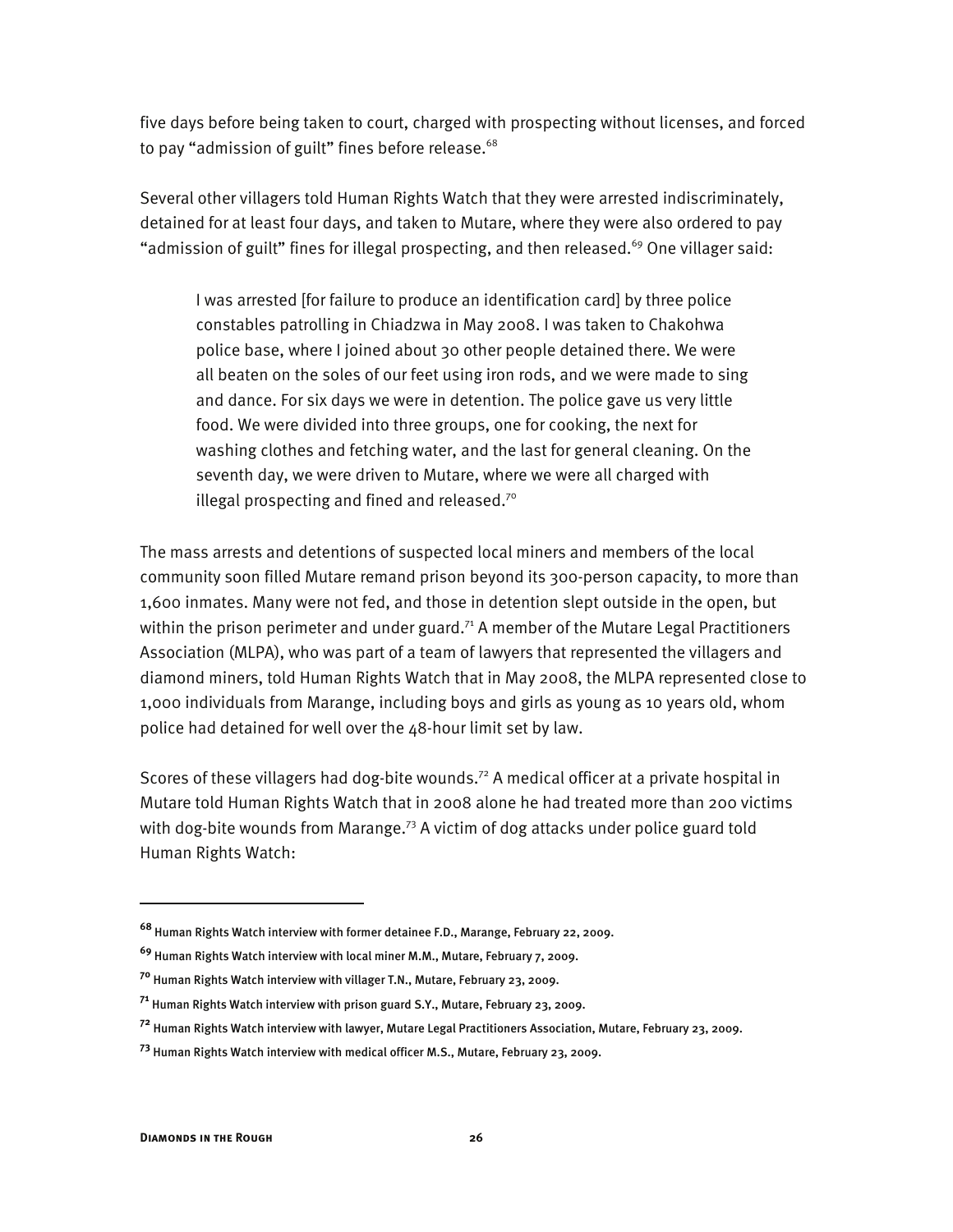I was in the company of three other women; we had been fetching water at a village well. Two policemen with dogs stopped us and accused us of fetching water and cooking for miners and one police constable said, "We want to teach you a lesson never to assist illegal miners." He ordered us to kneel down and take off our blouses. We did and they both set their dogs on us. We all suffered dog bites on our breasts. After a few minutes the police told us that the dogs only eat human breast meat and let us  $go.^{74}$ 

#### Sexual Abuse and Exploitation

Women living on the diamond fields described to Human Rights Watch how they suffered sexual abuse and degrading treatment by the police. Three women who underwent degrading body searches by a police constable told Human Rights Watch how they were forced to strip naked at the 22-miles checkpoint between Mutare and Chiadzwa. After stripping, the male police officer searching them inserted his gloved finger in their private parts, probing, and claiming to be looking for hidden diamonds.<sup>75</sup>

Several other women told Human Rights Watch how some police officers stationed in Chiadzwa in 2008 would amuse themselves by fighting over women and gambling on them, with the victors winning the "prize," a chance to forcibly have sex with the women for the night. Some women also told Human Rights Watch that they volunteered sexual favors in return for access to the diamond fields or in exchange for diamonds.<sup>76</sup>

**<sup>74</sup>** Human Rights Watch interview with woman B.M., Marange, February 22, 2009.

**<sup>75</sup>** Human Rights Watch interviews with three women B.M, F.M., and B.C, Marange, February 21, 2009.

**<sup>76</sup>** Human Rights Watch interviews with six women J.M., F.N., F.M., B.C., K.C., and T.C., Mutare, February 5, 2009.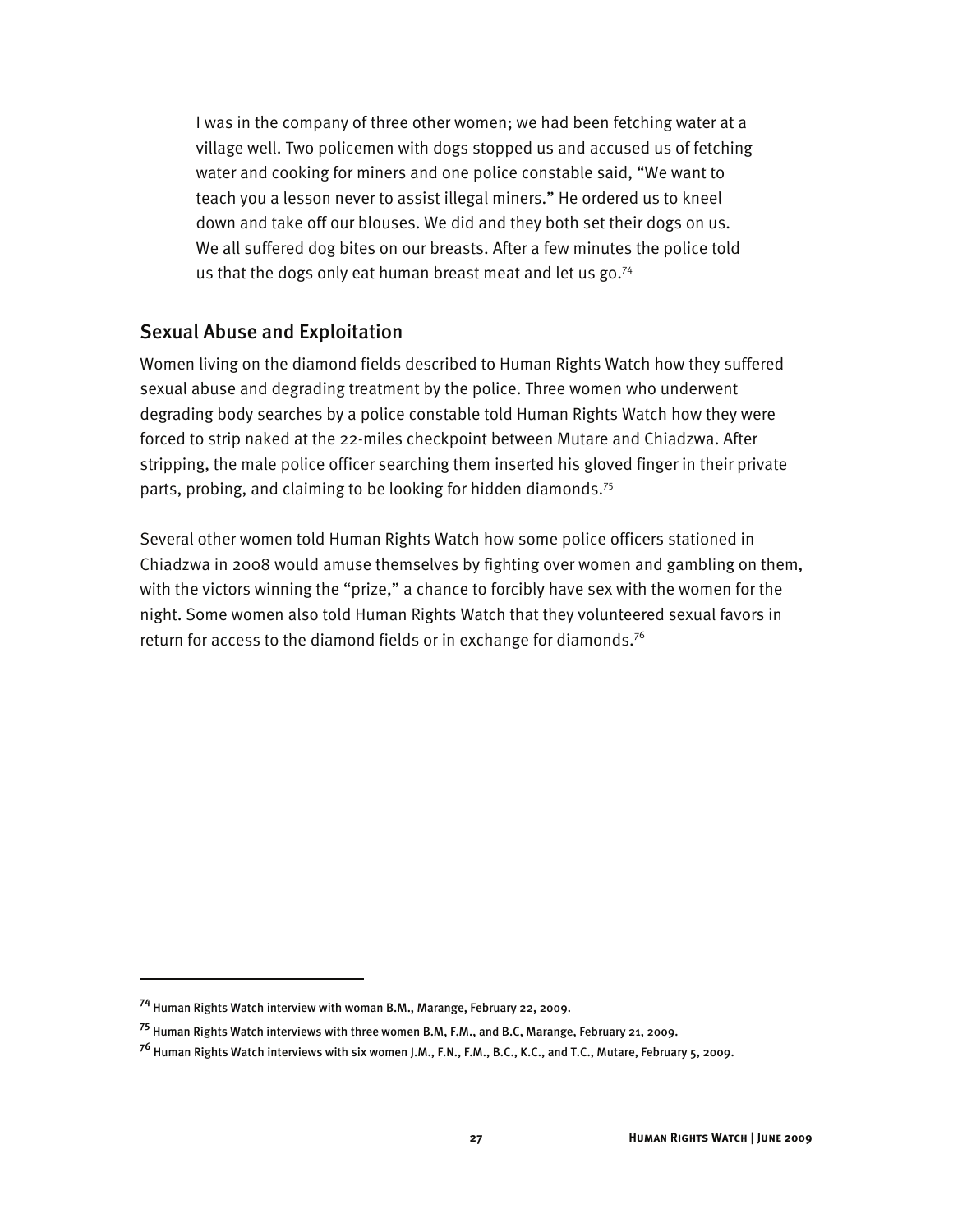### **VI. Human Rights Abuses by the Zimbabwe Defence Forces (October 2008 to June 2009)**

The Zimbabwe government's decision in October 2008 to deploy the Zimbabwe Defence Forces (ZDF)—which comprises the Zimbabwe National Army (ZNA) and the Air Force of Zimbabwe (AFZ)—to the Marange diamond fields appears to have been a response to the lawlessness and chaos in the fields and the police's inability to control it. It may also have been intended to end illegal mining or diamond smuggling by the police. Instead of creating law and order, however, Human Rights Watch found that the army has committed numerous and serious human rights violations, including extrajudicial killings, beatings, torture, forced labor, and child labor in Marange. The first three weeks of the operation were particularly brutal—over the period October 27 to November 16, 2008, the army killed at least 214 miners.<sup>77</sup> The army has also been engaged fully and openly in the smuggling of diamonds, thereby perpetuating the very crime it was deployed to prevent.

On Monday, October 27, 2008, elements of the Zimbabwe National Army, the Air Force of Zimbabwe, and Central Intelligence Organisation (CIO) agents from the Office of the President launched Operation Hakudzokwi (No Return) in Marange district. More than 800 soldiers drawn from three army units—Mechanized Brigade and No. 1 Commando Regiment based in Harare and the Kwekwe-based Fifth Brigade—carried out the operation under the overall command of Air Marshal Perence Shiri, commander of the AFZ, and General Constantine Chiwenga, commander of the ZDF.78

Under Zimbabwean law, the ZNA cannot undertake civilian operations, such as removing illegal miners from Chiadzwa and providing security at the diamond fields, without a formal request from the police commissioner general and authorization by the commander in chief of the Zimbabwe Defence Forces, President Mugabe.<sup>79</sup> The police made no such request. The legal authority or justification for the army's presence and operations in the diamond fields in Chiadzwa thus likely came with the knowledge and approval of Mugabe as commander in chief of the Zimbabwe Defence Forces.<sup>80</sup>

**<sup>77</sup>** Human Rights Watch interviews with villagers V.J., D.Z., K.C., S.M., and P.C., Marange, February 20, 2009; with medical officer E.M., Mutare, February 7, 2009; and with medical personnel B.K., A.C., and M.C., Mutare, February 7, 2009. See also "Blitz flushes out 35 000," The Herald, December 11, 2008.

**<sup>78</sup>** Human Rights Watch interview with soldiers C.R., S.R., and B.G., Harare, February 2, 2009.

**<sup>79</sup>** Constitution of Zimbabwe and Zimbabwe Defence Act [Chapter 11:02].

**<sup>80</sup>** Human Rights Watch interview with police officer S.M., Harare, February 26, 2009.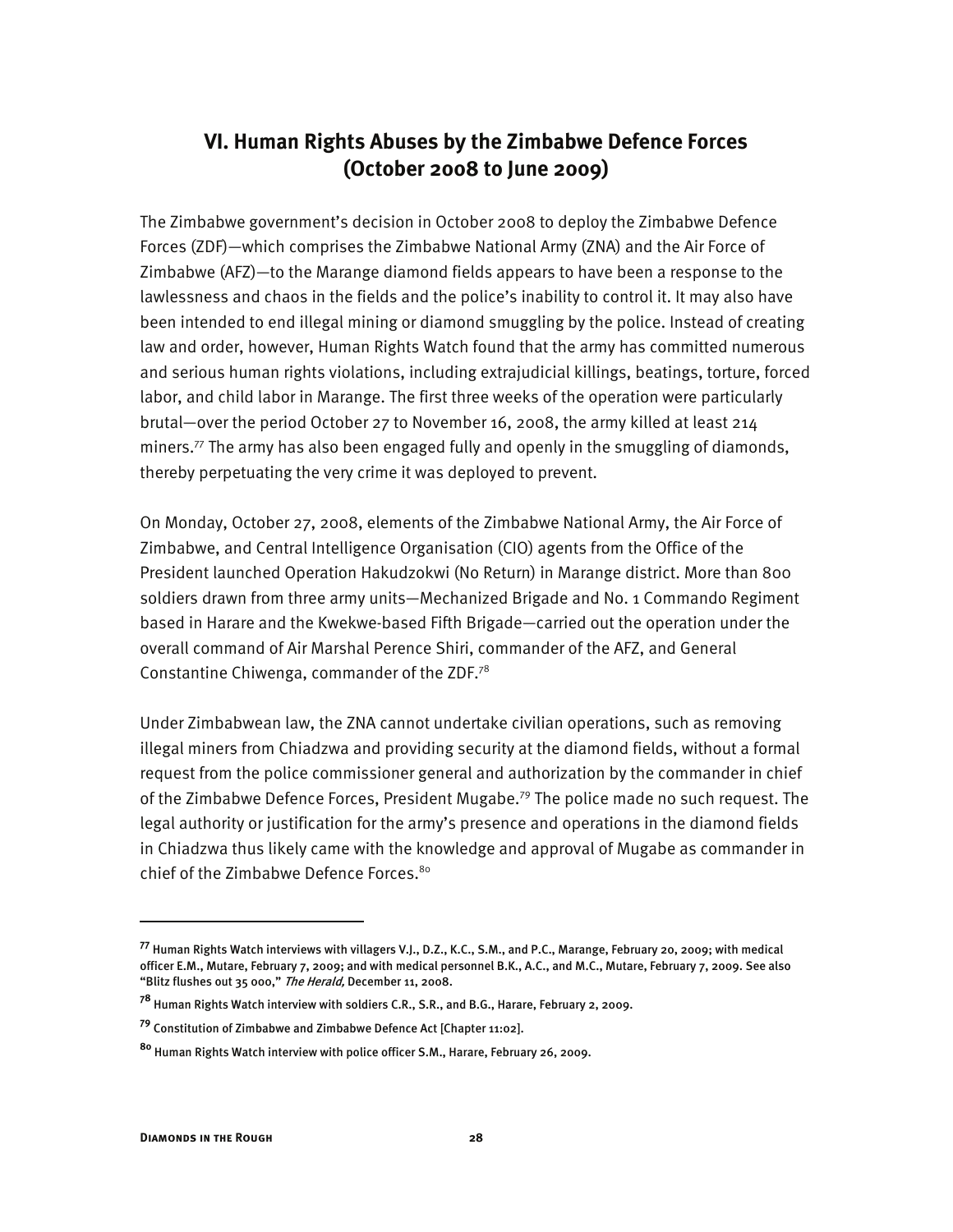A military officer familiar with the planning of the operation told Human Rights Watch that an additional motivation for deploying the army was a plan by military intelligence to reward and appease an increasingly discontented army rank and file, who were poorly paid in the country's severe political, social, and economic crisis. He told Human Rights Watch:

Information from the Military Intelligence Department was that discontent in the army was a major threat to ZANU-PF's hold on power. Hundreds of soldiers were resigning... [or] deserting with their weapons. Initially, the military leadership issued orders that soldiers were required to turn in their weapons. Another measure was to require [the] notice period for any person resigning from the army to be [increased to] nine months instead of the standard three months.

Now the final strategy was to give the military direct access and control over [natural] resources. Some soldiers had been assigned to run Grain Marketing Board projects and RBZ's farm mechanization, but it was not enough. Marange diamonds presented another opportunity for the military to benefit.<sup>81</sup>

Four soldiers told Human Rights Watch that the incentive package came in two parts. Soldiers on mission in Marange would first get special allowances directly from the Reserve Bank of Zimbabwe and then be offered a "once-in-a-lifetime" opportunity to benefit directly from diamond smuggling. The plan was for all army units to rotate and take turns to "guard" Marange's diamond fields and take the associated benefits.

At the time of writing this report, five army units had, on a rotational basis, been deployed to Marange: the Mechanized Brigade; No.1 Commando Regiment; Fifth Brigade; Masvingobased 4 Brigade; and Mutare-based 3 Brigade.<sup>82</sup> When Human Rights Watch visited Marange in February 2009, the army unit on deployment was  $4$  Brigade from Masvingo. It has since been replaced by Mutare's  $3$  Brigade.<sup>83</sup>

A military officer who took part in Operation Hakudzokwi told Human Rights Watch that his regiment received a "signal" or directive from the Joint Operations Command ordering

:

**<sup>81</sup>** Human Rights Watch interview with soldier S.R., Harare, February 2, 2009.

**<sup>82</sup>** Human Rights Watch telephone interview with soldier S.R., Harare, May 31, 2009.

**<sup>83</sup>** Ibid.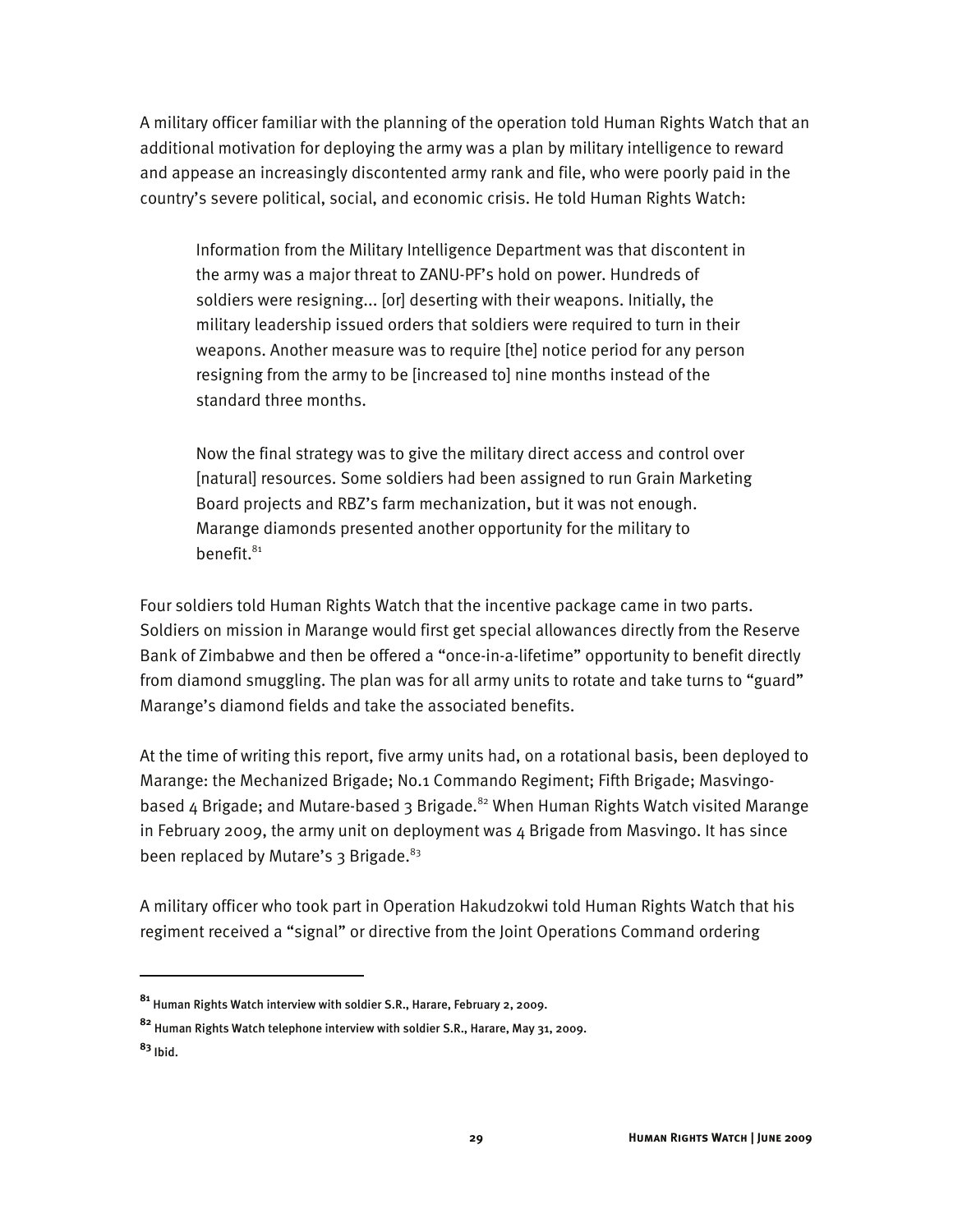immediate deployment of his regiment to Marange for a "swift, ruthless, and secret" operation to permanently remove unlicensed local miners.<sup>84</sup>

#### Massacres in Chiadzwa (October 27 to November 16, 2008)

According to several soldiers and local miners, the operation began suddenly around 7 a.m. on October 27. Five military helicopters with mounted automatic rifles flew over Chiadzwa and began driving out local miners. On the ground, over 800 soldiers were ferried to Chiadzwa in seven large trucks, several smaller trucks, and an army bus. From the helicopters, soldiers indiscriminately fired live ammunition and tear gas into the diamond fields and into surrounding villages. One local miner who was caught up in the operation on the first day told Human Rights Watch:

I first heard the sound and then saw three helicopters above us in the field. I was not worried. I just assumed it was a team of buyers who had come for business in helicopters as they sometimes did. However, soldiers in the helicopters started firing live ammunition and tear gas at us. We all stopped digging and began to run towards the hills to hide. I noticed that there were many uniformed soldiers on foot pursuing us. From my syndicate, 14 miners were shot and killed that morning. $85$ 

According to several villagers who witnessed the operation, soldiers fired their AK-47 assault rifles indiscriminately, without giving any warning. In the panic, there was a stampede, and some miners were trapped and died in the structurally unsound and shallow tunnels. According to witnesses, soldiers searched the bodies of dead miners on the field and took all diamonds and any other valuables they found.<sup>86</sup>

During police raids, the miners would only be pursued off the fields but not to their bases in the hills. This military raid was different. One local miner told Human Rights Watch:

The soldiers pursued us into the hills. Together with about 10 other illegal miners, I ran to the hills. Unfortunately we ran into a group of soldiers who stopped us. The soldiers marched us at gun point back to the fields and ordered us to collect the bodies of dead miners whom they had shot.

:

**<sup>84</sup>** Human Rights Watch interview with soldier S.N., Harare, February 3, 2009.

**<sup>85</sup>** Human Rights Watch interview with local miner H.C., Mutare, February 20, 2009.

**<sup>86</sup>** Human Rights Watch interviews with villagers V.J., D.Z., K.C., S.M., and P.C., Marange, February 20, 2009.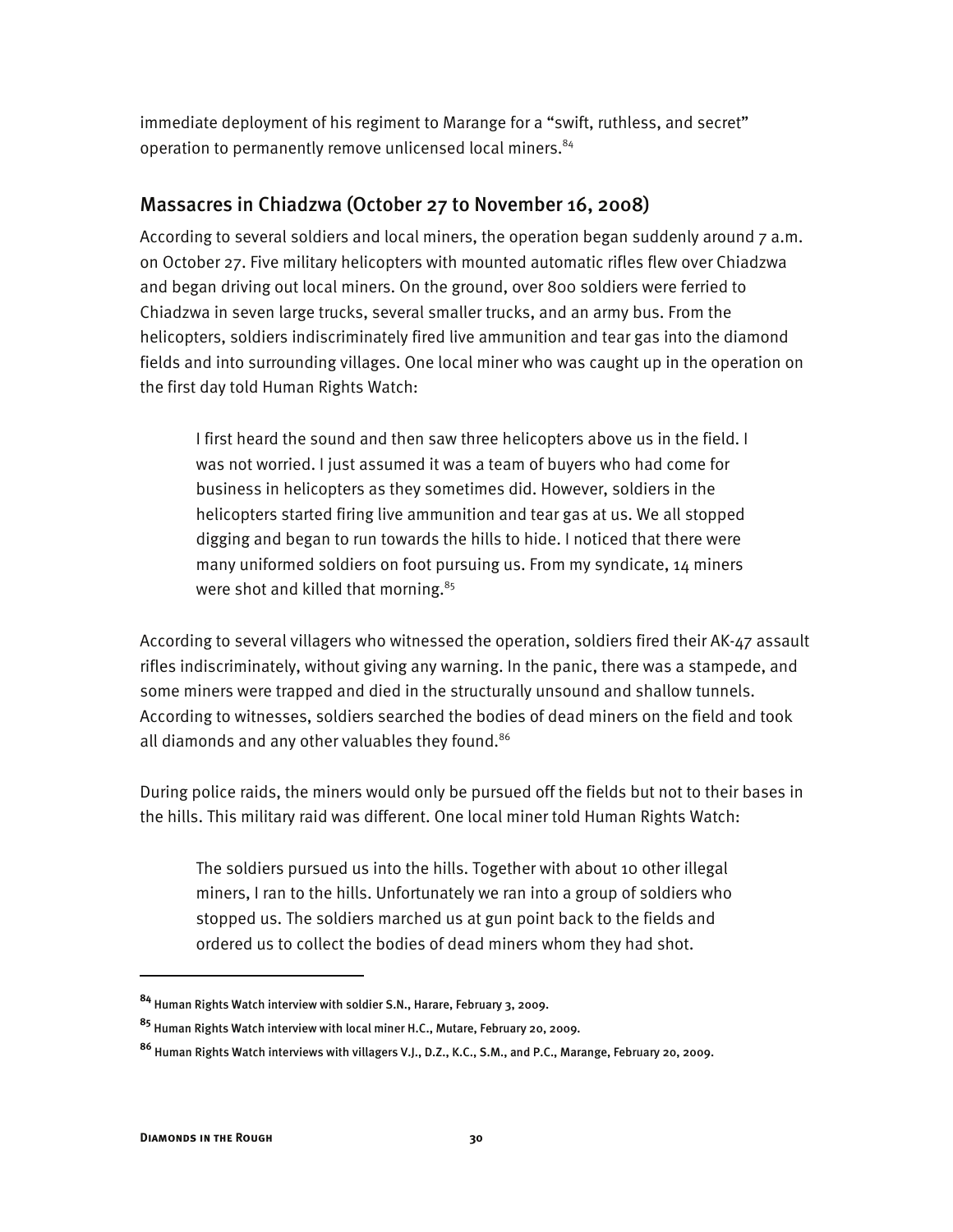We gathered 37 bodies and piled them in an army truck and took them to the edge of Nyazika village. There we found two more army trucks offloading 35 bodies. The soldiers then ordered us to dig a grave and bury the bodies. We buried  $72$  bodies in that grave.<sup>87</sup>

Another miner who took part in the digging of the mass grave told Human Rights Watch:

After burying the bodies we were all taken to an open area nearby and ordered to pitch tents for the soldiers. For a week we were detained by the soldiers who beat us and forced us to sing. They warned us never to talk about what had happened in Chiadzwa. After that we were released.<sup>88</sup>

The military operation continued every day for the next three weeks until November 16, 2008. Military helicopters would fire teargas and live ammunition from the air to support soldiers shooting at miners on the ground. The helicopters used in the operation were temporarily based in Mutare at 3 Brigade army base.<sup>89</sup> A Chiadzwa villager told Human Rights Watch:

On November 8, I discovered 22 decomposing bodies near Chiadzwa Dam. I reported the matter to my village headman. None of the dead were from my village. On the following day, we saw a group of soldiers in army uniform directing some miners using bulldozers to dig a mass grave. All the bodies were buried in that grave on November 9. It is possible they were bodies of diamond miners killed by soldiers.<sup>90</sup>

A local headman told Human Rights Watch that in the three weeks of the military operation, Chiadzwa resembled "a war zone in which soldiers killed people like flies."91 Another headman was forced to bury five bodies of miners; all five bodies had what appeared to be bullet wounds.92 None of the bodies were identifiable. A policeman operating in Marange explained that identification of bodies was impossible because often local miners would

**<sup>87</sup>** Human Rights Watch interview with local miner H.G., Mutare, February 5, 2009.

**<sup>88</sup>** Human Rights Watch interview with local miner A.C., Mutare, February 5, 2009.

**<sup>89</sup>** Human Rights Watch interview with soldier C.G., Mutare, February 19, 2009.

**<sup>90</sup>** Human Rights Watch interview with villager T.N., Marange, February 21, 2009.

**<sup>91</sup>** Human Rights Watch interview with headman P.M., Marange, February 20, 2009.

**<sup>92</sup>** Human Rights Watch interview with headman B.C., Marange, February 21, 2009.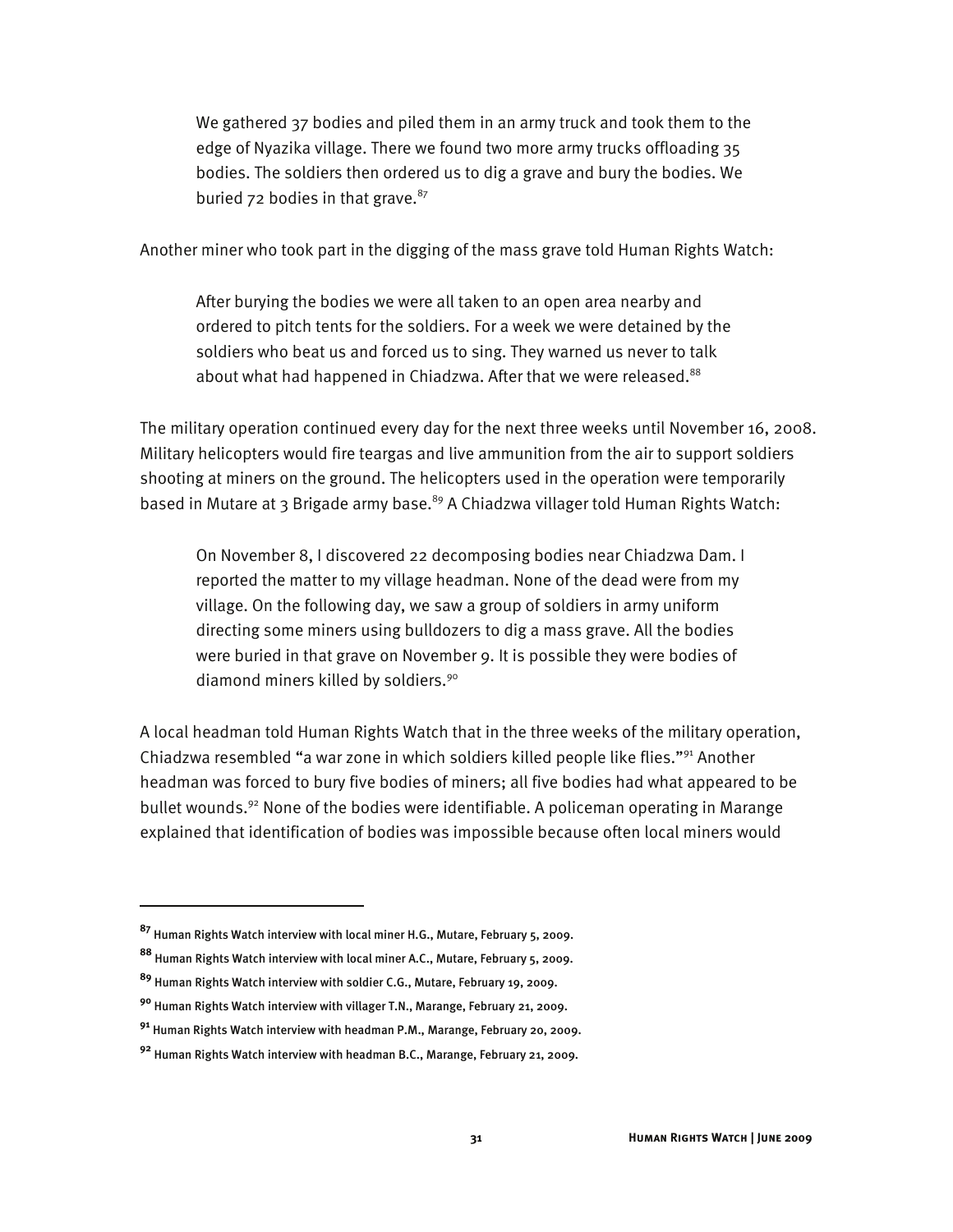deliberately go to diamond fields without any form of identification in order to evade police and also because most bodies were discovered in advanced stages of decomposition.<sup>93</sup>

According to a medical officer based at Murambinda Hospital in Buhera:

On November 11 an army truck with seven uniformed and armed soldiers came from Marange with 17 bodies of people they said were illegal diamond miners. The bodies had bullet wounds and were decomposing. The soldiers ordered us to take the bodies and arrange for burial. All the bodies were unidentified and we entered their details as "unknown" and "brought in dead" from Marange.94

A villager from Muedzengwa in Chiadzwa who travelled to Murambinda hospital to collect the body of his brother killed by soldiers in the diamond fields told Human Rights Watch:

I travelled to Murambinda after a sympathetic member of the police had told me soldiers had taken my brother's body to Murambinda Hospital. At the hospital I had difficulty identifying my brother's body because he was in a pile of bodies heaped on the floor of the mortuary. I saw several bodies that I suspect were of other diamond miners also killed in the operation.<sup>95</sup>

As the military operation continued, soldiers also began to take bodies of dead miners to Mutare General Hospital, where the bodies were soon piling up in the mortuary there. Medical staff at the hospital told Human Rights Watch:

Army trucks made several trips to this hospital in the first three weeks of November 2008 bringing dead bodies to the mortuary. Between November 1 and November 12, soldiers had brought in 107 bodies from Marange, of which 29 bodies were identified and collected by relatives. 78 bodies we marked "Brought in Dead" (B.I.D) from Marange, identity unknown. We entered cause of death as unknown although many of the bodies had visible bullet wounds. The soldiers who brought them in informed us that the bodies were of unknown illegal diamond miners killed in Marange.

**<sup>93</sup>** Human Rights Watch interview with police officer O.D., Mutare, February 21, 2009.

**<sup>94</sup>** Human Rights Watch interview with medical officer E.M., Mutare, February 7, 2009.

**<sup>95</sup>** Human Rights Watch interview with villager J.C., Mutare, February 7, 2009.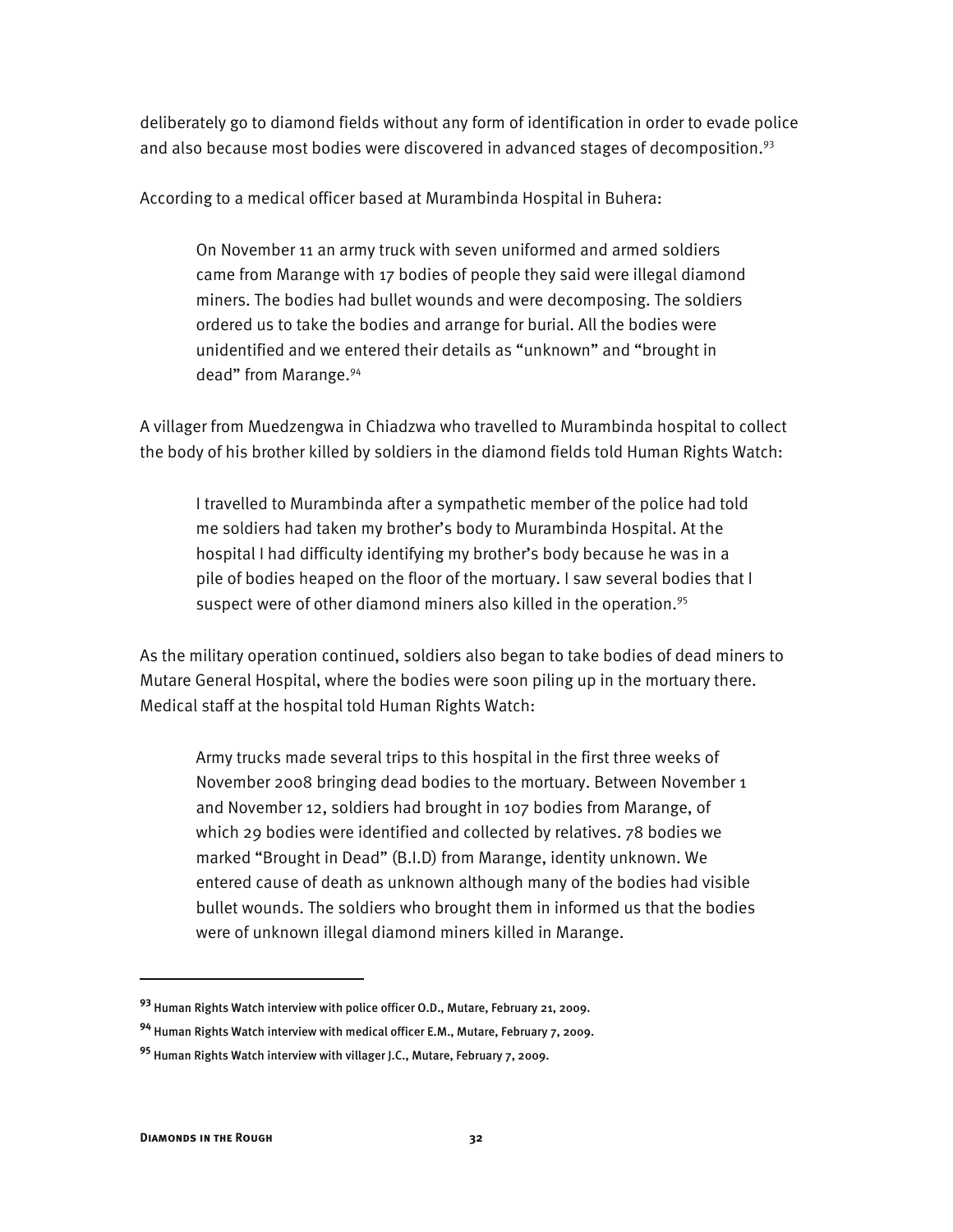Our mortuary has a maximum capacity of 38 bodies only, so it was extremely overcrowded. We were forced to pile the bodies on the floor. From our hospital patients, five people died due to cholera, bringing the total number of bodies in the mortuary to 83. We could not take in any more bodies, so we started turning away military trucks that brought in dead bodies. On one occasion we turned away a military truck with several bodies. The soldiers told us they would take the bodies to mortuaries in Harare and Chitungwiza.96

The 83 bodies were later buried in two mass graves at Dangamvura Cemetery in Mutare on December 19, 2008.<sup>97</sup> On February 19, Human Rights Watch researchers visited Mutare's Dangamvura Cemetery with witnesses who had participated in burying the bodies from Marange. They were shown the two mass graves in which the 83 bodies were allegedly buried.

A local miner who witnessed Operation Hakudzokwi told Human Rights Watch:

On November 3, 2008, we aborted a trip to the diamond fields after a villager warned us that soldiers were shooting and killing people there. As we tried to hike back to Mutare together with many other people, an army truck pulled up where we stood. Without warning, the five soldiers suddenly started to shoot at us. My nephew was shot in the neck and collapsed. We fled in different directions but returned after the army truck had gone. I went to check on my nephew who lay in a pool of blood. He was already dead. Six other people lay dead. Two of them were women. I went and reported the killing of my nephew at Nyanyadzi police station, but as yet no arrests have been made.<sup>98</sup>

Another villager told Human Rights Watch that he saw soldiers kill his brother in Muchena village on November 14, 2008. Soldiers accused the villager's brother of illegal diamond mining before force-marching the two of them to the hills where his brother was shot in the back of the head and died instantly.<sup>99</sup>

ֺ

**<sup>96</sup>** Human Rights Watch interviews with medical personnel B.K., A.C., and M.C., Mutare, February 7, 2009. **<sup>97</sup>** Ibid.

**<sup>98</sup>** Human Rights Watch interview with local miner M.Z., Mutare, February 6, 2009.

**<sup>99</sup>** Human Rights Watch interview with villager R.T., Marange, February 22, 2009.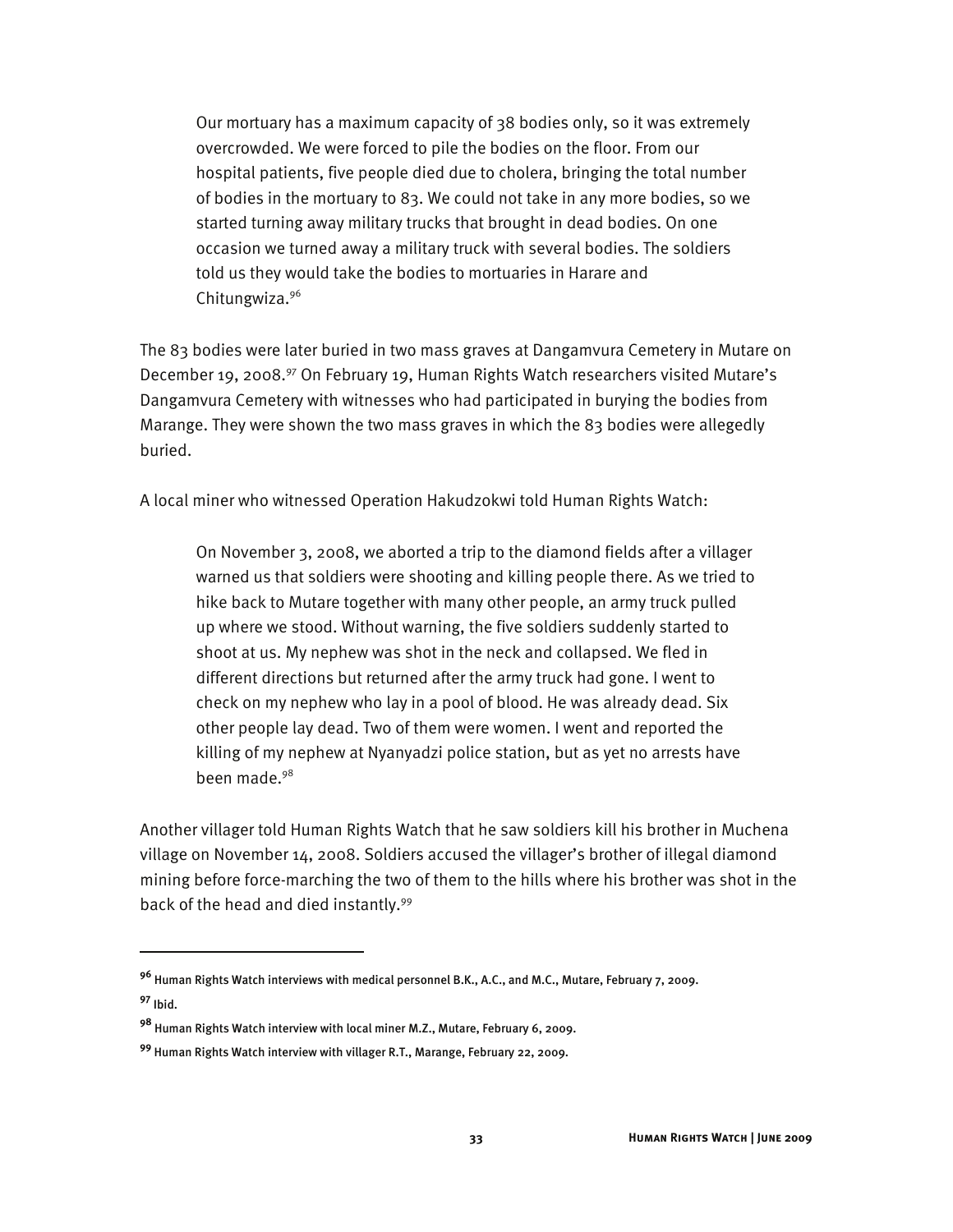The killings appear to have been motivated by more than a desire to rid the fields of illegal miners and smugglers. The use of excessive force by the army seems to suggest that the military aimed to claim the diamonds for themselves and possibly others with connections to the military. The fact that diamond mining and smuggling remain under the control of the army supports the view that the army had no intention of ending illegal activities in Marange, but rather it aimed to control the gems and determine who got access to them.

#### Torture and Beatings

In addition to these killings, Human Rights Watch researchers found that soldiers tortured and beat scores of local miners and diamond dealers, some of whom died as a result of the injuries that they sustained. For instance, on January 8, 2009, a local Mutare businessman, 32-year-old Maxwell Mandebvu-Mabota, died from injuries from beatings by soldiers. A police officer in Mutare familiar with the case told Human Rights Watch:

On December 24, 2008, Brigadier Sigauke lured Mabota to Nyanyadzi. When Mabota arrived, Sigauke and 17 other soldiers accused him of smuggling diamonds and drove him to the diamond fields where they assaulted him using iron rods, booted feet, clenched fists, thick tree branches, and butts of their rifles demanding information on other buyers of diamonds.<sup>100</sup>

According to a human rights lawyer who interviewed Mabota before he died, the soldiers assaulted Mabota for several hours and stole all of his money and valuables—US\$11,000, two mobile phones, and his car—before handing him over to the police, who in turn, took him to a hospital in Mutare. Mabota named Brigadier Sigauke as one of the soldiers who tortured him.101 A medical doctor who examined Mabota in Mutare added:

As a result of severe and repeated blows using blunt objects, [the] patient [Mabota] suffered kidney failure and perforated lungs. After two weeks of no improvement his family transferred him to South Africa where he died upon arrival on January 8, 2009.<sup>102</sup>

:

**<sup>100</sup>** Human Rights Watch interview with police officer O.D., Mutare, February 21, 2009.

**<sup>101</sup>** Human Rights Watch interview with lawyer M.M., Mutare, February 7, 2009.

**<sup>102</sup>** Human Rights Watch interview with medical officer N.M., Mutare, February 19, 2009.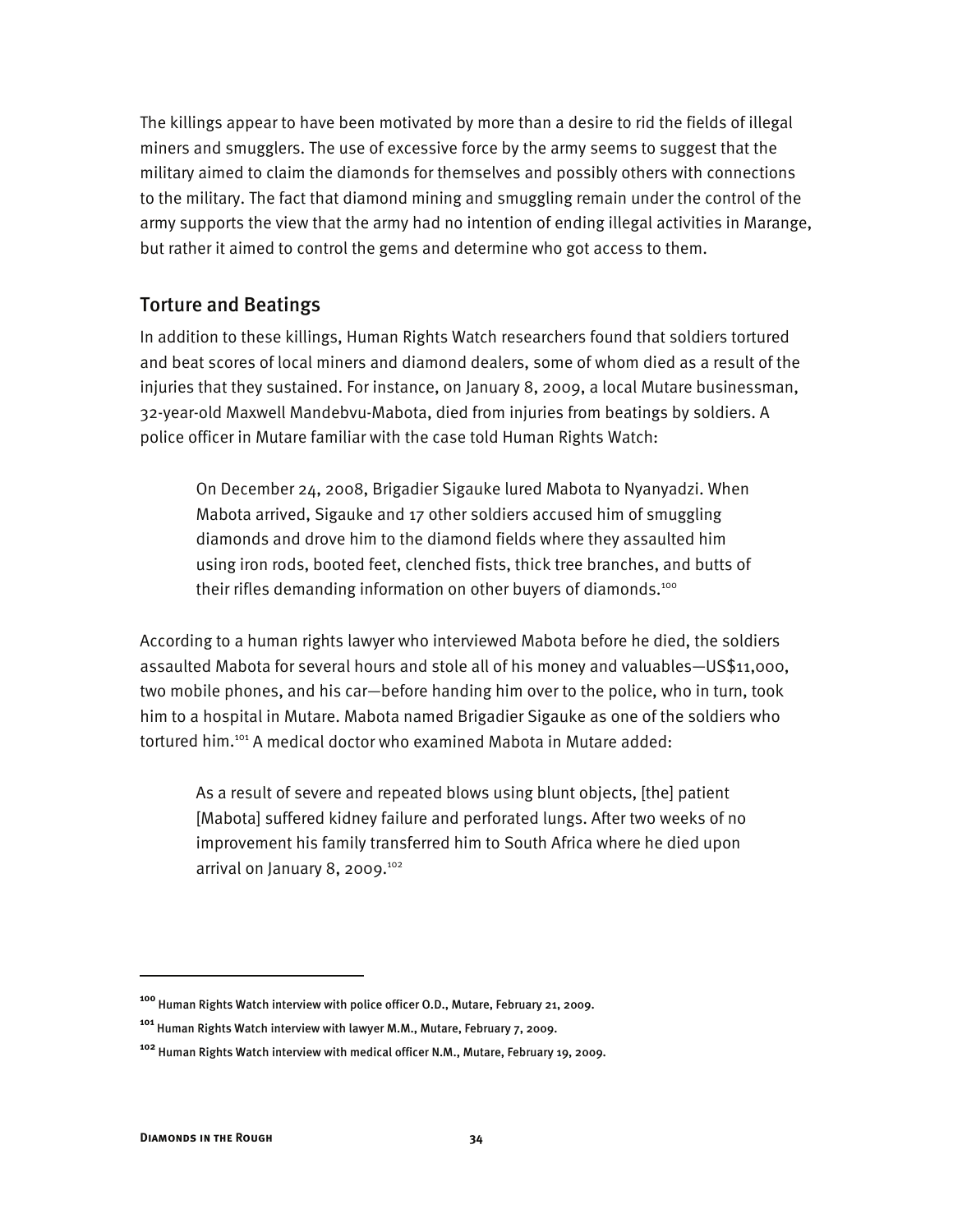Police made no arrests in connection with Mabota's death. As this report went to press, his relatives had not recovered any of the items allegedly stolen by the soldiers who tortured Mabota.<sup>103</sup>

Three middlemen who travelled to Marange on November 20, 2008, told Human Rights Watch how they had thought the military campaign was over and that it was safe to resume illicit diamond trading:

We drove to Chiadzwa and, as usual, paid the police to access the diamond fields where we parked, and waited to buy diamonds the following day. At about 9 p.m., two armed soldiers knocked on our car as we slept and ordered us out of the car. They took US\$2,500 that we had and three mobile phones. They beat us on the soles of our feet and on our backs using iron bars for at least three hours. Around one in the morning they released us and we drove away. We dared not file a complaint with the police for fear of further victimization.104

On November 13, 2008, five armed soldiers beat a 66-year-old man and his family in Muedzengwa village, demanding to know the whereabouts of local miners. The man told Human Rights Watch:

The soldiers ordered us [seven men] to a borehole in Rombe village where they beat us using thick tree branches and took turns to immerse our heads in a water trough at the borehole saying, "If you want us to let you go, show us the local miners."105

The man's 16-year-old son added that when they told the soldiers that they did not know of any local miners, the soldiers became incensed and beat them more viciously for more than two hours before releasing them.<sup>106</sup>

On November 16, 2008, 14 soldiers rounded up at least 80 villagers at Muchena shopping center and demanded to know where illegal diamond miners were hiding before beating all

1

**<sup>104</sup>** Human Rights Watch interview with middlemen M.C., R.M., and J.M., Mutare, February 8, 2009.

**<sup>103</sup>** Human Rights Watch interview with lawyer M.M., Mutare, February 7, 2009.

**<sup>105</sup>** Human Rights Watch interview with villager J.M., Marange, February 21, 2009.

**<sup>106</sup>** Human Rights Watch interview with boy C.M., Marange, February 21, 2009.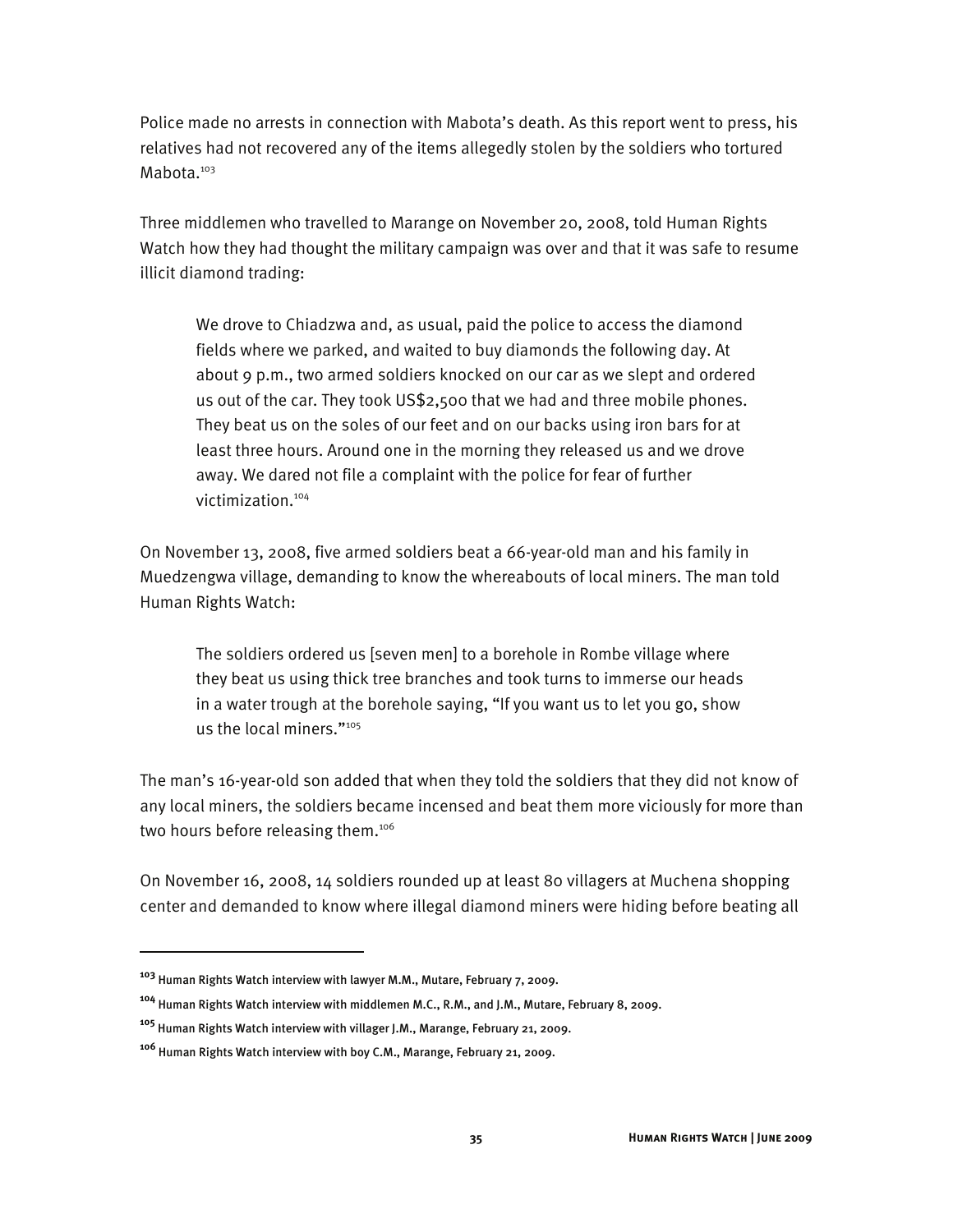the villagers using tree branches for more than three hours.<sup>107</sup> The same day, other groups of soldiers were beating villagers at Betera, Mukwada, Tonhorai, and Chakohwa, demanding to know the whereabouts of local miners and the identity of villagers who allegedly worked with the local miners. A headman from Mukwada ward told Human Rights Watch that on that day soldiers beat more than 300 villagers at various locations.<sup>108</sup>

Military abuses in Marange also included denial of medical care to victims of abuse in the community, including those who sustained dog-bite wounds and wounds from beatings or gunshots. Nurses based in the local community told Human Rights Watch that soldiers instructed them not to render medical care to any person who sustained injury by whatever means on the diamond fields.<sup>109</sup>

ֺ

**<sup>107</sup>** Human Rights Watch interviews with local miner C.J., Marange, February 21, 2009; and with local councillor F.M., February 22, 2009.

**<sup>108</sup>** Human Rights Watch interview with headman P.M., Marange, February 20, 2009.

**<sup>109</sup>** Human Rights Watch interviews with nurses R.M., G.B., and N.Z., Marange, February 22, 2009.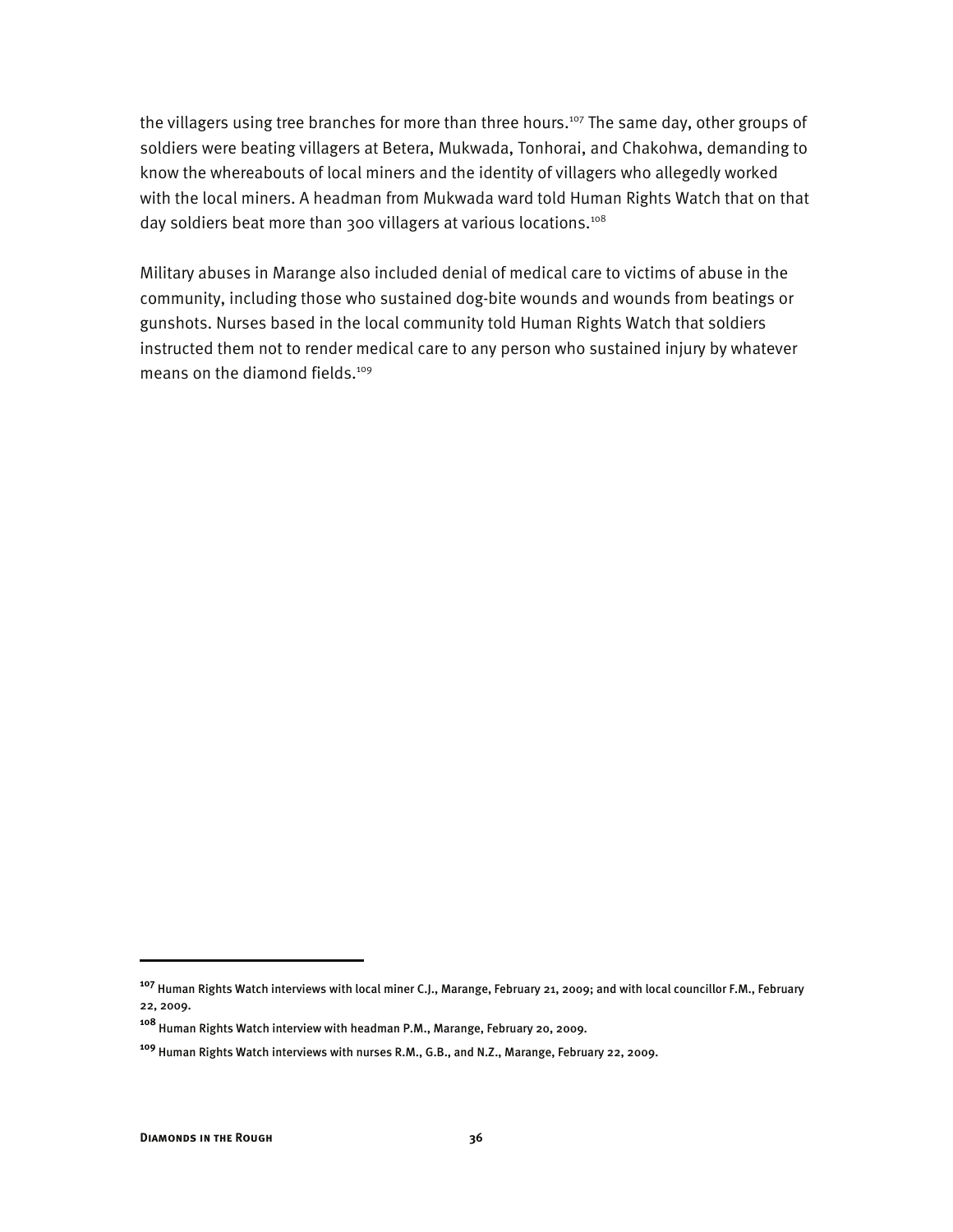#### **VII. Continuing Abuses by the Military in Marange**

The scale of brutality and ruthlessness displayed by the military during Operation Hakudzokwi resulted in thousands of miners leaving Marange. By mid-November 2008, Marange diamond fields had come under tight control of the military. After the Chiadzwa killings, the army did not leave; instead, as of June 2009, the army continues to occupy the area. Different army units are rotated in turn into Marange, with about 600 soldiers based in the area at any given time. There is virtually no access to the Marange diamond fields for those without military or ZANU-PF connections at the very top level.<sup>110</sup>

Illegal diamond trading has not stopped; it continues to flourish, now with the military largely in control. Similarly, human rights violations are also continuing, as children and adults endure forced labor for military-controlled mining syndicates and soldiers continue to torture and beat villagers, accusing them of either being or supporting illegal miners who are not in military syndicates.

#### Mining Syndicates and Forced Labor

In late November and December 2008, the soldiers quickly revived the system of syndicates, setting up their own, often forcing villagers and miners to join them. A middleman acting for a principal based in South Africa told Human Rights Watch that he continues to buy Marange diamonds, but now he buys from soldiers.<sup>111</sup>

A local miner told Human Rights Watch how he and four others became part of a syndicate run by soldiers who violently defrauded the miners:

On December 10, 2008, we were arrested by two armed soldiers when we attempted to sneak into the diamond fields to dig. The soldiers said, "You need not run away from us; we need to discuss business with you. Tell us how and where to find diamonds and we can share equally with you whatever we find." That is how our syndicate with the two soldiers was formed and before long it had 23 local miners.

:

**<sup>110</sup>** Human Rights Watch interviews with headman P.M., local councillor B.K., and police officer L.D., Marange, February 20, 2009.

**<sup>111</sup>** Human Rights Watch interview with middleman V.C., Mutare, February 6, 2009.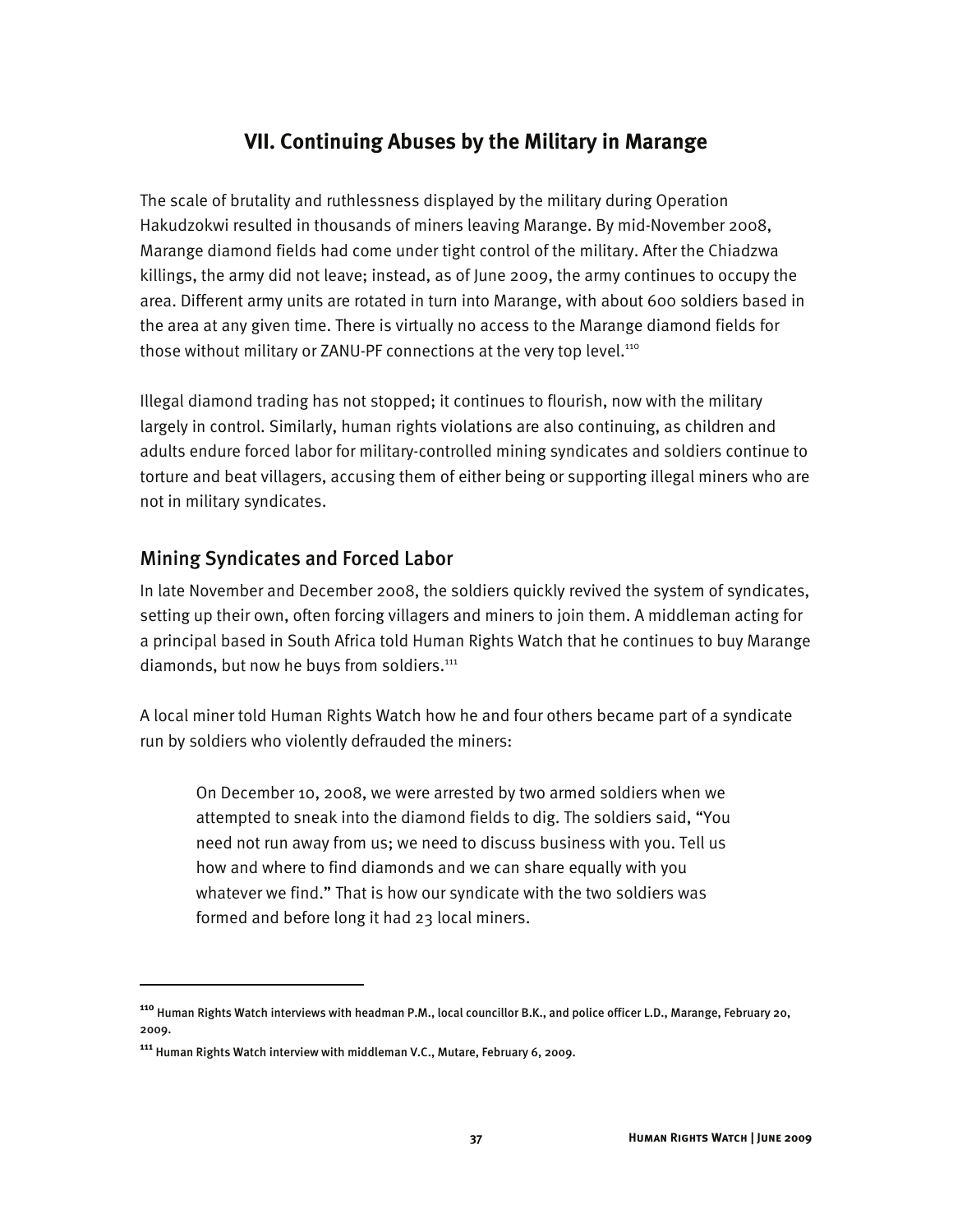By December 24, we had found 709 grams of industrial diamonds and 17 gemstones, but the soldiers refused to give us anything. When we complained, the soldiers beat us all and ordered us to continue working.

When we attempted to run away, the soldiers shot at us and killed my friend who was running in front. I continued to run, not realizing immediately that l had been shot as well. I then noticed that my trousers were drenched in blood, and discovered I had been shot in the testicles, the left testicle hung out of the scrotum.

I slowly walked to Masasi clinic where staff there refused to attend to me. The nurse in charge said, "We are under strict instructions from the soldiers not to treat anyone shot or injured in the diamond fields." I eventually got transport to Mutare where l received treatment after three days. I do not know the names of the soldiers but I know for certain they are in No.1 Commando Regiment.<sup>112</sup>

Local people who spoke to Human Rights Watch said that in joint operations between the army and members of the Police Support Unit, people on several occasions were forcibly transported from Mutare, Birchenough Bridge, and surrounding small towns to fill up the pits and gullies created by diamond miners. According to witnesses, on November 24, 2008, soldiers rounded up 76 people in Mutare, put them on a bus, and took them to Chiadzwa, where they were detained, beaten, and forced to dig for diamonds for the soldiers.<sup>113</sup> Muchena and Betera villagers told Human Rights Watch how on November 30, soldiers ordered everyone in their village to dig diamonds for them under armed guard for several days.<sup>114</sup>

Witnesses said that soldiers routinely force members of the local community, including children and women, to work on the diamond fields for them.<sup>115</sup> If anyone resists, they risk torture, beatings, or even death. Villagers told Human Rights Watch how soldiers also beat them for failing to find diamonds, accusing the villagers of pretending not to find the

1

**<sup>112</sup>** Human Rights Watch interview with local miner P.T., Mutare, February 8, 2009. The doctor who treated this miner confirmed the incident and subsequent treatment. Human Rights Watch interview with doctor T.M., Mutare, February 8, 2009.

**<sup>113</sup>** Human Rights Watch interviews with victims of abuse P.T., B.C., and T.N., Mutare, February 8, 2009.

**<sup>114</sup>** Human Rights Watch interviews with villagers L.M., D.M., C.C., K.B., and L.B., Marange, February 21, 2009.

**<sup>115</sup>** Human Rights Watch interviews with A.T., M.C., and with lawyer A.B., Mutare, February 22, 2009.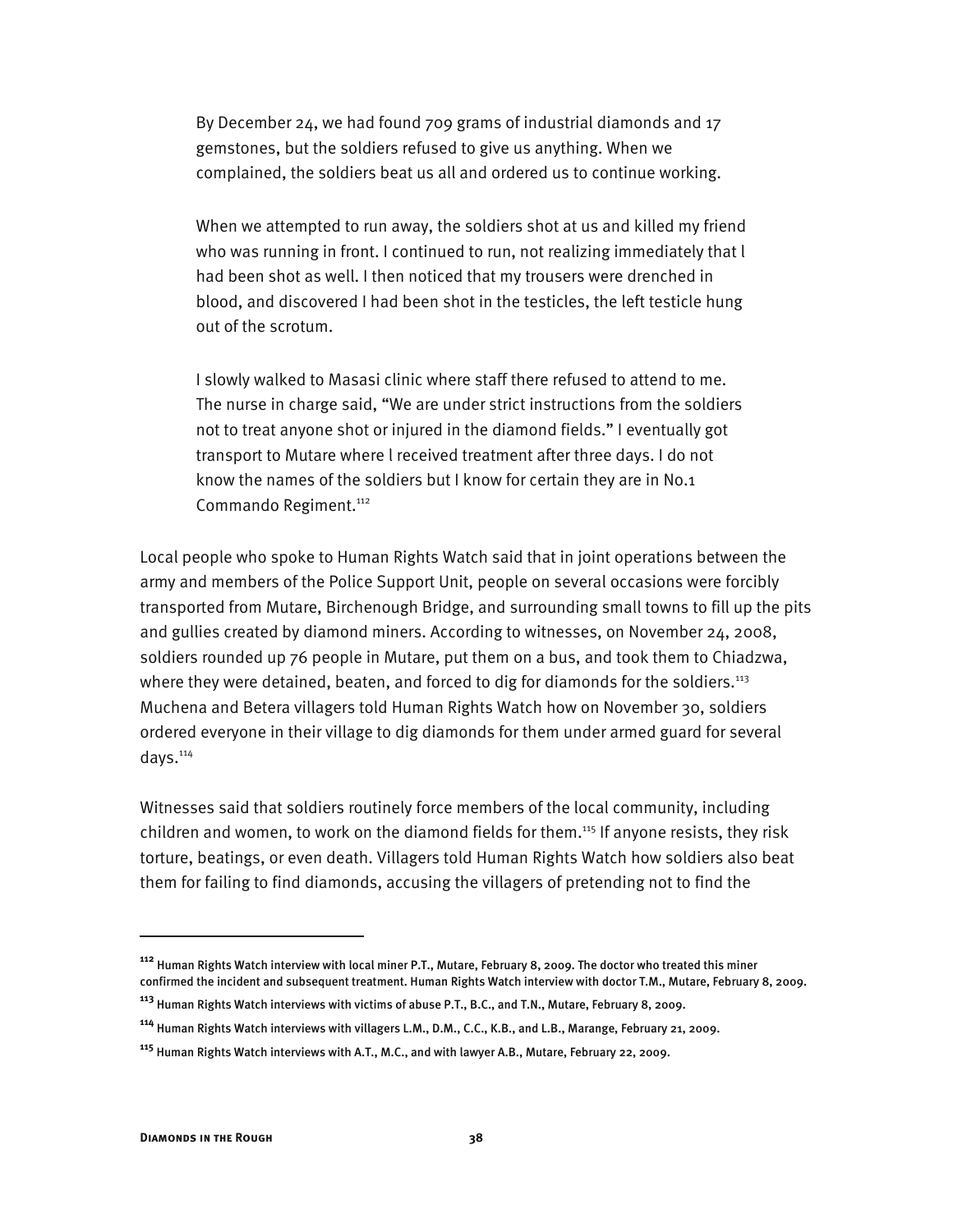precious stones, saying, "How come you used to find stones when you were digging for personal benefit?"116

#### Forced Child Labor

In violation of international law, children in Marange are being forced to work without pay under the most arduous of conditions. A local lawyer told Human Rights Watch that his organization had received credible information leading him to conclude that as of February 2009 at least 300 children continued to work for soldiers in the diamond fields.117

According to 10 children (seven boys and three girls of ages ranging from 12 to 17 years) whom Human Rights Watch interviewed, soldiers forced the children at different times from December 2008 to February 2009 to work in the diamond fields. The children carried diamond ore from the field and assisted women to sieve and select the precious stones. They worked up to 11 hours each day with no pay or reward for their labor.<sup>118</sup>

Two women, who were among a group of villagers forced to dig for diamonds for three weeks in December 2008, told Human Rights Watch:

The soldiers were armed and guarded us every day while we worked in the fields. Each day we worked for 11 hours, from 7 a.m. to 6 p.m., without a break. Men did the digging, while women and children carried the ore from the field to a source of water—either a borehole well or a stream. Women and children were also responsible for sieving the ore and selecting the precious stones. But all the time, the armed soldiers would be standing close by, on guard and ready to take the diamonds we selected.

We worked together with about 30 children of ages between 10 and 17 years. The children worked the same 11 hours each day as adults did. The soldiers had a duty roster for all villagers in Chiadzwa to take turns to work in the fields, irrespective of age. $119$ 

:

**<sup>116</sup>** Human Rights Watch interviews with villagers B.M., F.M., B.K., F.C. and M.M., Marange, February 20, 2009.

**<sup>117</sup>** Human Rights Watch interview with lawyer M.B., Mutare, February 19, 2009.

**<sup>118</sup>** Human Rights Watch interviews with 10 children, Mutare, February 21 and 22, 2009.

**<sup>119</sup>** Human Rights Watch interviews with two women C.C. and F.C., Marange, February 21, 2009.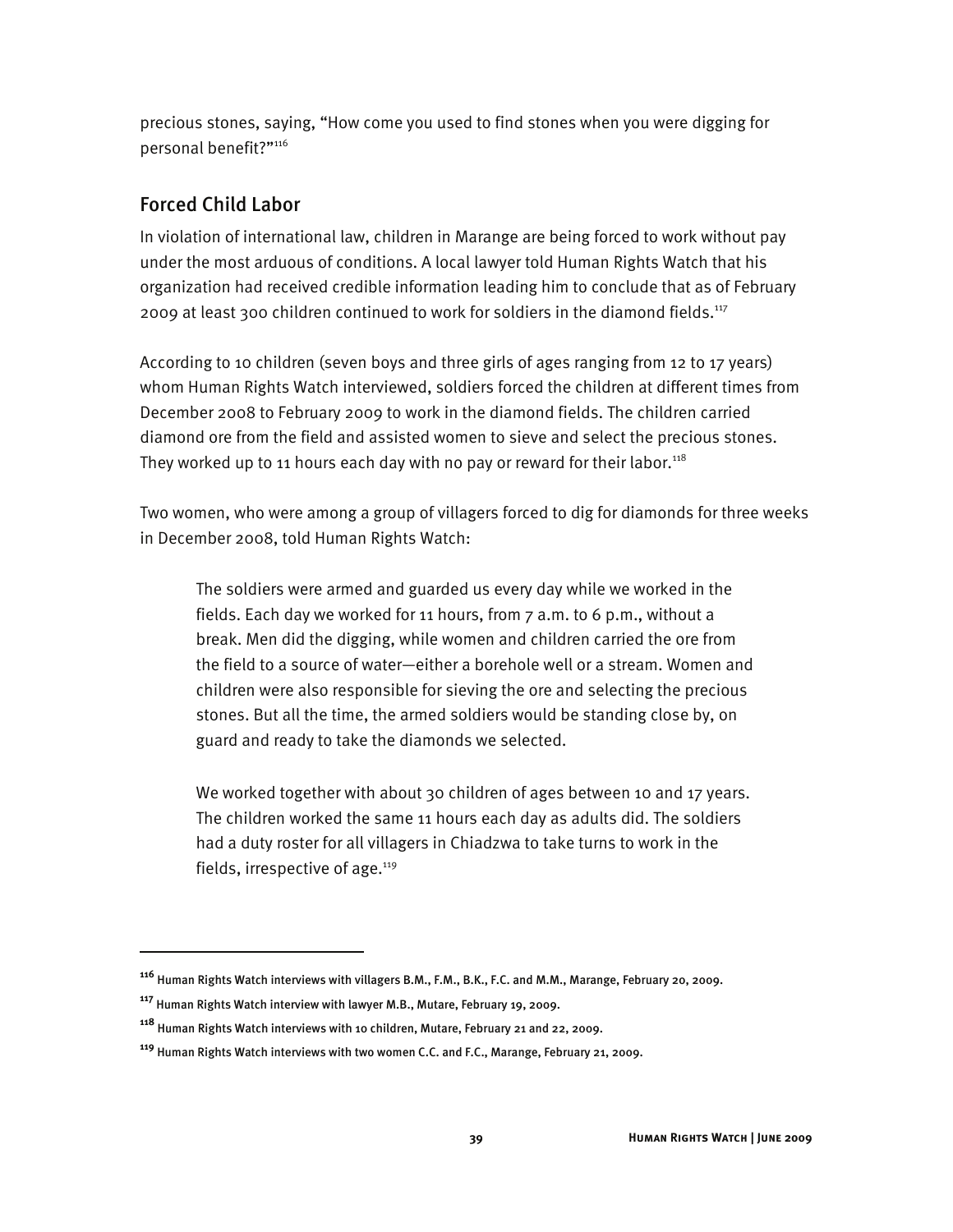A 13-year-old girl told Human Rights Watch:

For two weeks in January 2009, I worked in the diamond fields together with several other children to carry sacks of diamond ore from the field and to fetch water to sieve the ore. I was too afraid to run away. Every day, I would carry ore and only rest for short periods when the men were digging. We always started work very early in the morning before eight and finished when it was dark after six. All I want now is to go back to school.<sup>120</sup>

#### A 15-year-old boy added:

Sometimes, when we get hungry and tired, we walk slowly because the bags of ore are heavy to carry. But the soldiers tell us to be fast. Sometimes, soldiers would beat us for working slowly so we always tried to be fast.<sup>121</sup>

A 15-year-old girl told Human Rights Watch that the work in the diamond fields was hard, and soldiers provided no food or water to everyone working on the fields. On one occasion, she said, five young girls collapsed after working for more than five hours in the sun while the soldiers refused to give them a break.<sup>122</sup> Another 15-year-old boy said he quit school in 2006 and worked in the fields as part of a police syndicate before soldiers forced him to join their syndicate in December 2008.<sup>123</sup>

A teacher at a local school in Marange told Human Rights Watch:

Soldiers force everyone to work for them in the diamond fields, including teachers and pupils. I was forced to work in the diamond fields together with other teachers and pupils from my school for a week in February 2009. The soldiers compiled a duty roster of all teachers and some pupils and they force us to take turns to work in the fields in accordance with their roster.

However, even before soldiers began to force everyone to work for them, schools had long stopped functioning due to the economic crisis, and

 $\overline{a}$ 

**<sup>120</sup>** Human Rights Watch interview with girl A.B., Marange, February 22, 2009.

**<sup>121</sup>** Human Rights Watch interview with boy O.B., Marange, February 22, 2009.

**<sup>122</sup>** Human Rights Watch interview with girl B.C., Marange, February 21, 2009.

**<sup>123</sup>** Human Rights Watch interview with girl B.M., Marange, February 22, 2009.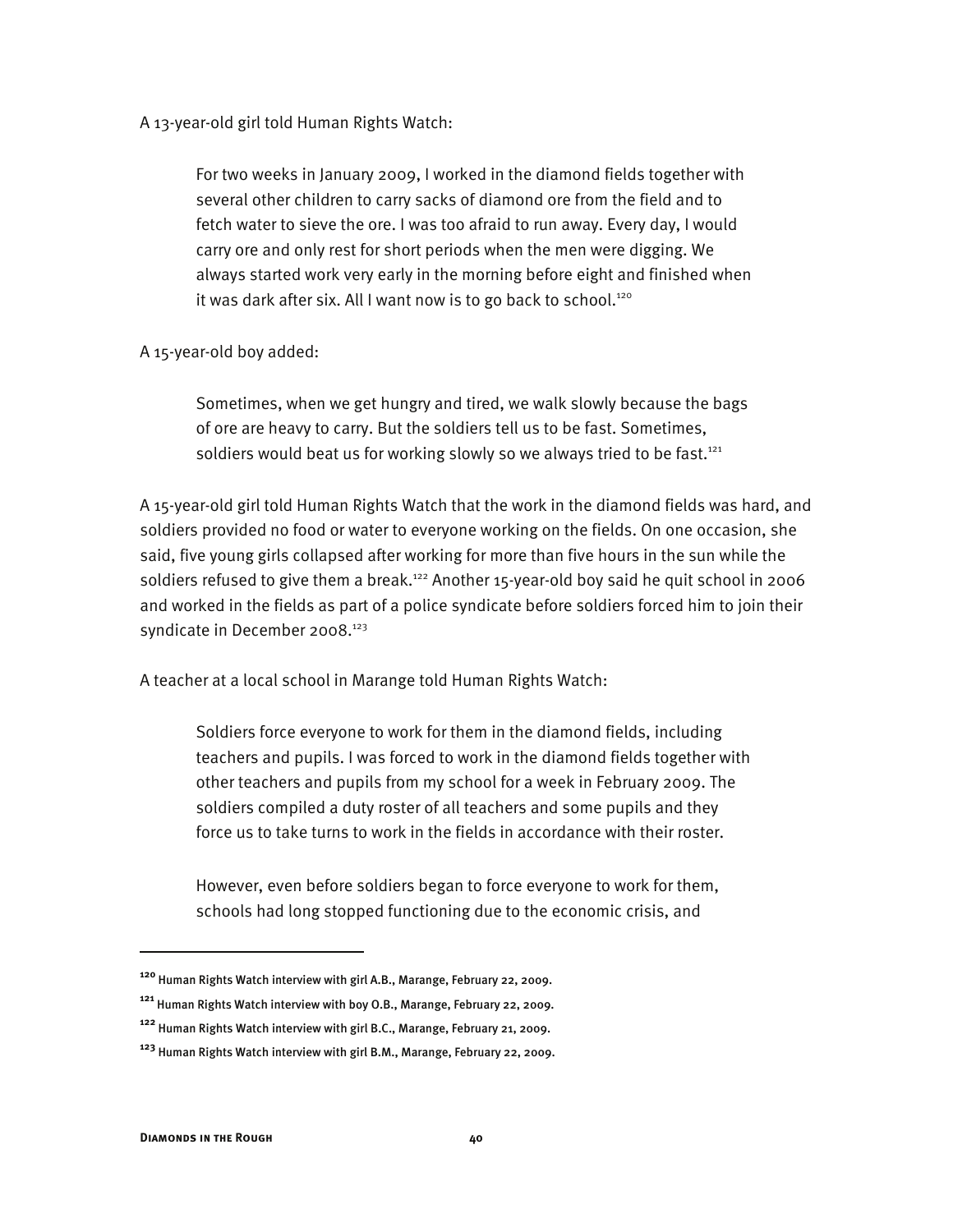hundreds of children were panning for diamonds alongside adults. The difference is that this time the children and adults are forced to work without pay and we all surrender any stones we find to the soldiers.<sup>124</sup>

A 17-year-old boy told Human Rights Watch how on December 1, 2008, he and two friends (ages 16 and 17) were part of a group of people randomly picked up from Mutare and taken to the diamond fields by bus:

Five armed and uniformed soldiers told me and my friends and six other boys in the group that we were still young so they would teach us community service and lessons in patriotism. On the bus to the fields the soldiers ordered everyone on the bus to surrender all personal valuables.

At the diamond fields the soldiers forced us into a cage and beat us throughout the night demanding to know the names of diamond dealers. The next day, we were forced to fill the holes and gullies made by local miners using bare hands. We were given no food or water. That evening we were bused back to Mutare.<sup>125</sup>

These working conditions for children are forbidden by international law. The International Labour Organisation's Convention on the Worst Forms of Child Labour, ratified by Zimbabwe on December 11, 2000, forbids forced or compulsory labor for children, defined as any person under the age of 18.<sup>126</sup> Article  $3(d)$  of the convention states that "the worst forms of child labour" comprise "work which, by its nature or the circumstances in which it is carried out, is likely to harm the health, safety or morals of children." $^{127}$  By this definition, scores of children in Marange have been engaged in the worst forms of child labor, in violation of Zimbabwe's obligations under the convention.

#### Theft and Harassment of the Local Community

Villagers interviewed by Human Rights Watch said the soldiers continue to subject them to unlawful and arbitrary searches and loot property such as cash, food, blankets, mobile

 $\overline{a}$ 

**<sup>124</sup>** Human Rights Watch interview with teacher D.C., Marange, February 22, 2009.

**<sup>125</sup>** Human Rights Watch interview with boy R.M., Mutare, February 9, 2009.

**<sup>126</sup>** ILO Convention No. 182 concerning the Prohibition and Immediate Action for the Elimination of the Worst Forms of Child Labour (Worst Forms of Child Labour Convention), adopted June 17, 1999.

**<sup>127</sup>** Ibid.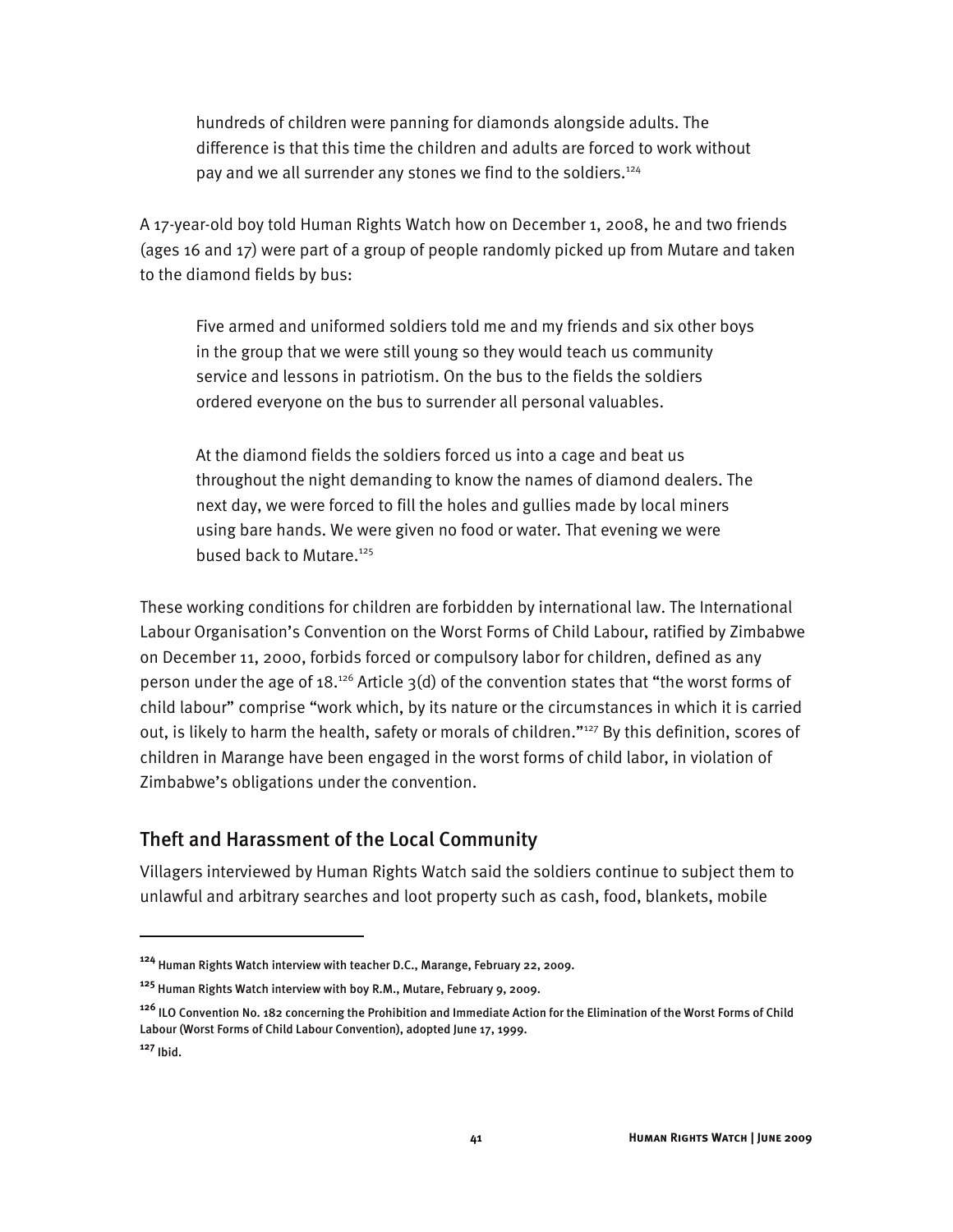phones, cars, and furniture. The soldiers also search houses without the necessary search warrants, in violation of Zimbabwean laws protecting privacy and prohibiting arbitrary searches. Soldiers beat villagers and demand to know the source of money they use to buy various items, and then confiscate those items. Villagers claim that the army forces local women and children to cook for them and slaughter livestock, another form of forced labor.<sup>128</sup>

A local leader in Marange told Human Rights Watch:

The soldiers came with nothing. They are taking blankets from the community. I have received several reports of soldiers stealing goats and chickens for their meals, and they are forcing villagers to fetch water, firewood for them, as well as to cook and clean for them. The soldiers have become a burden on Marange community.<sup>129</sup>

A lawyer familiar with the soldiers' activities told Human Rights Watch:

Members of the army and police are violating people's rights to due process of law. They are moving about in Mutare and Birchenough Bridge arbitrarily taking away people's property. If there is reasonable suspicion of any crime, the police must properly investigate and take individuals to court, not the military.<sup>130</sup>

Trust Maanda, provincial coordinator for the organization Zimbabwe Lawyers for Human Rights Manicaland, told Human Rights Watch that as of February 7, 2009, only one of the hundreds of victims of army and police brutality had asked him to file suit against those who tortured him. Maanda explained that this low figure was mainly a result of fear.<sup>131</sup>

Human Rights Watch researchers passed 11 police checkpoints along the road to Marange during a visit in February 2009. In addition, they observed armed uniformed soldiers guarding the diamond fields and military checkpoints at five-kilometer intervals within the diamond mining area. Such a presence indicates that illegal diamond panning and dealing remain rampant, albeit now under the control of the military.

:

**<sup>128</sup>** Human Rights Watch interviews with villagers T.N., B.N., D.Z., I.Z., and H.N., Marange, February 22, 2009.

**<sup>129</sup>** Human Rights Watch interview with community leader S.M., Marange, February 20, 2009.

**<sup>130</sup>** Human Rights Watch interview with lawyer B.T., Mutare, February 7, 2009.

**<sup>131</sup>** Human Rights Watch interview with lawyer Trust Maanda, Mutare, February 8, 2009.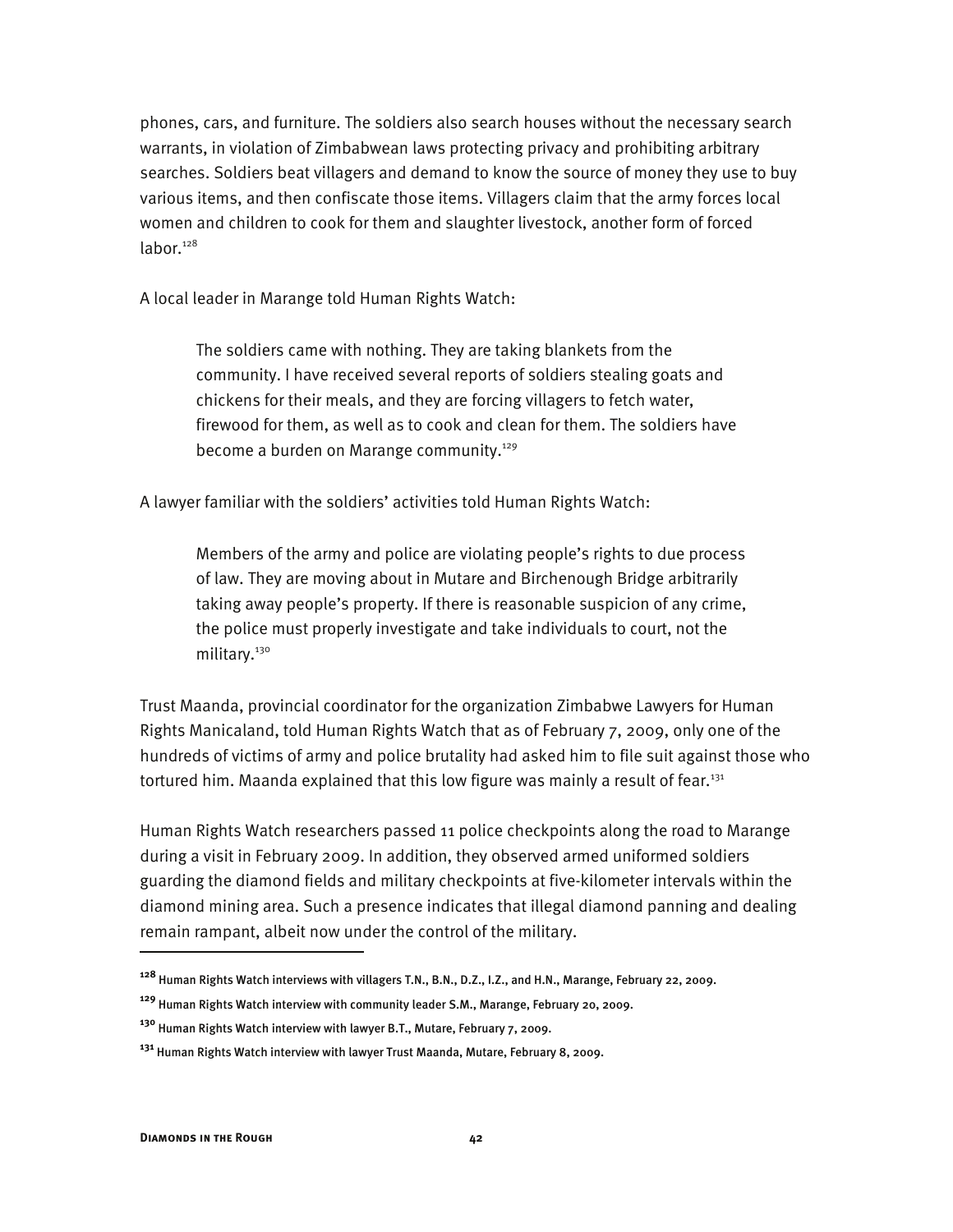The army also maintains a ban, ostensibly to prevent smuggling of diamonds, on public transport reaching or passing through Chiadzwa. Buses stop at Mutsago and Bambazonke shopping centers, forcing members of the local community to walk more than 20 kilometers to reach their homes. This ban is not based on any law. It is an unnecessary infringement on freedom of movement, constituting harassment.

#### Torture and Beatings

Several witnesses and victims told Human Rights Watch that soldiers continue to assault, harass, and subject the local community to torture, demanding that they reveal the names of local miners and diamond smugglers.

On January 19, 2009, eight soldiers detained four ZMDC employees at Zengeni shopping center and beat them on the soles of their feet using iron bars for at least 30 minutes. One employee reported that the soldiers said, "We will beat you until you pass urine that has blood in it because as ZMDC employees you are illegal miners."<sup>132</sup> The government of Zimbabwe appears to be at war with itself, as the ZMDC was granted the license to mine, without the ability to do so, and now the military is suppressing it, as well.

On February 4, 2009, five soldiers beat three Muchena villagers for over five hours using a rubber hose without stating any reasons for the assault.<sup>133</sup> The same night, eight soldiers assaulted a family in Muedzengwa village using open palms, clenched fists, rifle butts, and booted feet. The soldiers then allegedly stole several items of personal property. During the beatings, the soldiers demanded information on local miners, which the villagers did not have.<sup>134</sup>

On February 14, 2009, seven uniformed soldiers beat up scores of villagers at Muchena shopping center using thick tree branches, despite all the villagers having produced identification cards as demanded by the soldiers. The soldiers, who, according to witnesses, appeared to be drunk, also hurled abuses and insults at the villagers.<sup>135</sup>

A 43-year-old woman told Human Rights Watch about beatings at the hands of soldiers in Betera village:

 $\overline{a}$ 

**<sup>132</sup>** Human Rights Watch interview with four ZMDC employees H.C., T.M., A.J., and P.B., Mutare, February 6, 2009.

**<sup>133</sup>** Human Rights Watch interviews with headmen P.M., M.B., and J.M., Marange, February 22, 2009. **<sup>134</sup>** Ibid.

**<sup>135</sup>** Ibid.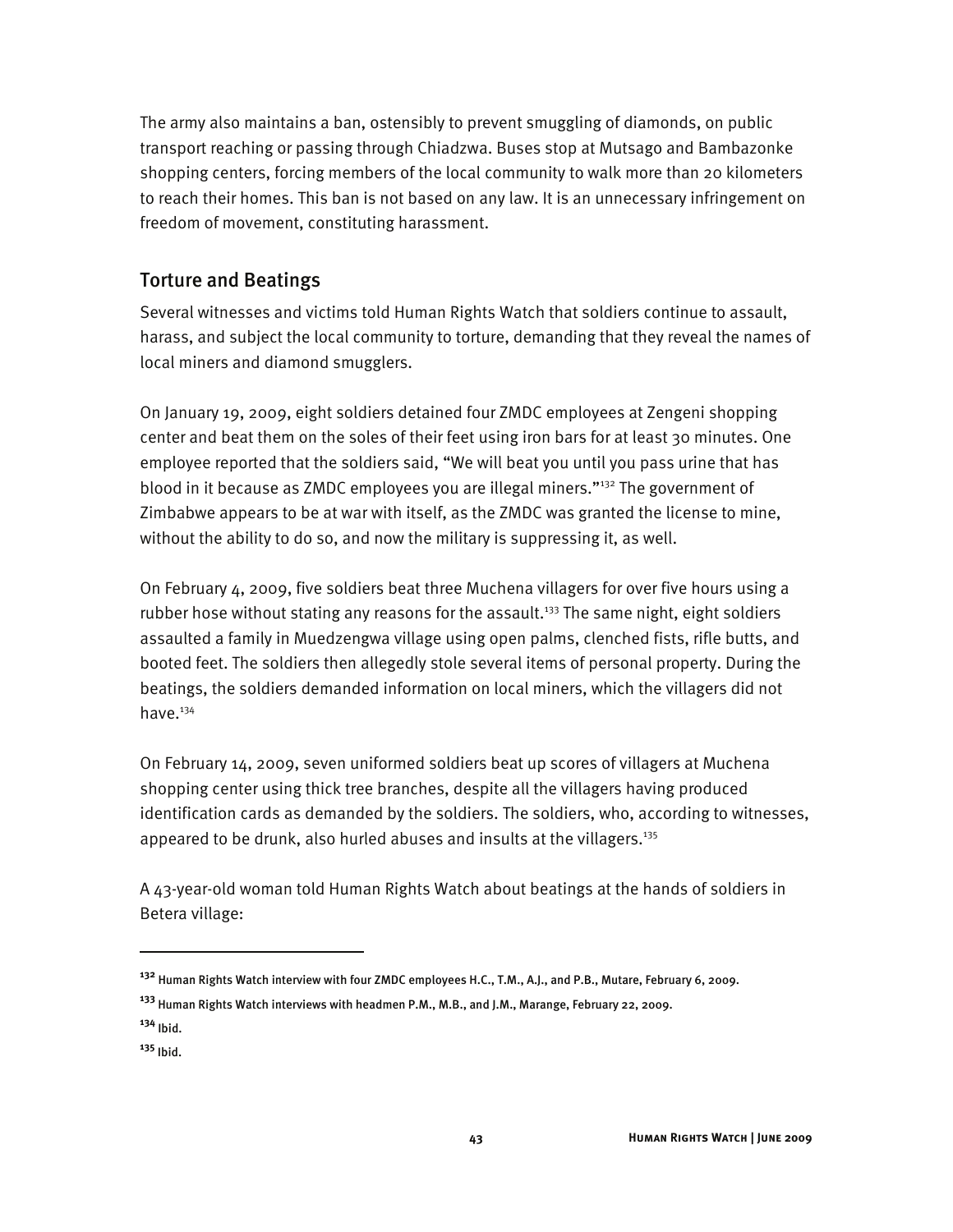On February 20, 2009, at 8 p.m., two soldiers accused us of keeping illegal diamond miners. They beat us using fresh tree branches. They stole US\$200, a radio, and a 50-kilogram bag of maize meal and various other kitchen utensils. They ordered me and my 14-year-old niece to their base at Betera primary school to clean their tents and cook for them. They only released us around 10 a.m. the following day.<sup>136</sup>

Several villagers told Human Rights Watch how four uniformed and armed soldiers raided a drinking place at Mukwada shops on February 20, detained 13 men drinking beer there and beat them with fresh tree branches, saying to them, "People in rural areas cannot afford clear beer, you must be illegal miners spending ill-gotten money."137 On March 28, five soldiers from 4 Brigade beat up eight men from Nyazika village at Chakohwa base station, demanding information on illegal miners. The soldiers used iron bars in an assault that lasted some six hours. $138$ 

#### Planned Forced Removal of the Local Community

Senior ZANU-PF officials have informed the local community and national media that families presently living on or near the diamond fields in Marange would be relocated in order to secure the diamond fields, although no forcible relocation has yet taken place. Human Rights Watch believes that any relocation of families should respect the property rights of members of the local community and should be consistent with international human rights law.

Area residents told Human Rights Watch that no planning, consultation, or environmental impact assessment has taken place in connection with the proposed removals. Neither has any offer of compensation been promised, and numerous local people told Human Rights Watch that the proposed relocation site in Kondozi was unacceptable. One Mutare City Council official said that Kondozi, some 70 kilometers from Marange, is too close to an oil pipeline and that an airport has also been earmarked to be built in the same location.<sup>139</sup>

Chiadzwa and Mukwada community leaders told Human Rights Watch that local people do not want to be relocated. There is no need to uproot at least 7,000 families, or around

 $\overline{a}$ 

**<sup>136</sup>** Human Rights Watch interview with woman M.M., Marange, February 21, 2009.

**<sup>137</sup>** Human Rights Watch interview with victims of beatings N.T., M.B., S.B., S.C., M.C., and P.C., Marange, February 22, 2009.

**<sup>138</sup>** Human Rights Watch telephone interview with villager F.M., Mutare, April 20, 2009.

**<sup>139</sup>** Human Rights Watch interview with council official E.T., Mutare, February 8, 2009.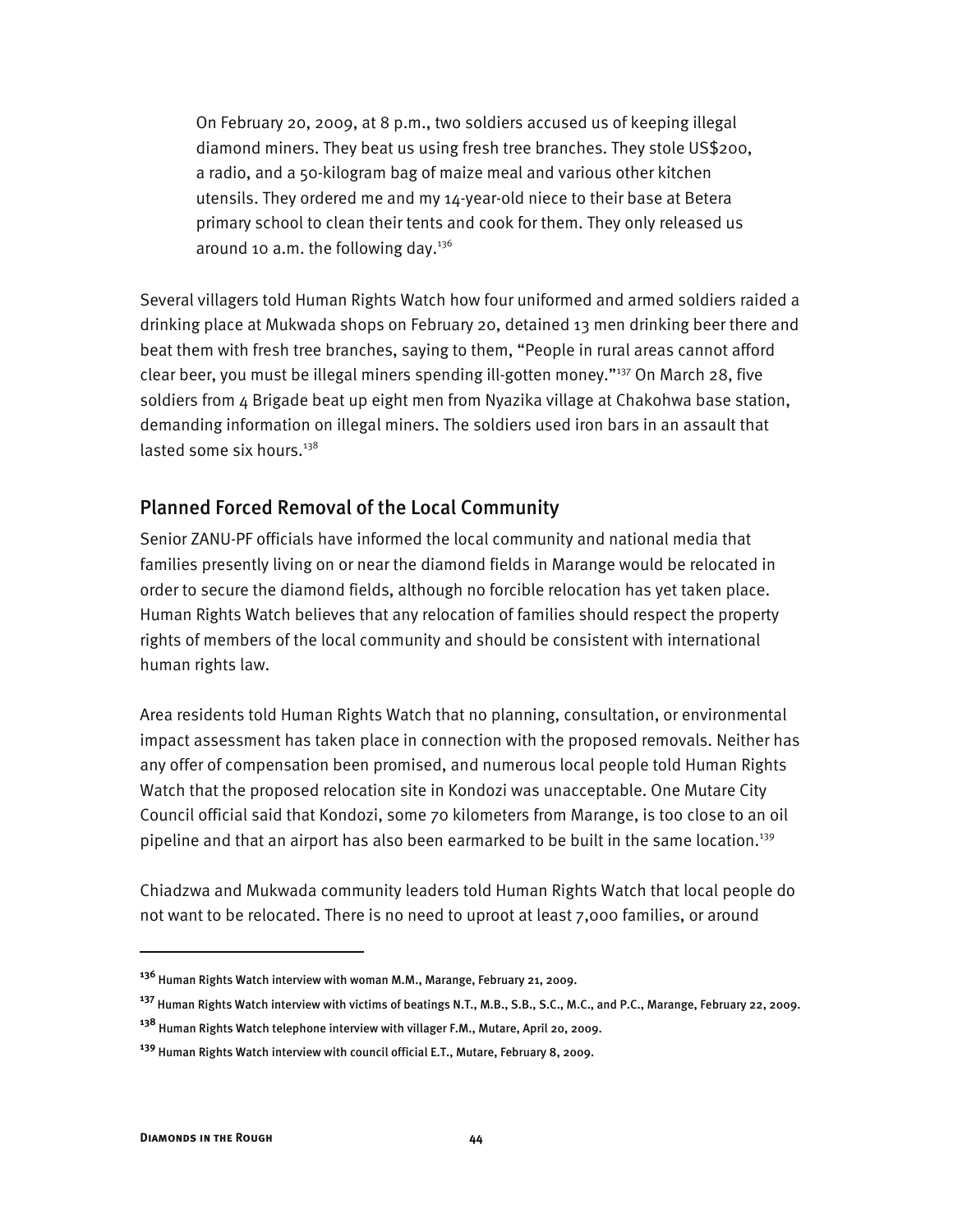20,000 individuals, the community leaders said. For example, at least four secondary schools and 18 primary schools would be forced to close, and there are no plans to reopen them elsewhere.<sup>140</sup> A ZMDC official supported the view that relocation plans were premature and without merit, and noted that the ZMDC had not yet done a comprehensive exploration to determine whether or not relocation might be necessary.<sup>141</sup> Some local people believed that the proposed relocation is a ZANU-PF project designed to punish the people of Marange for voting overwhelmingly for the opposition MDC in the March 29, 2008 elections.<sup>142</sup>

Human Rights Watch has established that Zimbabwean authorities have so far failed to comply with several consultation and compensation requirements. On February 1, 2009, the then governor of Manicaland, Chris Mushohwe, accompanied by a group of soldiers, informed the local community gathered at Chiadzwa primary school that relocation of the community was imminent and that the government would not compensate anyone.<sup>143</sup> A villager who attended the address said Mushohwe informed villagers that Chiadzwa and Mukwada wards were to be evicted by mid-2009 to make way for mining operations. There was no consultation about the proposed move.<sup>144</sup>

The ZMDC has not carried out an environmental impact assessment in Marange. Neither has the government conducted one in Kondozi farm, the proposed site of relocation. Fear has muted community opposition. One local leader told Human Rights Watch that because of the involvement of the military, the leaders in Marange were too scared to openly oppose relocation or seek legal representation to challenge the proposed evictions.<sup>145</sup>

The Zimbabwe Environmental Law Association (ZELA) told Human Rights Watch that any relocation of the local community currently living in and around the diamond fields should be in strict accordance with domestic environmental law and international standards regarding relocations and compensation for the displaced.<sup>146</sup> Zimbabwe's Environmental Management Act, 2002 (Chapter 20:27), obliges the state or relevant private authorities to "carry out environmental impact assessment[s] before undertaking any mining or relocation and put in place required management procedures and plans, ensure informed public

**<sup>140</sup>** Human Rights Watch interviews with local councillors B.K. and F.M., Marange, February 22, 2009.

**<sup>141</sup>** Human Rights Watch interview with ZMDC official M.M., Marange, February 21, 2009.

**<sup>142</sup>** Human Rights Watch interview with local community leader, Marange, February 21, 2009.

**<sup>143</sup>** Human Rights Watch interview with local councillor B.K., Marange, February 21, 2009.

**<sup>144</sup>** Human Rights Watch interview with villager R.C., Marange, February 20, 2009.

**<sup>145</sup>** Human Rights Watch interviews with local leaders J.M., D.M., and C.D., Marange, February 22, 2009.

**<sup>146</sup>** Human Rights Watch interview with ZELA officials S.M. and M.M., Harare, February 26, 2009.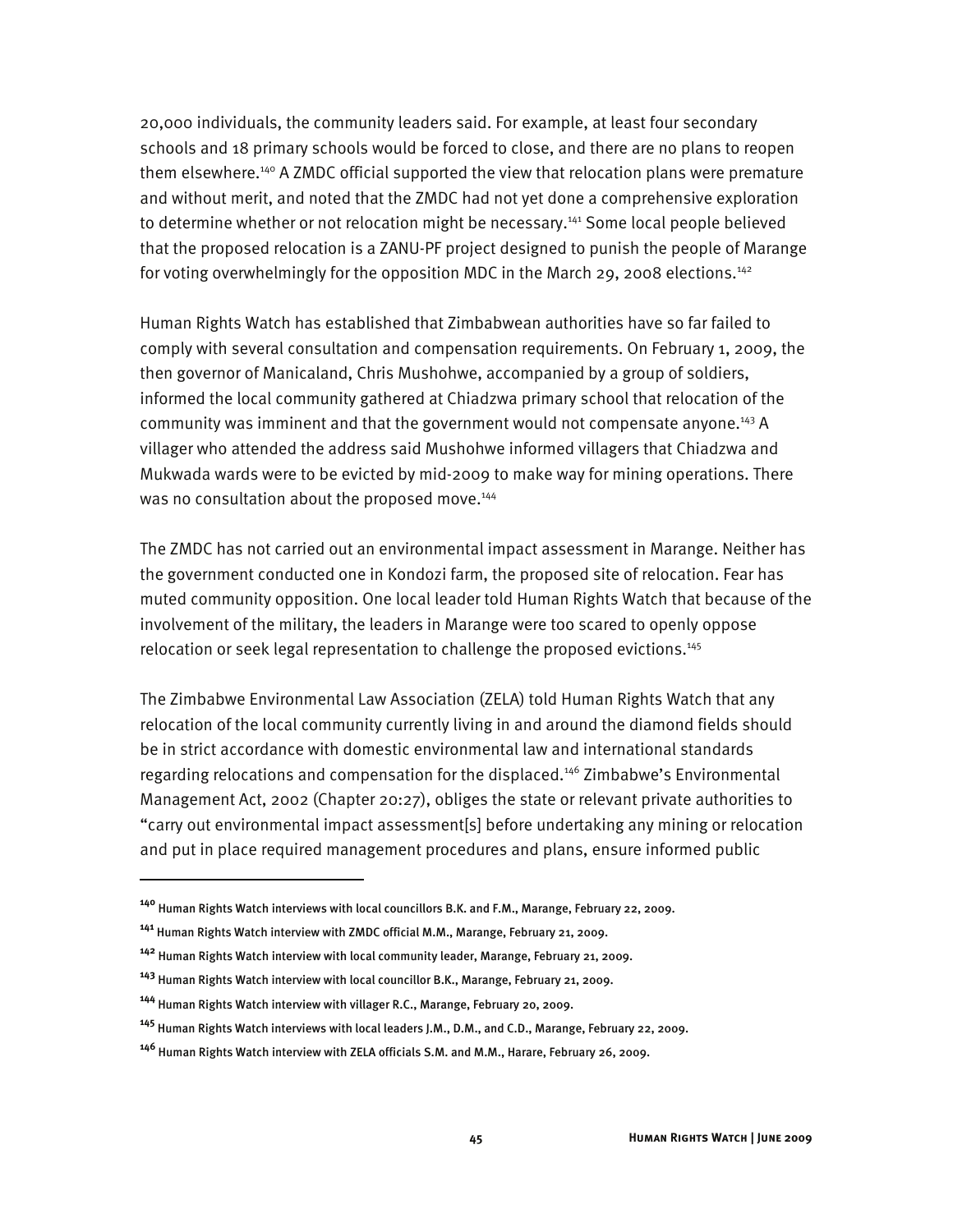participation in all decisions relating to relocation and to equitable sharing benefits from natural resources."<sup>147</sup> As previously mentioned, the African Charter on Human and Peoples' Rights, which Zimbabwe has ratified, guarantees property rights and prohibits arbitrary encroachment.148 The United Nations Guiding Principles on Internal Displacement also prohibit arbitrary displacement and provide for consultation with affected communities and planning before displacement can take place.<sup>149</sup>

ֺ

**<sup>147</sup>** Environmental Management Act, 2002 [Chapter 20:27].

**<sup>148</sup>** African Charter on Human and Peoples' Rights, art. 14.

**<sup>149</sup>** The UN Guiding Principles on Internal Displacement, U.N. Document E/CN.4/1998/53/Add.2, November 1998.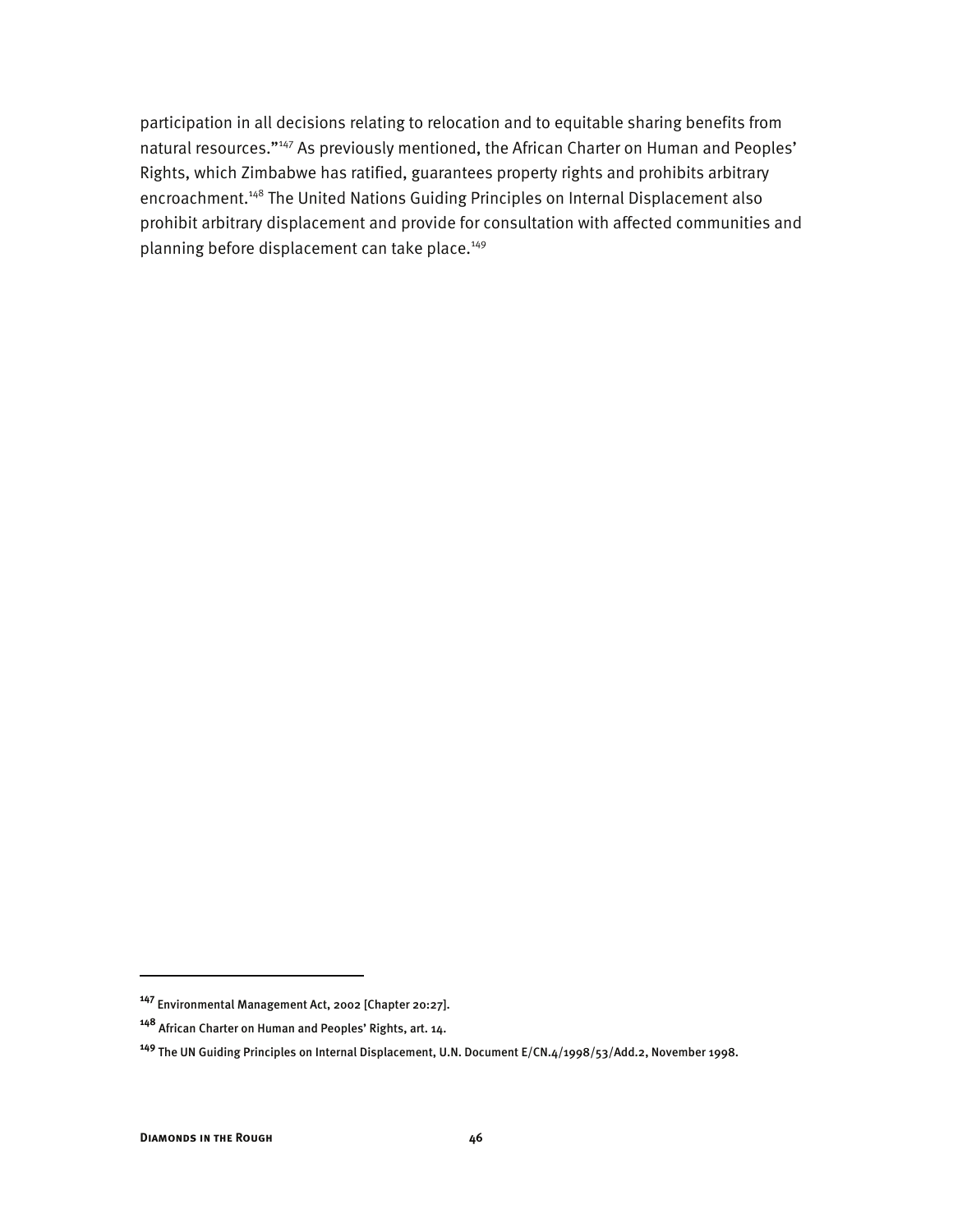#### **VIII. Beneficiaries of the Illicit Diamond Trade**

Research conducted by Human Rights Watch suggests that the police and military have benefitted greatly from access to Marange's mineral wealth. Although it was not possible to trace the proceeds of diamond sales, Human Rights Watch believes that revenue from the gems mined by the police and military has also enriched senior ZANU-PF officials and provided an important revenue stream for the Reserve Bank of Zimbabwe, which is underwriting ZANU-PF activities as well as military operations. Human Rights Watch research suggests that both the bank and senior members of the party have been complicit in the human rights violations in Marange district.<sup>150</sup>

#### Police "Reaction Teams"

ֺ

One police officer in Harare told Human Rights Watch that ZANU-PF officials often worked with police units stationed in Marange to secure access to the fields. He explained:

There were two different police teams operating in Marange: regular police based in Marange, and "reaction teams" of rotating support units who would raid both the police and the local miners. Reaction teams were effectively advance teams to clear the diamond fields... [for] an [incoming] team of miners accompanying a senior ZANU-PF politician or military officer. As reaction teams, we had to make sure that no local miner was present to witness when our seniors were on the field. We would only let the miners back after the politicians were long gone. $151$ 

According to several miners interviewed by Human Rights Watch who experienced raids by reaction teams, the police would drive them off the field, and then trucks would come onto the fields carrying people the miners suspected to be linked to senior government officials:

We do not know for sure who the people were who came to work in the diamond fields on certain nights after reaction teams cleared us off the fields. The police we work with in our syndicates told us reaction teams make way for big chefs [senior leaders] in ZANU-PF to dig for diamonds.

**<sup>150</sup>** Human Rights Watch interviews with soldier C.R. and middleman K.K., Harare, February 2, 2009; and with police officer O.D., middleman R.M., and local miner H.N., Mutare, February 21, 2009.

**<sup>151</sup>** Human Rights Watch interview with police officer S.M., Harare, February 13, 2009.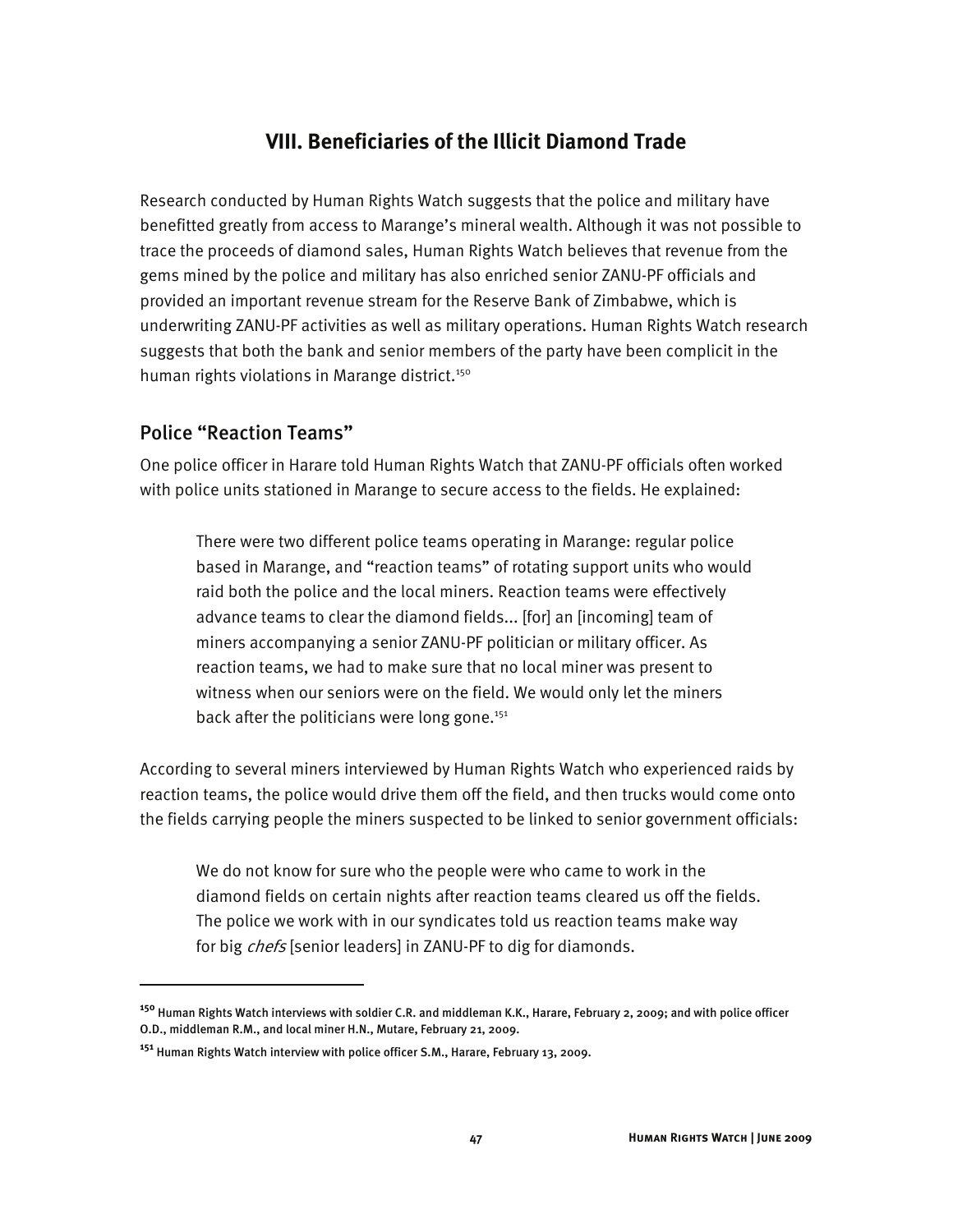We named a portion of the diamond fields *zamu ramai Mujuru* (Mrs. Joyce Mujuru's breast) because on several nights trucks would go there, and we were told by police that the portion belongs to the vice-president, Mrs. Mujuru. That portion of land is heavily guarded both by police and by a private security company, which is owned by another senior ZANU-PF official.152

Local and international media have reported on the alleged involvement of Zimbabwe's Vice-President and senior ZANU-PF member Mrs. Mujuru in Marange diamond mining and smuggling, including on ownership of a claim in the diamond fields popularly known as churu chamai Mujuru (Mrs. Mujuru's anthill).<sup>153</sup> International media have also reported on alleged attempts by Mrs. Mujuru's Spain-based daughter to sell uncertified gold and diamonds on the international market. The origin of the diamonds in question has never been publicly revealed.<sup>154</sup>

As a result of internal conflicts within ZANU-PF and infighting over the control of diamonds, some senior ZANU-PF officials have been arrested in connection with diamonds smuggling. For example, a ZANU-PF provincial spokesperson for Harare and senior official within a government ministry, William Nhara, was arrested at the Harare airport on March 1, 2007, together with a Lebanese woman, and was charged with attempted bribery and attempting to smuggle suspected Marange diamonds out of Zimbabwe. The two had in their possession diamonds weighing a total of 10,700 carats. The Lebanese woman, Ms. Carole Georges El Martni, was convicted of possession and attempting to smuggle diamonds and was fined US\$84,000 in September 2007. Nhara died while on remand awaiting trial.<sup>155</sup>

In February 2007 police arrested Mthulisi Dube, the son of a director of a Zimbabwe military company, Zimbabwe Defence Industries (ZDI), for possession of 1,164 pieces of Marange

**<sup>152</sup>** Human Rights Watch interview with local miners J.M., D.Z., H.N., P.M., and H.C., Marange, February 21, 2009.

**<sup>153</sup>** See Robyn Dixon, "Zimbabwe's deadly diamond fever," Los Angeles Times, December 4, 2008, http://articles.latimes.com/2008/dec/04/world/fg-diamonds4 (accessed May 31, 2009).

**<sup>154</sup>** Catherine Philip and Graham Keeley, "Zimbabwe's vice president foiled in 3,600 kg gold deal," The Times (UK), February 2, 2009. http://www.timesonline.co.uk/tol/news/world/africa/article5796426.ece (accessed April 26, 2009). See also Grant Ferret, "Zimbabwe elite seeks to evade sanctions," BBC News, February 24, 2009, http://news.bbc.co.uk/1/hi/world/africa/7907278.stm (accessed April 26, 2009).

**<sup>155</sup>** "Principal Director William Nhara dies," The Herald (Zimbabwe), May 29, 2007.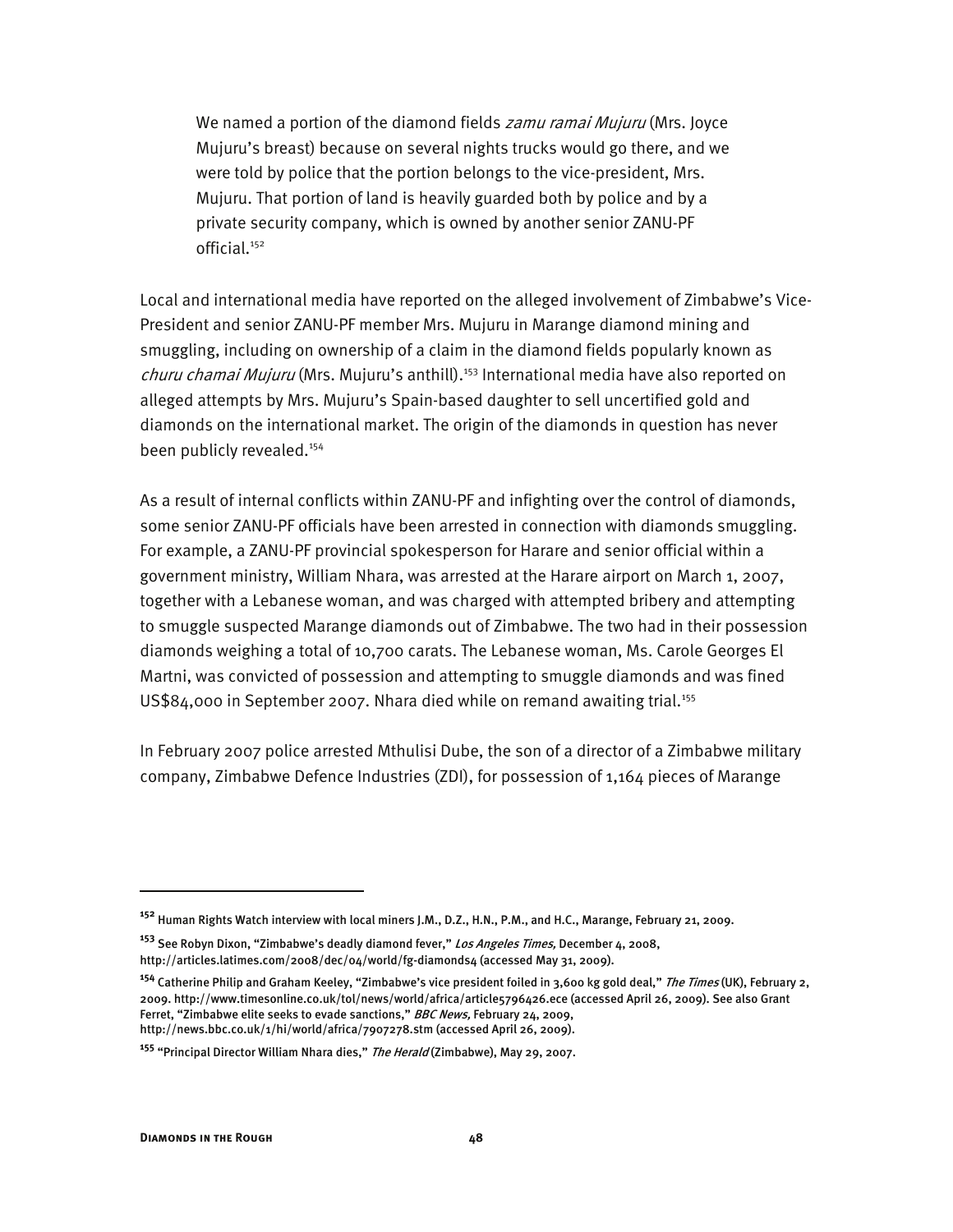diamonds and an electric scale used to weigh diamonds.<sup>156</sup> Dube pleaded guilty in a Harare magistrate court and was convicted and fined for violating the Precious Stones Trade Act.<sup>157</sup>

Among the soldiers stationed in Marange, disputes over control of the illegal diamond trade and the share of benefits have often turned violent and fatal. On June 1, 2009, local media reported that four soldiers in Marange were shot dead by their colleagues on May 24, 2009, allegedly over disputes involving the sharing of proceeds from the illegal sale of diamonds.<sup>158</sup>

#### Role of the Reserve Bank of Zimbabwe

Human Rights Watch research suggests that the RBZ, which had no legal status to buy diamonds until the end of January 2009, has been a major buyer of illegal diamonds from Marange since as early as 2006. In so doing, it violated the Precious Stones Trade Act by buying diamonds from unlicensed miners and other illegal sources. Buying diamonds from illegal and undocumented sources also violates KPCS requirements, which stipulate that participants must record all sources of diamonds and export them with necessary documentation indicating their origin.

Several middlemen told Human Rights Watch that they had been RBZ agents in Marange since October 2006 and that they got money to buy diamonds from bank officials.<sup>159</sup> Local miners told Human Rights Watch that the RBZ and foreign buyers offered market prices for the diamonds purchased. A credible local organization based in Mutare that carried out research in Marange has also named the RBZ as one of the main buyers of the area's diamonds.<sup>160</sup>

A police officer in Harare told Human Rights Watch that when he was deployed to guard Marange diamonds fields in August 2008, his superiors told him that several named middlemen, including one known only by the alias "Gonyeti," were untouchable because

**<sup>156</sup>** Valentine Maponga, "\$2 million bail for ZDI Chief's son," The Zimbabwe Standard, March 18, 2007.

**<sup>157</sup>** "Diamonds, Gold, land Harare man in trouble," The Herald (Zimbabwe), June 4, 2007.

**<sup>158</sup>** "Chiadzwa: The Blood keeps flowing," Zimbabwe Online, June 1, 2009,

http://www.zimonline.co.za/Article.aspx?ArticleId=4671 (accessed June 3, 2009). See also, "Four soldiers killed in diamond incident," The Zimbabwe Times, June 1, 2009, http://www.thezimbabwetimes.com/?p=17216 (accessed June 4, 2009).

**<sup>159</sup>** Human Rights Watch interview with middleman K.K., Harare, February 2, 2009; and M.C., Mutare, February 8, 2009.

**<sup>160</sup>** Centre for Research and Development (Mutare), "A preliminary report into Operation Hakudzokwi," (CRD: March 2009), on file with Human Rights Watch.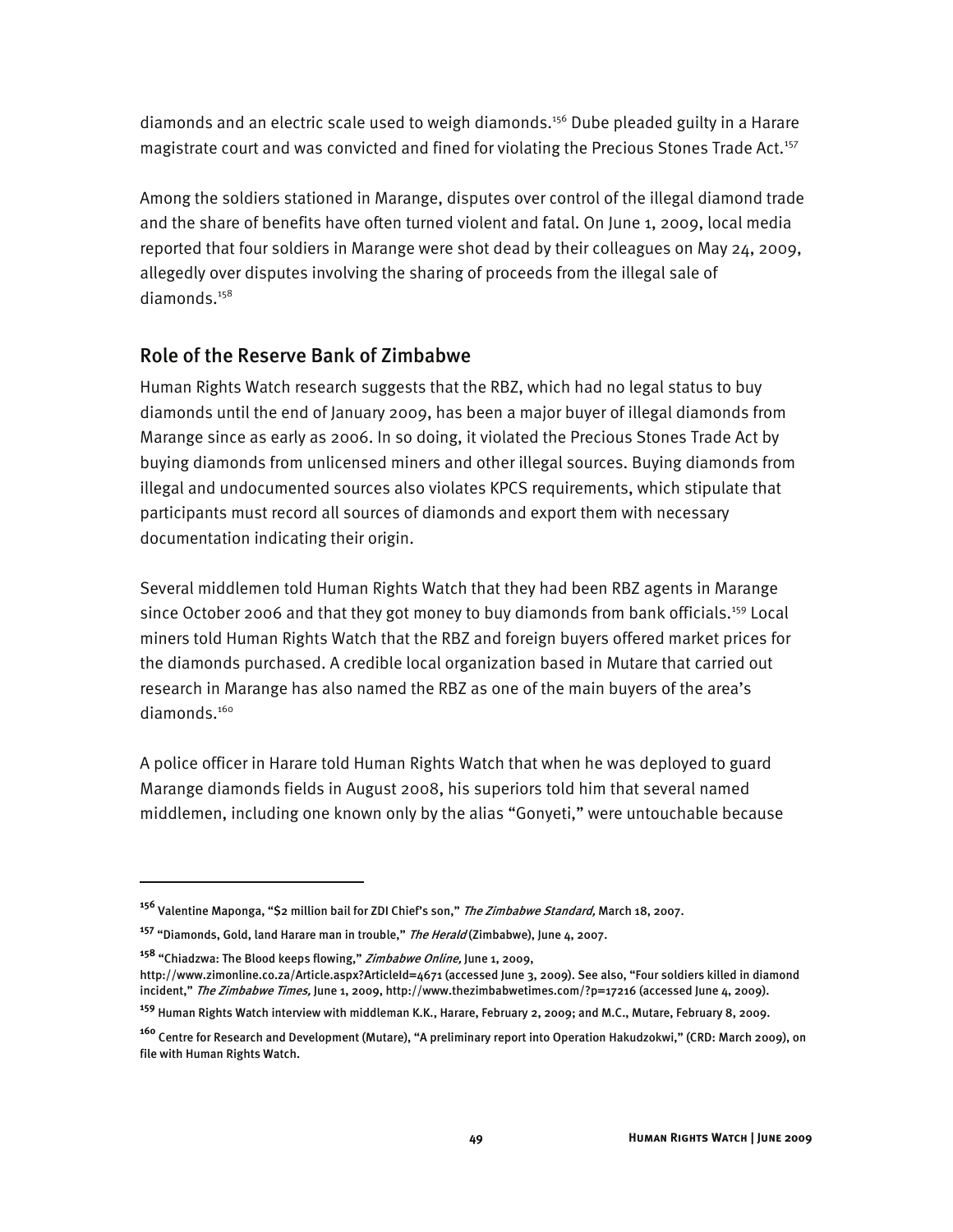they worked for the RBZ. They had free access to the diamond fields and were sometimes escorted onto the fields by senior police officers.<sup>161</sup>

After buying diamonds from unlicensed local miners outside any legal framework from September 2006, in January 2009 the Reserve Bank of Zimbabwe classified diamonds as a national strategic reserve asset, which the RBZ would export exclusively.<sup>162</sup> There is no official record of the RBZ's exporting diamonds from Marange, except for an indication in the RBZ's own records that the production of Marange diamonds was still in its infancy.<sup>163</sup>

The classification removed from the MMCZ its statutory responsibility to control and market diamonds in Zimbabwe on behalf of the state.164 For over two years, the RBZ had been engaged in the diamond trade without legal authority to do so. By having the RBZ supplant the MMCZ and take control of the purchase and marketing of diamonds, the bank formally consolidated its control over this natural resource.

Human Rights Watch believes that the revenue the RBZ derived from diamond mining in Marange, even before it had license to mine and trade in the gems, helped to underwrite the army's abusive activities in Marange, including the Chiadzwa massacres in October-November 2008.

A soldier from the ZNA's No.1 Commando Regiment told Human Rights Watch:

We were all preparing to go on annual leave at the end of October when a "signal" was circulated informing us that our annual leave had been cancelled and that immediately we were to be deployed to Marange diamond fields on a special mission funded by Reserve Bank Governor Gideon Gono.165

Several other soldiers from the three separate army units involved in the operation confirmed to Human Rights Watch that they received separate salaries, travel, and subsistence "bush" allowances from the RBZ.<sup>166</sup> Soldiers on mission in Marange were told

**<sup>161</sup>** Human Rights Watch interview with police officer L.D., Mutare, February 23, 2009.

**<sup>162</sup>** "Turning our difficulties into opportunities," RBZ Monetary Policy Statement, January 2009. **<sup>163</sup>** Ibid.

**<sup>164</sup>** Minerals Marketing Corporation of Zimbabwe Act (Chapter 21:05).

**<sup>165</sup>** Human Rights Watch interview with soldier T.G., Harare, February 2, 2009.

**<sup>166</sup>** Human Rights Watch interviews with soldiers T.G., A.G., F.N., and P.M., Harare, February 2, 2009.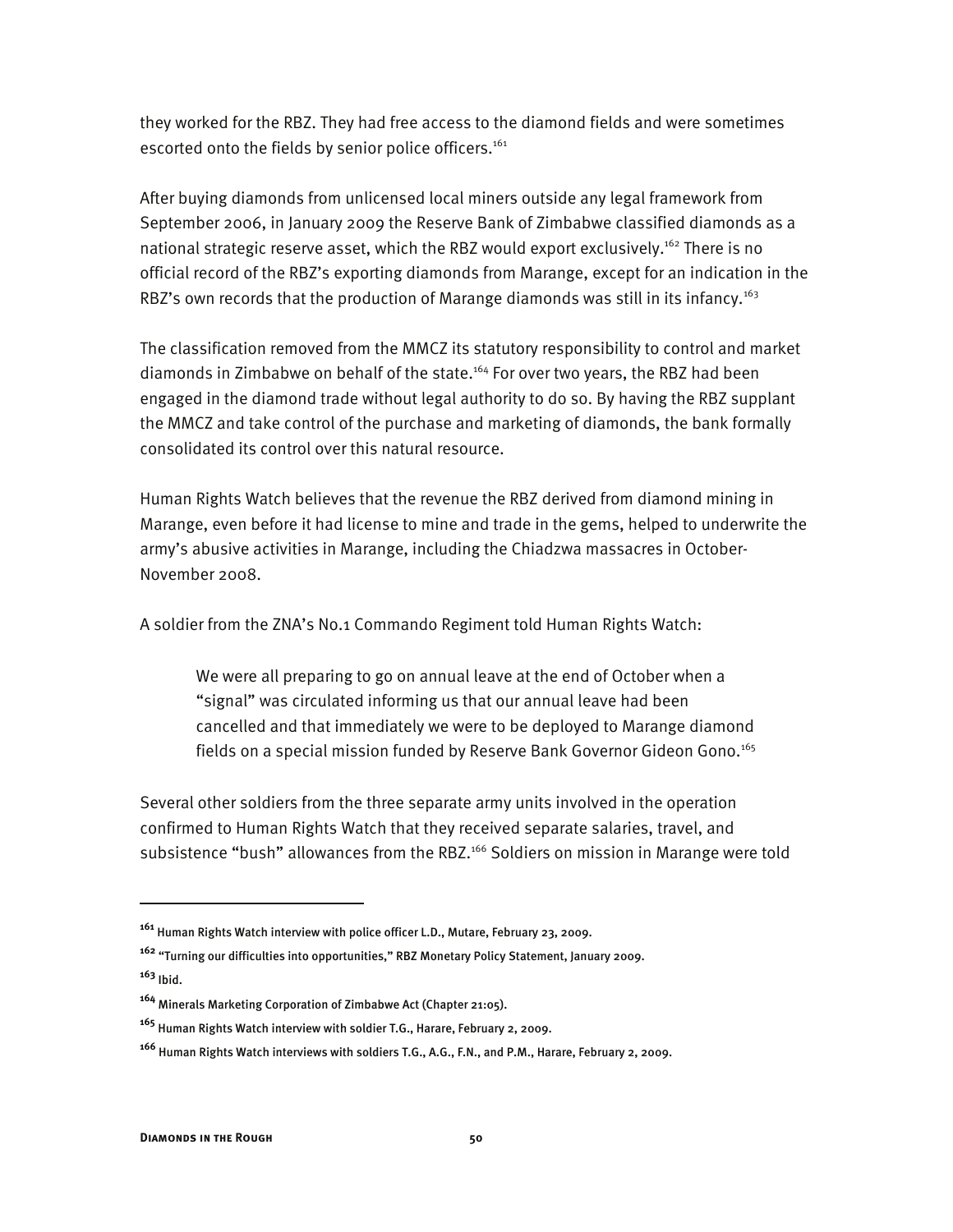that they would get special allowances directly from the Reserve Bank of Zimbabwe and then be offered a "once-in-a-lifetime" opportunity to benefit directly from diamond smuggling.<sup>167</sup>

Because of the lack of transparency in diamond mining and marketing, Human Rights Watch was unable to verify the bank's transactions. The onus is on the RBZ to account for the diamonds it illegally bought in Marange and to be transparent about the use of revenue it received from Marange diamond sales. Not doing so compromises and severely undermines both the Kimberley Process and Zimbabwe's own laws.

## Response to Allegations of Human Rights Abuse and Illegal Diamond Trading from the Government of Zimbabwe

Zimbabwean officials deny human rights abuses, smuggling, and even the presence of soldiers in Marange.**<sup>168</sup>** However, the former provincial governor of Manicaland, Chris Mushohwe, admitted in May 2007 that the diamond rush had, to a large extent, benefitted certain individuals and not the country at large.<sup>169</sup>

In November 2008 the Zimbabwe National Army, through its spokesperson, Lieutenant Colonel Simon Tsatsi, denied any involvement in Chiadzwa:

As far as we are concerned, we have not been deployed in the Chiadzwa [Marange] diamond field. That is a police operation and the police can enlist the Air Force when they deem fit.<sup>170</sup>

Zimbabwe's minister of mines, Obert Mpofu, in what might have been an unguarded moment, recently admitted while addressing police recruits at a police training center in Bulawayo that the army, CIO, and police were deployed in Marange and were now resisting transfer. He said the reason that they did not want to leave is because they are involved in corrupt activities and are looting diamonds, which they are selling to foreigners from South Africa and Nigeria.<sup>171</sup>

**<sup>167</sup>** Ibid.

**<sup>168</sup>** "Chiadzwa: Army sent in to quell gun battles," Zimbabwe Financial Gazette, November 13, 2008.

**<sup>169</sup>** Quoted in Lloyd Sachikonye, Diamonds in Zimbabwe: A Situational Analysis, p. 15.

**<sup>170</sup>** "Chiadzwa: Army sent in to quell gun battles," Zimbabwe Financial Gazette, November 13, 2008.

**<sup>171</sup>** "Police, Soldiers resist transfer from Chiadzwa," March 22, 2009,

http://www.zimbabwesituation.com/mar23\_2009.html#Z6 (accessed April 16, 2009).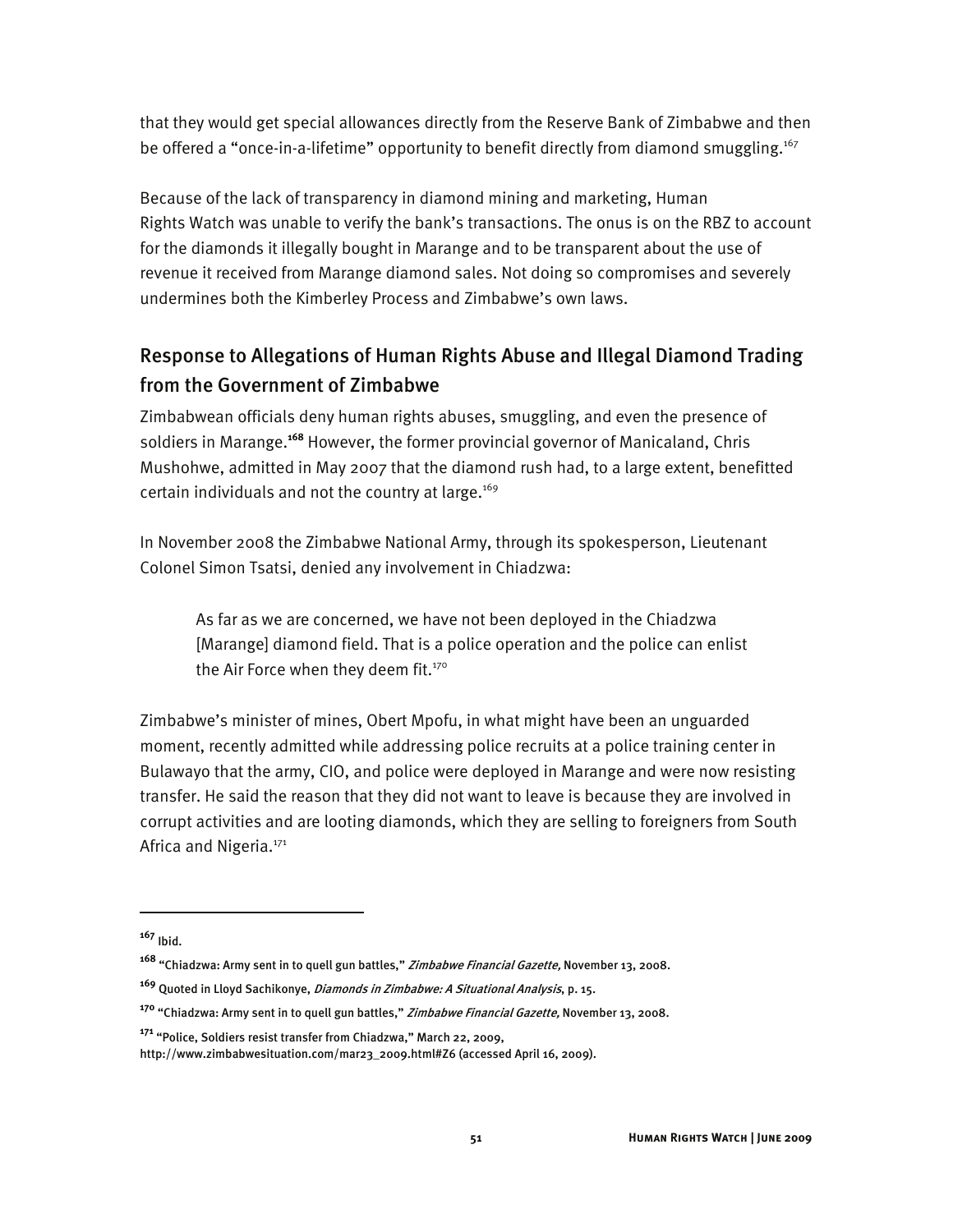Addressing Zimbabwe's parliament in response to questions about killings in Marange, the minister of mines stated that the police had assured his ministry that the military and police had not killed anyone during the "special operation in Chiadzwa that is still on-going," but that instead, "the police say there were murders among the illegal diamond diggers as they scrambled for control of pits, stones and as they robbed one another."<sup>172</sup> However, as noted earlier, evidence gathered by Human Rights Watch points to wide-scale abuses—including the killing of more than 200 people, beatings, torture, and forced labor—committed by the army since October 2008 and by elements of the police since 2006.

**<sup>172</sup>** Mines Minister Obert Mpofu's response in Parliament of Zimbabwe, House of Assembly, March 25, 2009, http://www.parlzim.gov.zw/cms/House\_Of\_Assembly\_Hansards/25\_March\_2009\_35-25.pdf (accessed April 20, 2009).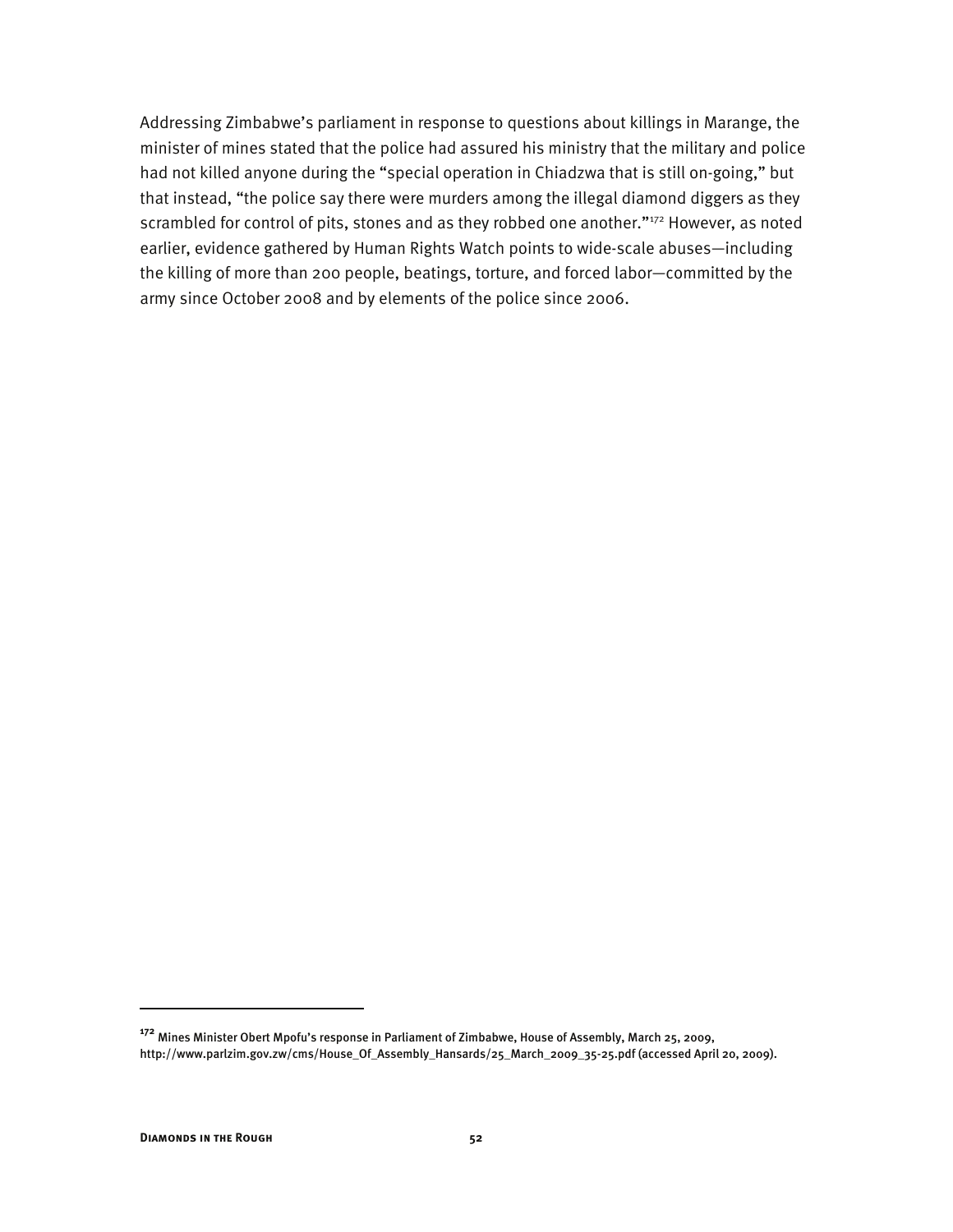#### **IX. Response of the International Community**

The international reaction to human rights abuses in Marange diamond fields has so far been relatively muted. In a somewhat encouraging response, in April 2009 the World Federation of Diamond Bourses (WFDB) announced a ban on trade in Zimbabwe diamonds from Marange on the grounds of smuggling and human rights violations there.<sup>173</sup> WFDB President Avi Paz called on the members of the 28 affiliated bourses "to take all measures necessary to ensure that they do not trade, directly or indirectly, in diamonds originating from the Marange deposit in Zimbabwe."<sup>174</sup> Paz further stated that "[t]he WFDB and its membership worldwide are committed to do all [they] can to prevent conflict diamonds from Zimbabwe or from any other source for that matter to be traded by our members."<sup>175</sup>

#### Kimberley Process Certification Scheme

Zimbabwe is a participant in the Kimberley Process Certification Scheme (KPCS), which was established in 2003 to combat the trade in conflict diamonds.<sup>176</sup> The KPCS defines conflict diamonds as rough diamonds used by rebel movements or their allies to finance conflict aimed at undermining legitimate governments.<sup>177</sup> In the strictest sense, due to the absence of armed conflict and the involvement of a rebel army or movement in Zimbabwe, Marange diamonds would not fall within KPCS definition of conflict diamonds.

However, Human Rights Watch strongly believes that serious human rights abuses by security forces connected with diamond mining justify a more expansive interpretation of the KPCS's mandate to include human rights issues. To formalize this extension of its mandate, the KPCS's rules should be amended to unequivocally assert that human rights are a key concern for the KPCS. The preamble of the KPCS's core document recognizes "the devastating impact of conflicts fuelled by the trade in conflict diamonds on the peace, safety

http://www.wfdb.com/index.php?option=com\_content&task=view&id=161&Itemid=86 (accessed June 3, 2009).

**<sup>173</sup>** "World Body orders ban on Zim diamonds," Mail and Guardian (South Africa), April 3, 2009, http://www.mg.co.za/article/2009-04-03-world-body-orders-ban-on-zim-diamonds (accessed April 15, 2009).

**<sup>174</sup>** "WFDB calls on bourse members not to trade in diamonds from Marange deposit in Zimbabwe," World Federation of Diamond Bourses, Antwerp, April 2, 2009,

**<sup>175</sup>** Ibid.

**<sup>176</sup>** The origin of the KPCS is a United Nations General Assembly resolution in 2000 on the role of trade in conflict diamonds in fueling armed conflict.

**<sup>177</sup>** Kimberley Process core document, http://www.kimberleyprocess.com (accessed April 20, 2009).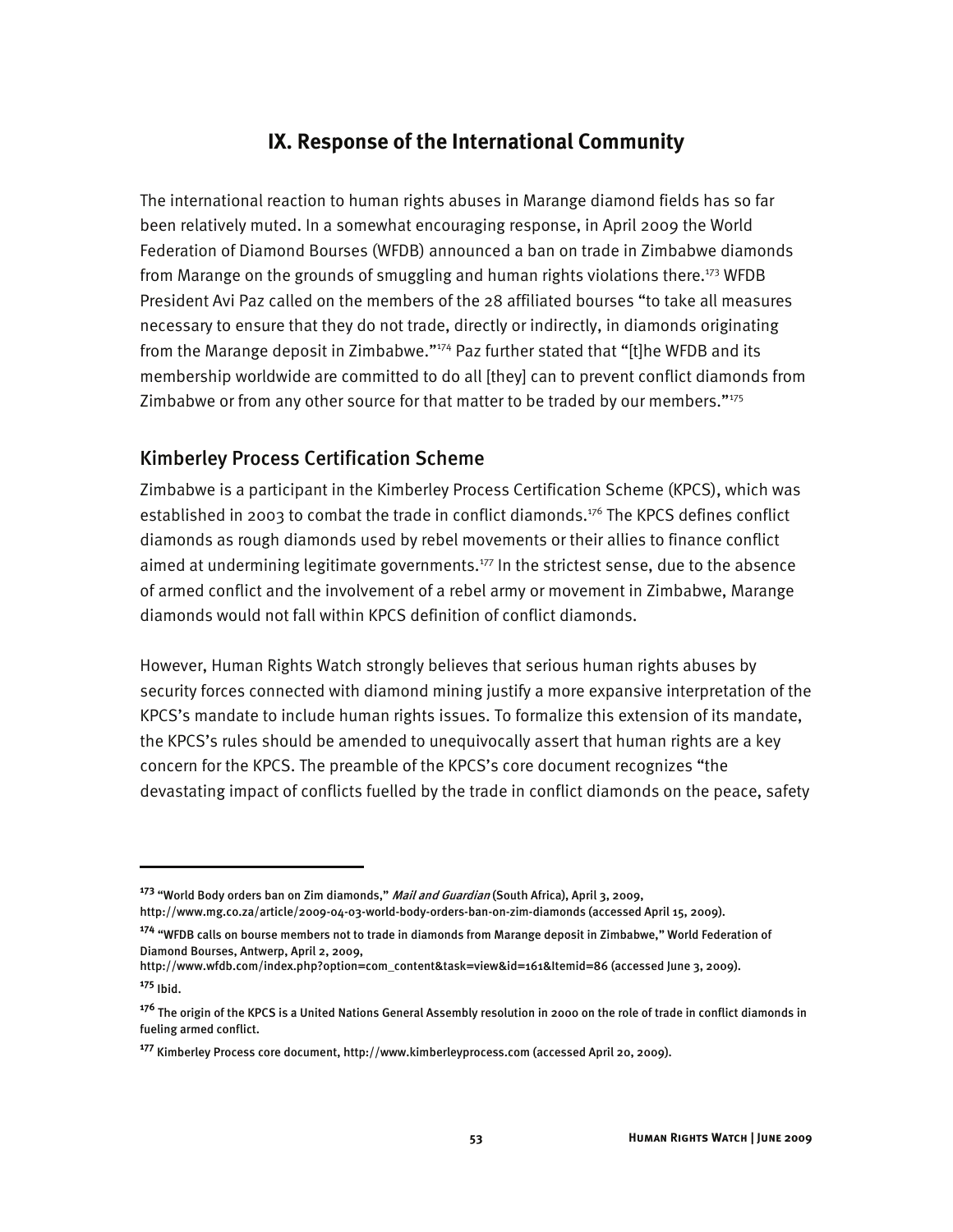and security of people in affected countries and the systematic and gross human rights violations that have been perpetrated in such conflicts." $178$ 

The KPCS's core document can be modified by consensus of the participants following a proposal by any participant.<sup>179</sup> Civil society organizations participating in the KPCS have already initiated dialogue among participants with respect to conflict diamonds, calling on the KPCS to ensure its minimum standards are consistent with international human rights law. On December 12, 2008, Global Witness, a participating nongovernmental organization, issued a statement calling on the KPCS to suspend Zimbabwe and to issue "a clear and unequivocal statement about the need for all Participants to observe basic human rights in the enforcement of Kimberley Process minimum standards."<sup>180</sup> In March 2009 another KPCS civil society participant, Partnership Africa Canada, also urged the KPCS to suspend Zimbabwe highlighting human rights concerns and the need to integrate human rights in KPCS mandate.<sup>181</sup>

The KPCS risks becoming irrelevant and ineffective if it sticks to a narrow interpretation of its core mandate and limits its human rights focus. In light of the research in this report and by others, the KPCS clearly needs to revisit its mandate and expand it to specifically cover broader human rights concerns and unambiguously include them as part of the certification process. Diamonds originating from situations like Marange, where serious human rights abuses have taken place, should be shunned like "conflict diamonds" acquired by rebel groups. The term itself should be amended to reflect a broader array of abuses connected to mining.

The KPCS obliges participants to exercise effective internal control over their diamond industry to prevent trade in conflict diamonds in the global market. Each participant is required to ensure that all rough diamonds that it exports from its domestic industry are accompanied by a valid, forgery-resistant Kimberley Process certificate attesting to their origin. The KPCS has an investigative arm, the Working Group on Monitoring (KPWGM), which monitors compliance with Kimberley Process requirements in all participant countries.<sup>182</sup>

**<sup>178</sup>** Kimberley Process core document.

**<sup>179</sup>** Ibid.

**<sup>180</sup>** "Conflict diamonds scheme must suspend Zimbabwe," Global Witness, December 12, 2008, http://www.globalwitness.org/media\_library\_detail.php/695/en/conflict\_diamond\_scheme\_must\_suspend\_zimbabwe (accessed April 19, 2009).

**<sup>181</sup>** "Diamonds and the Wrong side of History," Partnership Africa Canada, March 2009, p. 15.

**<sup>182</sup>** Ibid.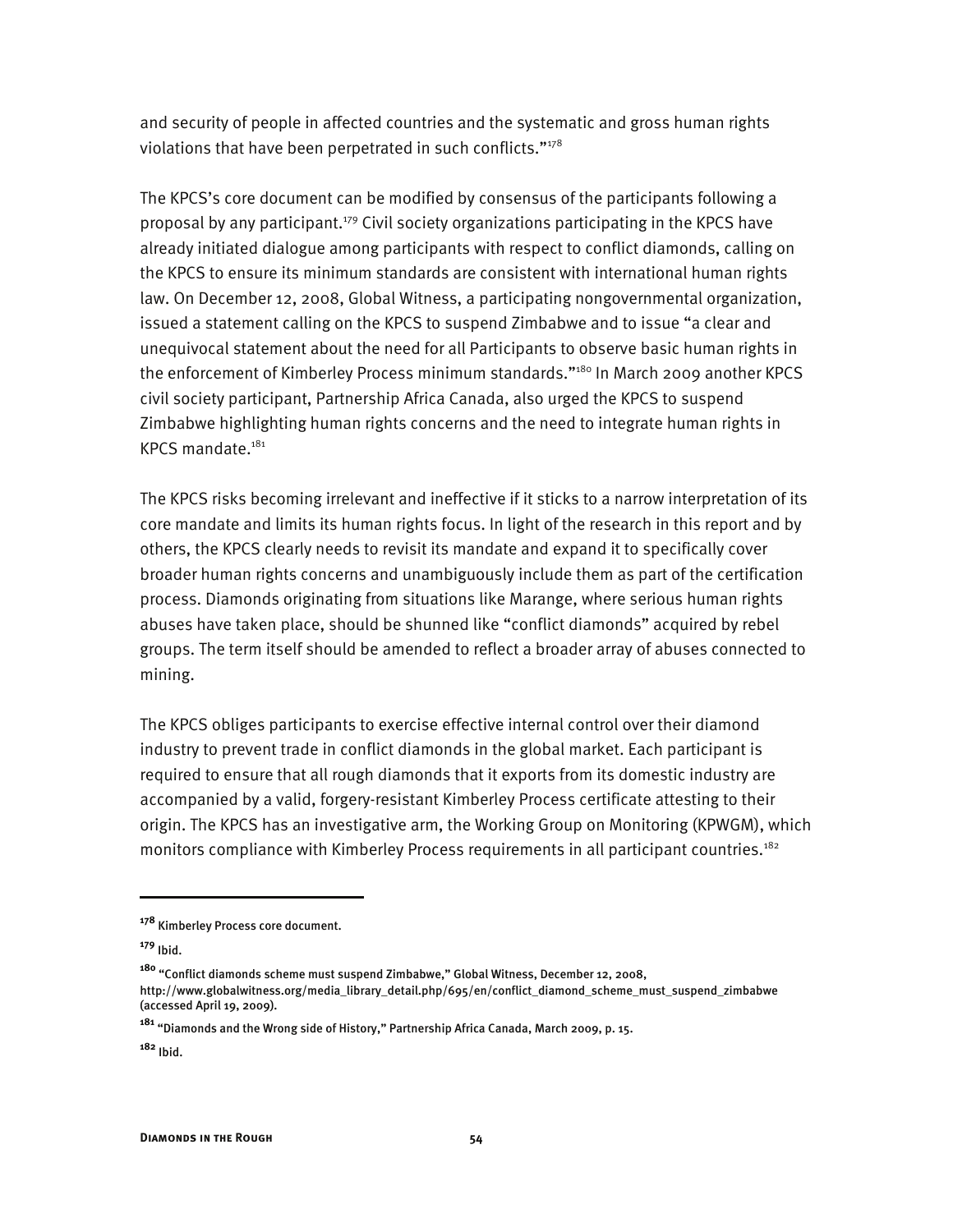Human Rights Watch's research, as well as evidence from other sources, suggests that Zimbabwe is in violation of these requirements. There is clear evidence of widespread smuggling of rough diamonds out of Zimbabwe, which is indicative of the government's failure or unwillingness to stop the practice. Zimbabwe has neglected to exercise effective internal control over its diamond industry to ensure that all diamonds that leave Zimbabwe are properly documented and formally exported with relevant KP certificates. Because the MMCZ and RBZ bought diamonds from unlicensed and illegal dealers, the government has participated in the illegal diamond trade and is therefore in violation of KPCS rules that require the ability to clearly identify the legitimate source of diamonds. The absence of clear ownership of mineral rights in Marange also potentially violates provisions of the KPCS that require participants to have a clear legal regime that enables the government to adequately control the Marange diamond fields.

The KPCS has, to date, taken a number of steps to address the Marange diamonds issue. In June 2007 a KPCS review team led by the Russian Federation visited Zimbabwe and came up with recommendations to strengthen Zimbabwe's certification system. In 2008 the KPCS plenary meeting noted with great concern "the continuing challenges faced by Zimbabwe in meeting its obligations and recommended further monitoring of developments and concerted actions in that respect."183

That same month, a high-level delegation, led by KPCS Chairperson Esau Bernhard of Namibia, visited Zimbabwe and expressed concern to the government of Zimbabwe about reports of smuggling and abuses in Marange. He urged Zimbabwean authorities to "put an end to the violence in Marange and bring the area under control."<sup>184</sup> A KPCS full review mission has been scheduled for June 2009 to evaluate, among other things, the situation in the Marange diamond fields. $185$ 

The KPCS chairperson publicly questioned following the March 2009 visit whether suspending Zimbabwe from KPCS would bring the smuggling of Marange diamonds to a halt or end illegal activities in the district. He said that suspending Zimbabwe "will only help exacerbate the problems in Zimbabwe" without stopping Marange diamonds from penetrating the legitimate trade.186

 $\overline{a}$ 

**<sup>183</sup>** Bernhard Esau, Kimberley Process chairperson, "Statement on the situation in the Marange diamond fields, Zimbabwe," March 26, 2009, http://www.kimberleyprocess.com (accessed May 31, 2009). **<sup>184</sup>** Ibid.

**<sup>185</sup>** Human Rights Watch telephone interviews with officials from Global Witness and Partnership Africa Canada, April 20, 2009.

**<sup>186</sup>** Bernhard Esau, Kimberley Process chairperson, "Statement on the situation in the Marange diamond fields, Zimbabwe."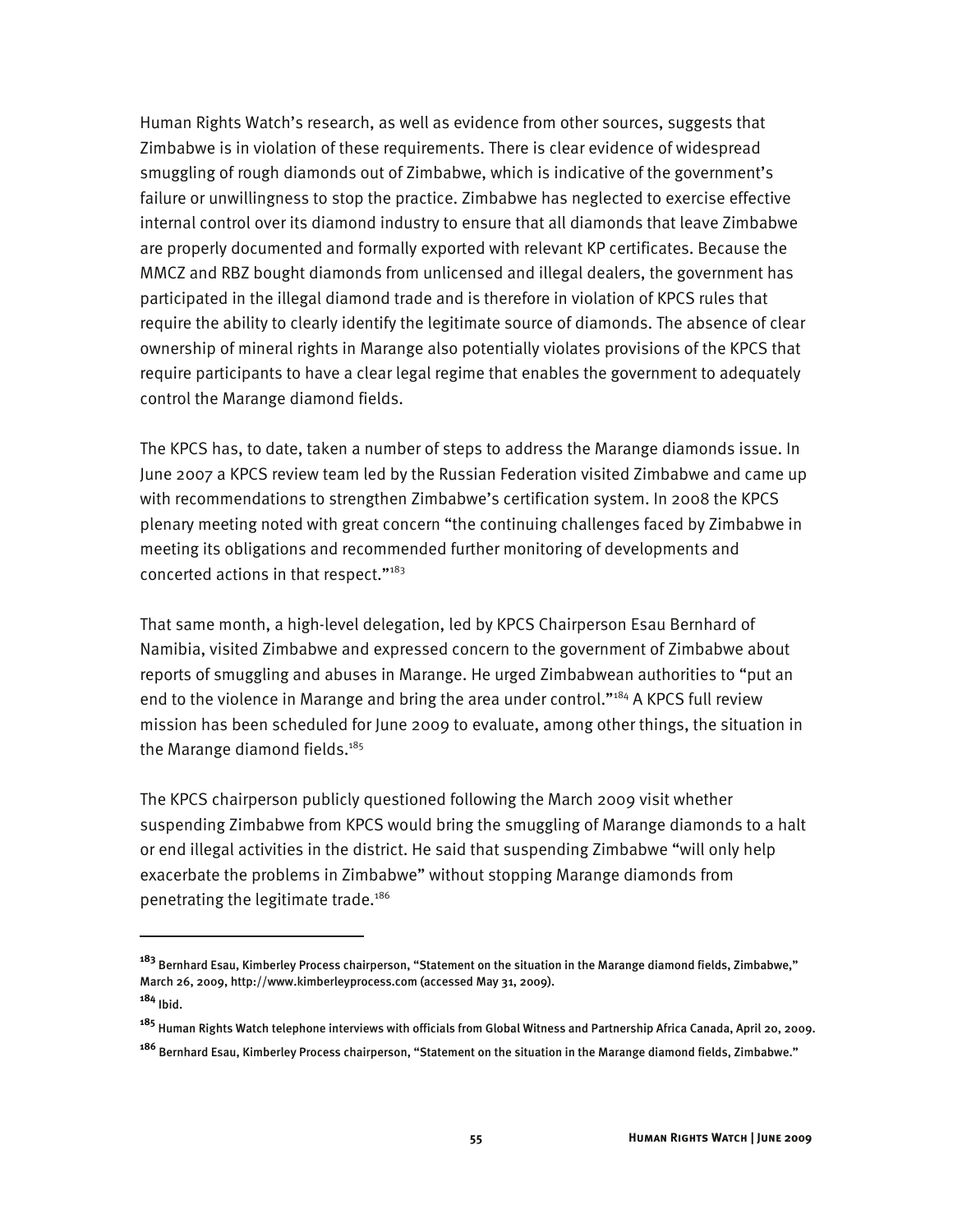Human Rights Watch believes, on the contrary, that immediately suspending Zimbabwe from the KPCS is one key way of exerting pressure on the government of Zimbabwe to end serious human rights abuses, as well as other illegal activities currently ongoing in the Marange diamond fields. Without this kind of swift, direct action by the KPCS, human rights abuses are likely to continue, as the government of Zimbabwe will have little to no incentive to respect basic rights or promote much-needed transparency and accountability in mining operations. Since 2006 the KPCS has been engaging the Zimbabwean authorities to no avail. In that time, human rights abuses and other crimes have continued and worsened. Now is the time for stronger action.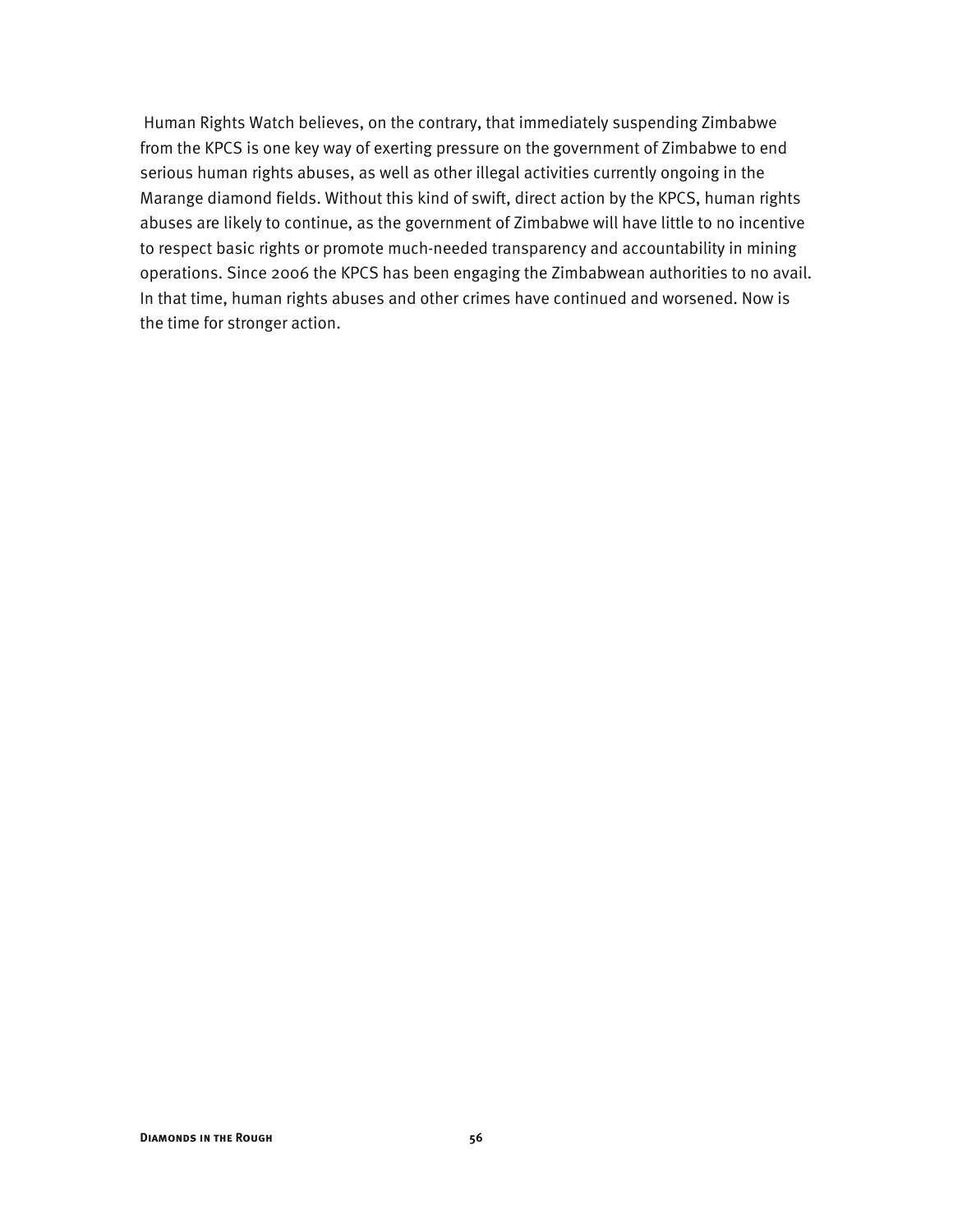#### **X. Acknowledgements**

This report was written by a researcher in the Africa Division. It was researched by the researcher and Tiseke Kasambala, senior researcher in the Africa Division. It was edited by Jon Elliott, Africa advocacy director; Rona Peligal, deputy director for Africa; Georgette Gagnon, Africa director; Arvind Ganesan, director of Human Rights Watch's Business and Human Rights Program; Lois Whitman, director of the Children's Rights Division; Clive Baldwin, senior legal adviser; and Andrew Mawson, deputy program director.

Production and editorial assistance was provided by Jeffrey Severson and Thomas Gilchrist, associates in the Africa Division. The map was designed by John Emerson. Grace Choi and Fitzroy Hepkins prepared the report for publication.

Human Rights Watch would like to thank the eyewitnesses, victims, local miners, local officials, lawyers, and the many others who agreed to share their experiences and knowledge, often at some personal risk. Human Rights Watch also acknowledges the generous support of the anonymous donors who made possible our research and reporting on Zimbabwe.